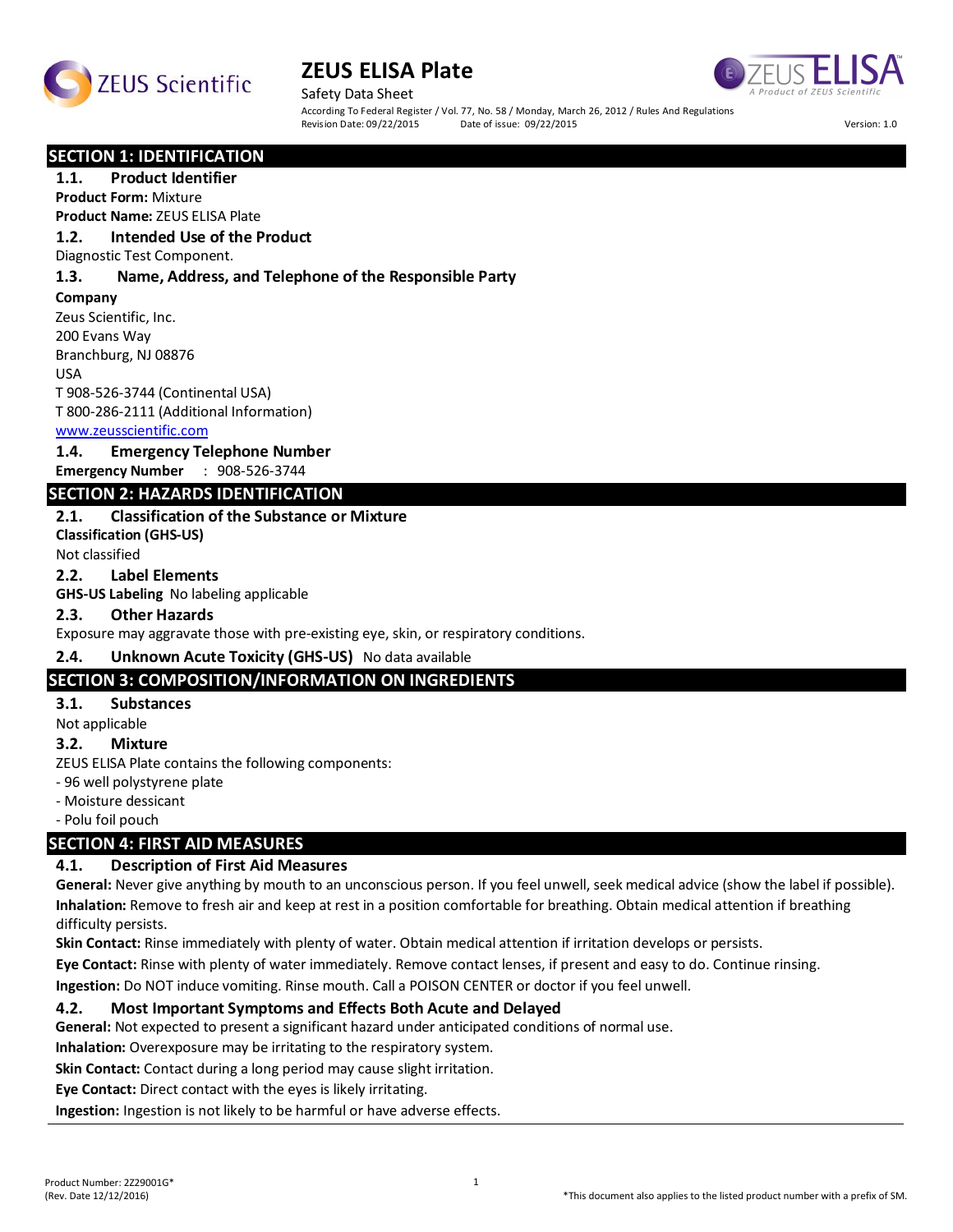Safety Data Sheet

According To Federal Register / Vol. 77, No. 58 / Monday, March 26, 2012 / Rules And Regulations

**Chronic Symptoms:** None expected under normal conditions of use.

#### **4.3. Indication of Any Immediate Medical Attention and Special Treatment Needed**

If you feel unwell, seek medical advice (show the label where possible).

# **SECTION 5: FIRE-FIGHTING MEASURES**

### **5.1. Extinguishing Media**

**Suitable Extinguishing Media:** Use extinguishing media appropriate for surrounding fire.

**Unsuitable Extinguishing Media:** Do not use a heavy water stream. Use of heavy stream of water may spread fire.

#### **5.2. Special Hazards Arising From the Substance or Mixture**

**Fire Hazard:** Not considered flammable but may burn at high temperatures.

**Explosion Hazard:** Product is not explosive.

**Reactivity:** Hazardous reactions will not occur under normal conditions.

#### **5.3. Advice for Firefighters**

**Precautionary Measures Fire:** Exercise caution when fighting any chemical fire. Under fire conditions, hazardous fumes will be present.

**Firefighting Instructions:** Use water spray or fog for cooling exposed containers.

**Protection During Firefighting:** Do not enter fire area without proper protective equipment, including respiratory protection.

#### **Reference to Other Sections**

Refer to section 9 for flammability properties.

# **SECTION 6: ACCIDENTAL RELEASE MEASURES**

#### **6.1. Personal Precautions, Protective Equipment and Emergency Procedures**

**General Measures:** Avoid all unnecessary exposure.

#### **6.1.1. For Non-Emergency Personnel**

**Protective Equipment:** Use appropriate personal protection equipment (PPE).

**Emergency Procedures:** Evacuate unnecessary personnel.

#### **6.1.2. For Emergency Personnel**

**Protective Equipment:** Equip cleanup crew with proper protection.

**Emergency Procedures:** Stop leak if safe to do so. Eliminate ignition sources. Ventilate area.

#### **6.2. Environmental Precautions**

Prevent entry to sewers and public waters. Notify authorities if liquid enters sewers or public waters.

#### **6.3. Methods and Material for Containment and Cleaning Up**

**For Containment:** Contain any spills with dikes or absorbents to prevent migration and entry into sewers or streams.

**Methods for Cleaning Up:** Clean up spills immediately and dispose of waste safely. Absorb and/or contain spill with inert material, then place in suitable container. Contact competent authorities after a spill.

#### **6.4. Reference to Other Sections**

See Section 8, Exposure Controls and Personal Protection. See Section 13, Disposal Considerations.

# **SECTION 7: HANDLING AND STORAGE**

#### **7.1. Precautions for Safe Handling**

**Hygiene Measures:** Handle in accordance with good industrial hygiene and safety procedures. Wash hands and other exposed areas with mild soap and water before eating, drinking or smoking and when leaving work.

#### **7.2. Conditions for Safe Storage, Including Any Incompatibilities**

**Technical Measures:** Comply with applicable regulations.

**Storage Conditions:** Store in a dry, cool and well-ventilated place. Keep container closed when not in use. Keep/Store away from direct sunlight, extremely high or low temperatures and incompatible materials.

**Incompatible Materials:** Strong acids. Strong bases. Strong oxidizers.

#### **7.3. Specific End Use(s)**

Diagnostic Test Component.

# **SECTION 8: EXPOSURE CONTROLS/PERSONAL PROTECTION**

# **8.1. Control Parameters**

For substances listed in section 3 that are not listed here, there are no established Exposure limits from the manufacturer, supplier, importer, or the appropriate advisory agency including: ACGIH (TLV), NIOSH (REL), OSHA (PEL), Canadian provincial governments, or the Mexican government.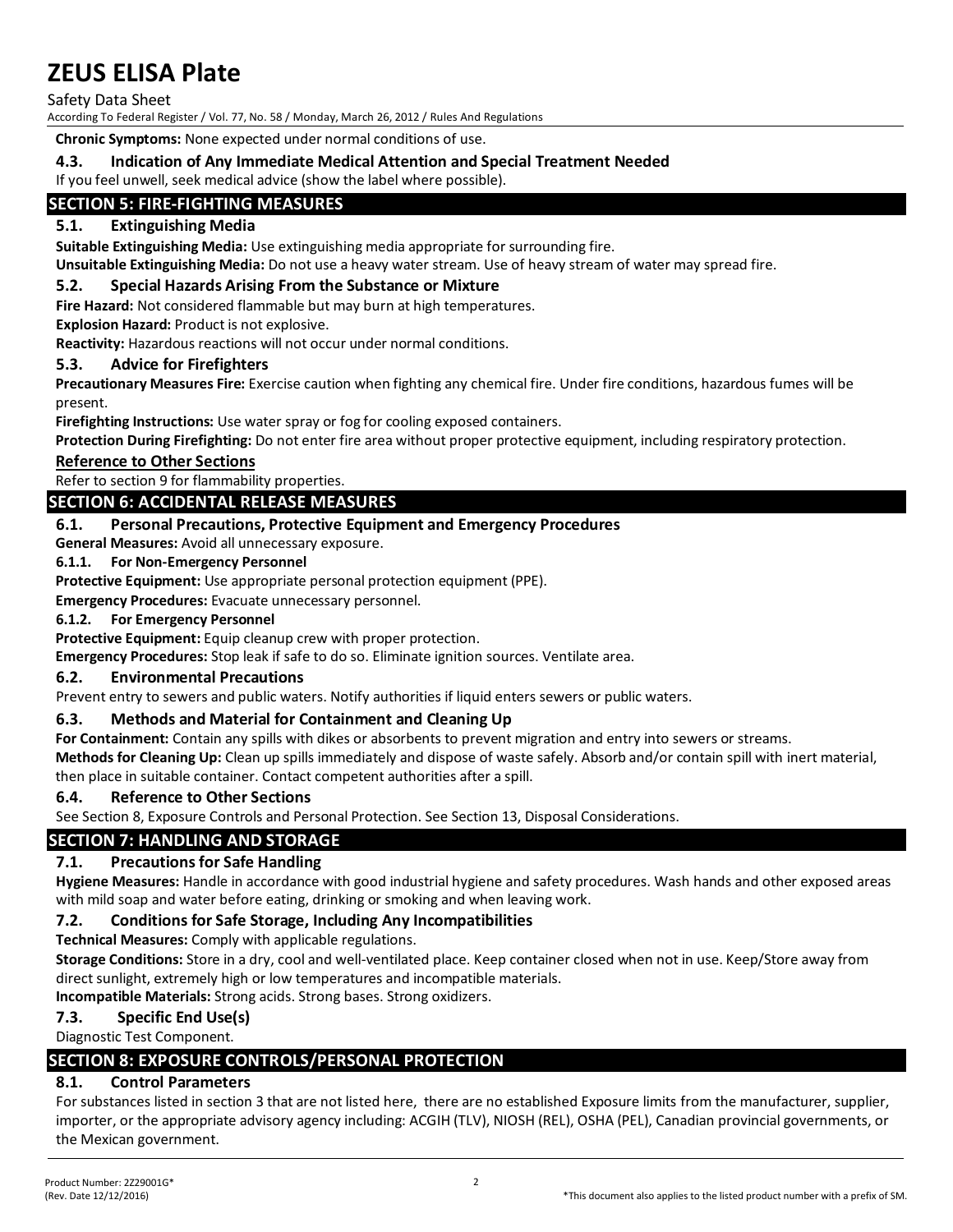Safety Data Sheet

According To Federal Register / Vol. 77, No. 58 / Monday, March 26, 2012 / Rules And Regulations

#### **8.2. Exposure Controls**

**Appropriate Engineering Controls:** Ensure adequate ventilation, especially in confined areas. Emergency eye wash fountains and safety showers should be available in the immediate vicinity of any potential exposure. Ensure all national/local regulations are observed.

**Personal Protective Equipment:** Not generally required. The use of personal protective equipment may be necessary as conditions warrant.

**Materials for Protective Clothing:** Chemically resistant materials and fabrics.

**Hand Protection:** In case of repeated or prolonged contact wear gloves.

**Eye Protection:** In case of splash hazard: chemical goggles or safety glasses.

**Skin and Body Protection:** Wear suitable protective clothing.

**Respiratory Protection:** If exposure limits are exceeded or irritation is experienced, approved respiratory protection should be worn. **Environmental Exposure Controls:** Do not allow the product to be released into the environment.

**Consumer Exposure Controls:** Do not eat, drink or smoke during use.

### **SECTION 9: PHYSICAL AND CHEMICAL PROPERTIES**

| <b>Information on Basic Physical and Chemical Properties</b><br>9.1. |                |                         |  |
|----------------------------------------------------------------------|----------------|-------------------------|--|
| <b>Physical State</b>                                                |                | Liquid                  |  |
| Appearance                                                           |                | Not available           |  |
| Odor                                                                 |                | Not available           |  |
| <b>Odor Threshold</b>                                                |                | Not available           |  |
| рH                                                                   |                | Not available           |  |
| <b>Evaporation Rate</b>                                              |                | Not available           |  |
| <b>Melting Point</b>                                                 |                | Not available           |  |
| <b>Freezing Point</b>                                                |                | Not available           |  |
| <b>Boiling Point</b>                                                 |                | Not available           |  |
| <b>Flash Point</b>                                                   |                | Not available           |  |
| <b>Auto-ignition Temperature</b>                                     |                | Not available           |  |
| <b>Decomposition Temperature</b>                                     |                | Not available           |  |
| Flammability (solid, gas)                                            |                | Not available           |  |
| <b>Lower Flammable Limit</b>                                         |                | Not available           |  |
| <b>Upper Flammable Limit</b>                                         |                | Not available           |  |
| <b>Vapor Pressure</b>                                                |                | Not available           |  |
| Relative Vapor Density at 20 °C                                      |                | Not available           |  |
| <b>Relative Density</b>                                              |                | Not available           |  |
| <b>Specific Gravity</b>                                              |                | Not available           |  |
| Solubility                                                           |                | Not available           |  |
| <b>Partition Coefficient: N-Octanol/Water</b>                        | $\ddot{\cdot}$ | Not available           |  |
| <b>Viscosity</b>                                                     | $\ddot{\cdot}$ | Not available           |  |
| <b>Explosion Data - Sensitivity to Mechanical Impact</b> :           |                | Not expected to present |  |
| Explosion Data – Sensitivity to Static Discharge                     | $\bullet$      | Not expected to present |  |

# **Explosion Data – Sensitivity to Mechanical Impact** : Not expected to present an explosion hazard due to mechanical impact. **Explosion Data – Sensitivity to Static Discharge** : Not expected to present an explosion hazard due to static discharge.

#### **SECTION 10: STABILITY AND REACTIVITY**

**10.1. Reactivity:** Hazardous reactions will not occur under normal conditions.

- **10.2. Chemical Stability:** Stable under recommended handling and storage conditions (see section 7).
- **10.3. Possibility of Hazardous Reactions:** Hazardous polymerization will not occur.
- **10.4. Conditions to Avoid:** Direct sunlight. Extremely high or low temperatures. Incompatible materials.
- **10.5. Incompatible Materials:** Strong acids, strong bases, strong oxidizers.
- **10.6. Hazardous Decomposition Products:** None known.

# **SECTION 11: TOXICOLOGICAL INFORMATION**

# **11.1. Information on Toxicological Effects - Product**

**Acute Toxicity:** Not classified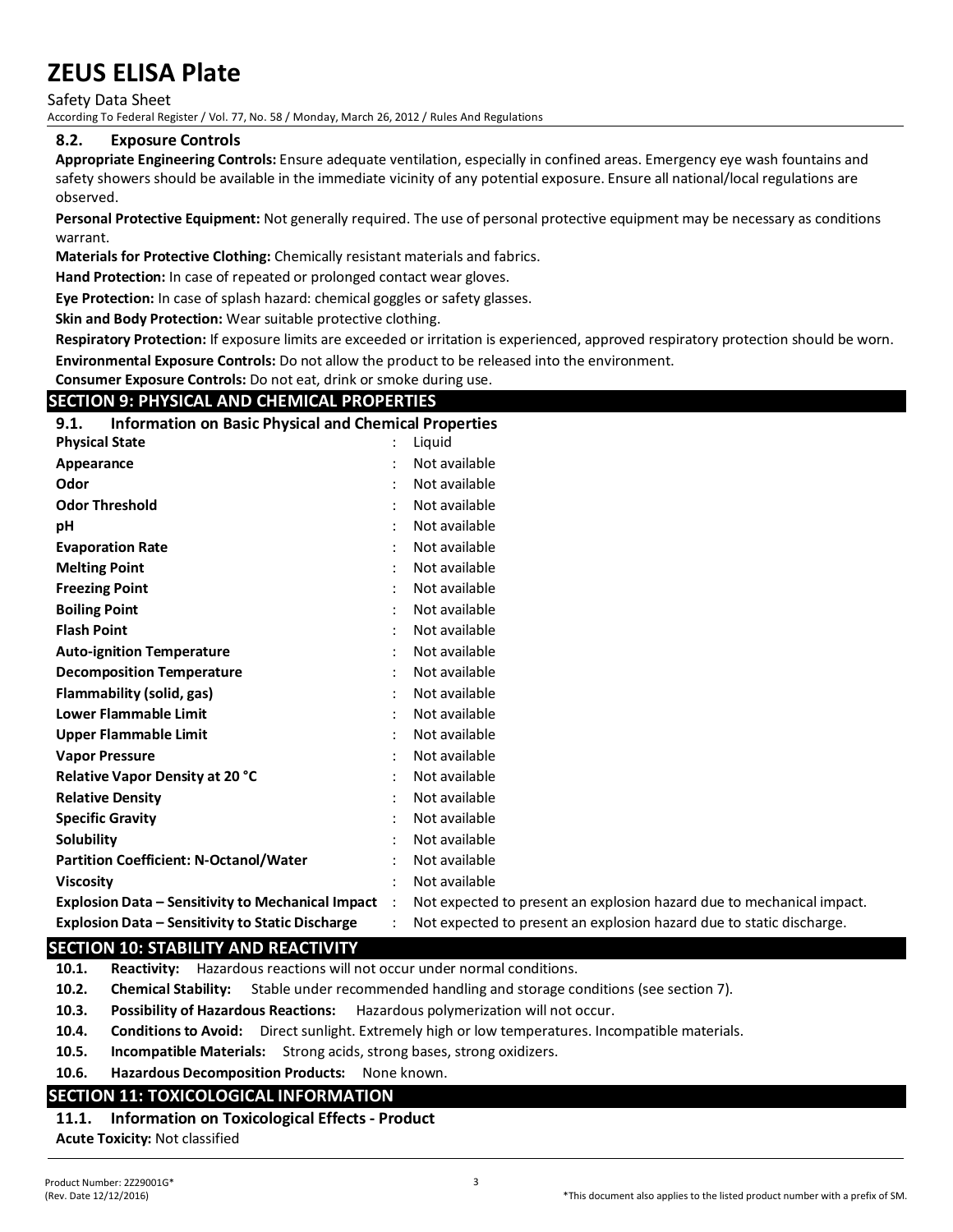Safety Data Sheet

According To Federal Register / Vol. 77, No. 58 / Monday, March 26, 2012 / Rules And Regulations

**LD50 and LC50 Data:** Not available

**Skin Corrosion/Irritation:** Not classified

**Serious Eye Damage/Irritation:** Not classified

**Respiratory or Skin Sensitization:** Not classified

**Germ Cell Mutagenicity:** Not classified

**Teratogenicity:** Not available

**Carcinogenicity:** Not classified

#### **Specific Target Organ Toxicity (Repeated Exposure):** Not classified

**Reproductive Toxicity:** Not classified **Specific Target Organ Toxicity (Single Exposure):** Not classified

**Aspiration Hazard:** Not classified

**Symptoms/Injuries After Inhalation:** Overexposure may be irritating to the respiratory system.

**Symptoms/Injuries After Skin Contact:** Contact during a long period may cause slight irritation.

**Symptoms/Injuries After Eye Contact:** Direct contact with the eyes is likely irritating.

**Symptoms/Injuries After Ingestion:** Ingestion is not likely to be harmful or have adverse effects.

**Chronic Symptoms:** None expected under normal conditions of use.

# **SECTION 12: ECOLOGICAL INFORMATION**

**12.1. Toxicity** No additional information available

**12.2. Persistence and Degradability** Not available

- **12.3. Bioaccumulative Potential** Not available
- **12.4. Mobility in Soil** Not available
- **12.5. Other Adverse Effects**

**Other Information:** Avoid release to the environment.

# **SECTION 13: DISPOSAL CONSIDERATIONS**

# **13.1. Waste treatment methods**

**Waste Disposal Recommendations:** Dispose of waste material in accordance with all local, regional, national, provincial, territorial and international regulations.

# **SECTION 14: TRANSPORT INFORMATION**

- 14.1. In Accordance with DOT Not regulated for transport
- **14.2. In Accordance with IMDG** Not regulated for transport
- 14.3. In Accordance with IATA Not regulated for transport
- 14.4. In Accordance with TDG Not regulated for transport

# **SECTION 15: REGULATORY INFORMATION**

# **15.1. US Federal Regulations**

Neither this product nor its chemical components appear on any US federal lists.

#### **15.2. US State Regulations**

Neither this product nor its chemical components appear on any US state lists.

#### **15.3. Canadian Regulations**

| Uncontrolled product according to WHMIS classification criteria | <b>ZEUS ELISA Plate</b>     |  |
|-----------------------------------------------------------------|-----------------------------|--|
|                                                                 | <b>WHMIS Classification</b> |  |

This product has been classified in accordance with the hazard criteria of the Controlled Products Regulations (CPR) and the SDS contains all of the information required by CPR.

| SECTION 16: OTHER INFORMATION, INCLUDING DATE OF PREPARATION OR LAST REVISION |  |
|-------------------------------------------------------------------------------|--|
|                                                                               |  |

| <b>Revision Date</b>     | 09/22/2015                                                                            |
|--------------------------|---------------------------------------------------------------------------------------|
| <b>Other Information</b> | : This document has been prepared in accordance with the SDS requirements of the OSHA |
|                          | <b>Hazard Communication Standard 29 CER 1910 1200</b>                                 |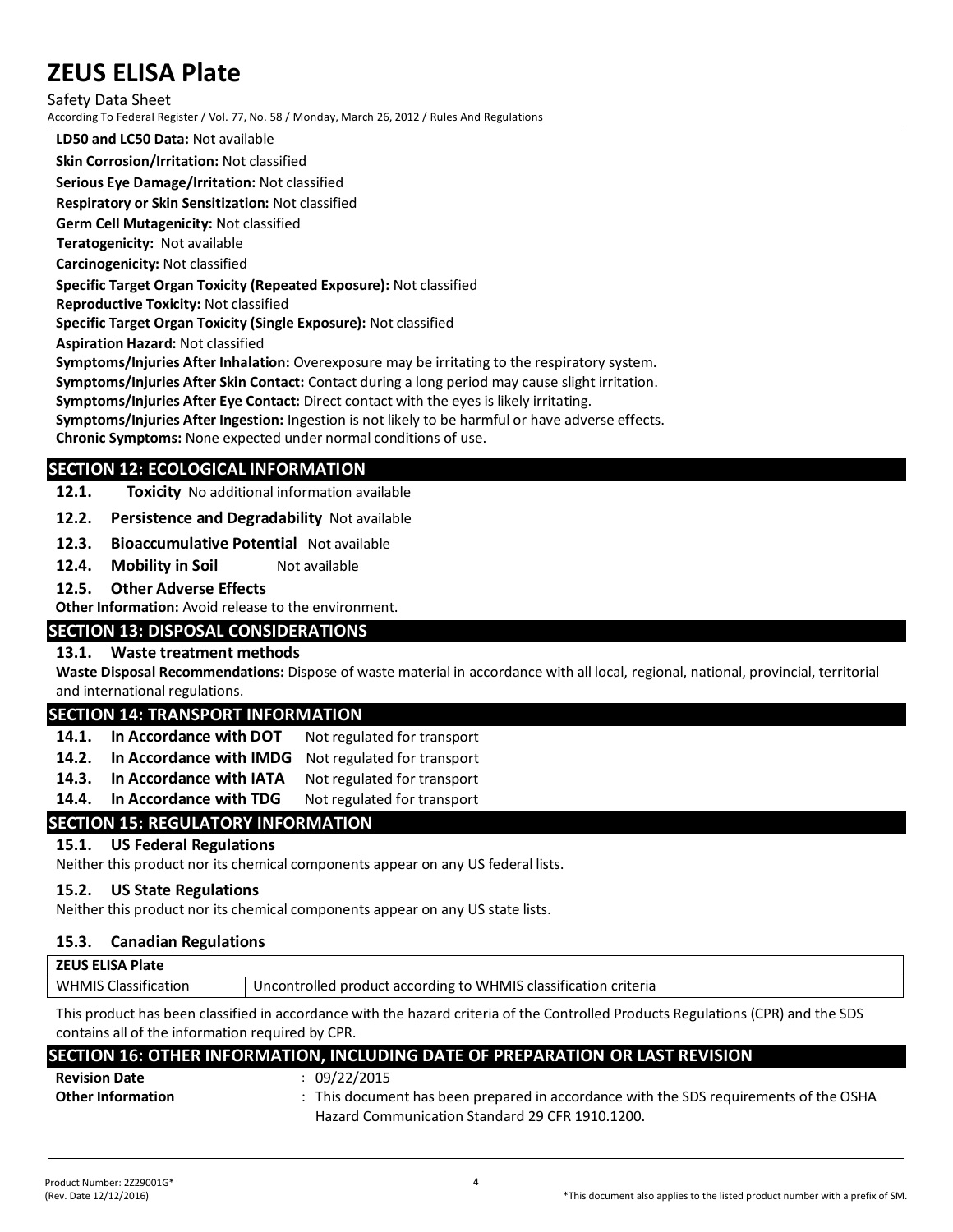#### Safety Data Sheet

According To Federal Register / Vol. 77, No. 58 / Monday, March 26, 2012 / Rules And Regulations

# **Party Responsible for the Preparation of This Document**

Zeus Scientific, Inc. 908-526-3744

*This information is based on our current knowledge and is intended to describe the product for the purposes of health, safety and environmental requirements only. It should not therefore be construed as guaranteeing any specific property of the product.*

NA GHS SDS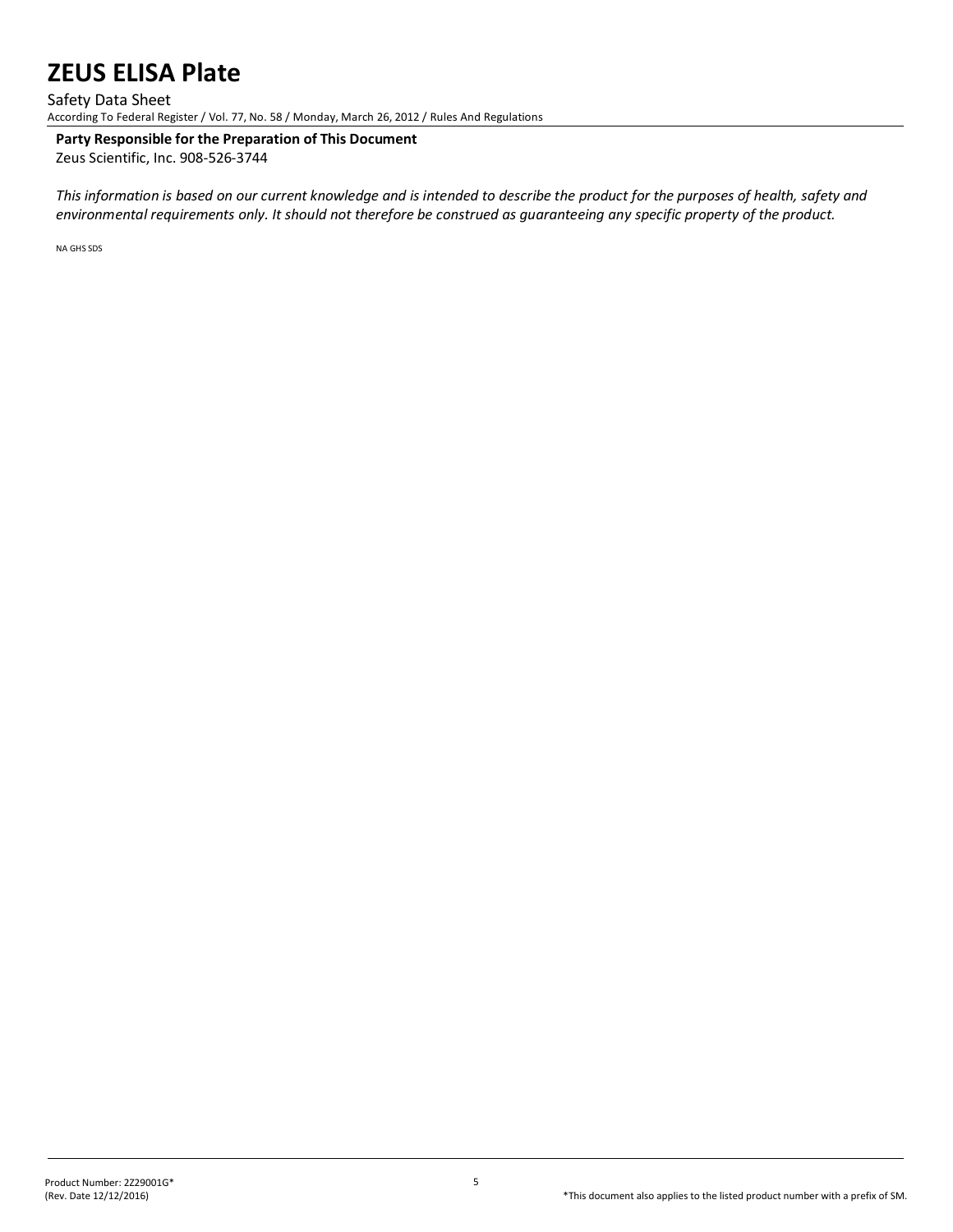



Safety Data Sheet According To Federal Register / Vol. 77, No. 58 / Monday, March 26, 2012 / Rules And Regulations<br>Revision Date: 09/22/2015 Date of issue: 09/22/2015 Revision Date: 09/22/2015 Date of issue: 09/22/2015 Version: 1.0

#### **SECTION 1: IDENTIFICATION**

### **1.1. Product Identifier**

**Product Form:** Mixture

**Product Name:** ZEUS ELISA Sample Diluent 005G

# **1.2. Intended Use of the Product**

Diagnostic Test Component.

#### **1.3. Name, Address, and Telephone of the Responsible Party**

**Company** 

Zeus Scientific, Inc. 200 Evans Way Branchburg, NJ 08876 USA

T 908-526-3744 (Continental USA) T 800-286-2111 (Additional Information)

#### www.zeusscientific.com

#### **1.4. Emergency Telephone Number**

**Emergency Number** : 908-526-3744

#### **SECTION 2: HAZARDS IDENTIFICATION**

#### **2.1. Classification of the Substance or Mixture**

**Classification (GHS-US)** Not classified

#### **2.2. Label Elements**

**GHS-US Labeling** No labeling applicable

#### **2.3. Other Hazards**

Exposure may aggravate those with pre-existing eye, skin, or respiratory conditions.

#### **2.4. Unknown Acute Toxicity (GHS-US)** No data available

#### **SECTION 3: COMPOSITION/INFORMATION ON INGREDIENTS**

#### **3.1. Substances**

Not applicable

#### **3.2. Mixture**

| <b>Name</b> | <b>Product Identifier</b> | % (w/w)      | <b>Classification</b><br>(GHS-US)      |
|-------------|---------------------------|--------------|----------------------------------------|
| Glycerin    | 56-81-5<br>\S No<br>ັ     | 28<br>$\sim$ | $\sim$ $\sim$ $\sim$<br>Not classified |

#### **SECTION 4: FIRST AID MEASURES**

#### **4.1. Description of First Aid Measures**

**General:** Never give anything by mouth to an unconscious person. If you feel unwell, seek medical advice (show the label if possible). **Inhalation:** Remove to fresh air and keep at rest in a position comfortable for breathing. Obtain medical attention if breathing difficulty persists.

**Skin Contact:** Rinse immediately with plenty of water. Obtain medical attention if irritation develops or persists.

**Eye Contact:** Rinse with plenty of water immediately. Remove contact lenses, if present and easy to do. Continue rinsing.

**Ingestion:** Do NOT induce vomiting. Rinse mouth. Call a POISON CENTER or doctor if you feel unwell.

#### **4.2. Most Important Symptoms and Effects Both Acute and Delayed**

**General:** Not expected to present a significant hazard under anticipated conditions of normal use.

**Inhalation:** Overexposure may be irritating to the respiratory system.

**Skin Contact:** Contact during a long period may cause slight irritation.

**Eye Contact:** Direct contact with the eyes is likely irritating.

**Ingestion:** Ingestion of large quantities may be harmful or have adverse effects.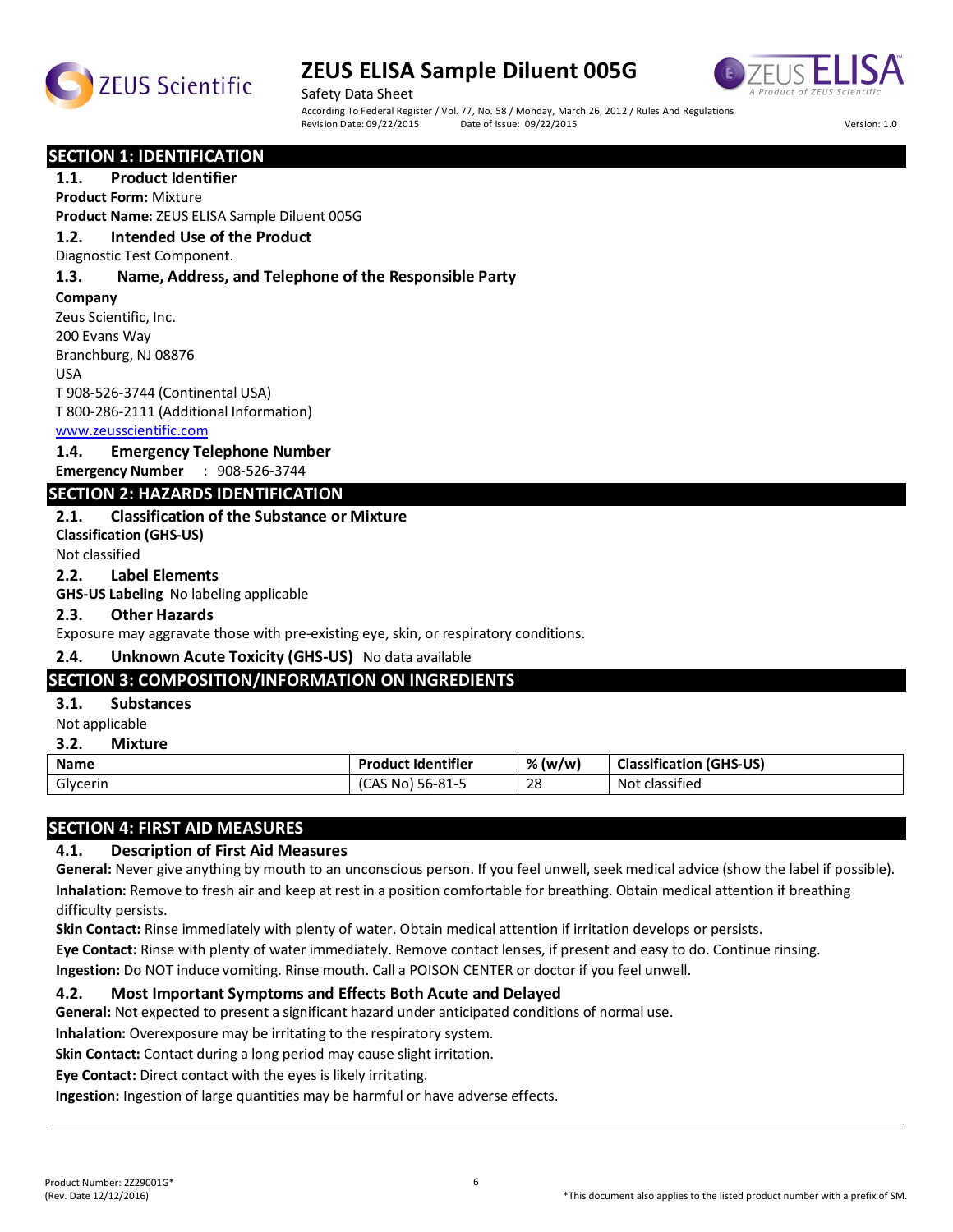Safety Data Sheet

According To Federal Register / Vol. 77, No. 58 / Monday, March 26, 2012 / Rules And Regulations

**Chronic Symptoms:** None expected under normal conditions of use.

### **4.3. Indication of Any Immediate Medical Attention and Special Treatment Needed**

If you feel unwell, seek medical advice (show the label where possible).

# **SECTION 5: FIRE-FIGHTING MEASURES**

### **5.1. Extinguishing Media**

**Suitable Extinguishing Media:** Use extinguishing media appropriate for surrounding fire.

**Unsuitable Extinguishing Media:** Do not use a heavy water stream. Use of heavy stream of water may spread fire.

#### **5.2. Special Hazards Arising From the Substance or Mixture**

**Fire Hazard:** Not considered flammable but may burn at high temperatures.

**Explosion Hazard:** Product is not explosive.

**Reactivity:** Hazardous reactions will not occur under normal conditions.

#### **5.3. Advice for Firefighters**

**Precautionary Measures Fire:** Exercise caution when fighting any chemical fire. Under fire conditions, hazardous fumes will be present.

**Firefighting Instructions:** Use water spray or fog for cooling exposed containers.

**Protection During Firefighting:** Do not enter fire area without proper protective equipment, including respiratory protection.

Hazardous Combustion Products: Carbon oxides (CO, CO<sub>2</sub>). Combustion produces irritating gases and vapors.

#### **Reference to Other Sections**

Refer to section 9 for flammability properties.

### **SECTION 6: ACCIDENTAL RELEASE MEASURES**

#### **6.1. Personal Precautions, Protective Equipment and Emergency Procedures**

**General Measures:** Avoid all unnecessary exposure.

#### **6.1.1. For Non-Emergency Personnel**

**Protective Equipment:** Use appropriate personal protection equipment (PPE).

**Emergency Procedures:** Evacuate unnecessary personnel.

#### **6.1.2. For Emergency Personnel**

**Protective Equipment:** Equip cleanup crew with proper protection.

**Emergency Procedures:** Stop leak if safe to do so. Eliminate ignition sources. Ventilate area.

#### **6.2. Environmental Precautions**

Prevent entry to sewers and public waters. Notify authorities if liquid enters sewers or public waters.

#### **6.3. Methods and Material for Containment and Cleaning Up**

**For Containment:** Contain any spills with dikes or absorbents to prevent migration and entry into sewers or streams.

**Methods for Cleaning Up:** Clean up spills immediately and dispose of waste safely. Absorb and/or contain spill with inert material, then place in suitable container. Contact competent authorities after a spill.

#### **6.4. Reference to Other Sections**

See Section 8, Exposure Controls and Personal Protection. See Section 13, Disposal Considerations.

# **SECTION 7: HANDLING AND STORAGE**

#### **7.1. Precautions for Safe Handling**

**Hygiene Measures:** Handle in accordance with good industrial hygiene and safety procedures. Wash hands and other exposed areas with mild soap and water before eating, drinking or smoking and when leaving work.

#### **7.2. Conditions for Safe Storage, Including Any Incompatibilities**

**Technical Measures:** Comply with applicable regulations.

**Storage Conditions:** Store in a dry, cool and well-ventilated place. Keep container closed when not in use. Keep/Store away from direct sunlight, extremely high or low temperatures and incompatible materials.

**Incompatible Materials:** Strong acids. Strong bases. Strong oxidizers.

# **7.3. Specific End Use(s)**

Diagnostic Test Component.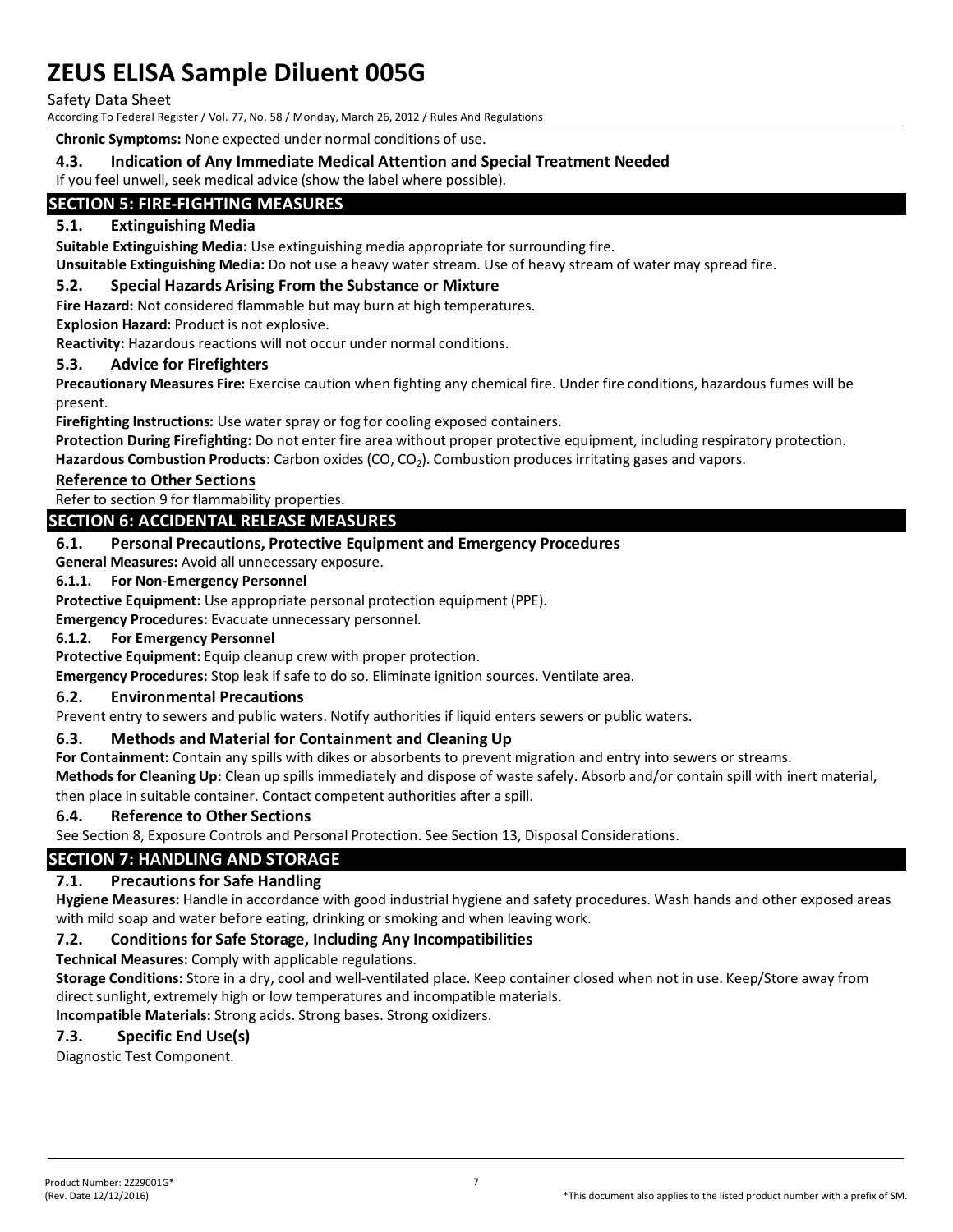Safety Data Sheet

According To Federal Register / Vol. 77, No. 58 / Monday, March 26, 2012 / Rules And Regulations

#### **SECTION 8: EXPOSURE CONTROLS/PERSONAL PROTECTION**

### **8.1. Control Parameters**

For substances listed in section 3 that are not listed here, there are no established Exposure limits from the manufacturer, supplier, importer, or the appropriate advisory agency including: ACGIH (TLV), NIOSH (REL), OSHA (PEL), Canadian provincial governments, or the Mexican government.

| Glycerin (56-81-5)           |                                     |                                                 |
|------------------------------|-------------------------------------|-------------------------------------------------|
| <b>Mexico</b>                | OEL TWA (mg/m <sup>3</sup> )        | 10 mg/m <sup>3</sup> (mist)                     |
| <b>USA OSHA</b>              | OSHA PEL (TWA) (mg/m <sup>3</sup> ) | 15 mg/m <sup>3</sup> (mist, total particulate)  |
|                              |                                     | 5 mg/m <sup>3</sup> (mist, respirable fraction) |
| <b>Alberta</b>               | OEL TWA $(mg/m3)$                   | 10 mg/m <sup>3</sup> (mist)                     |
| <b>British Columbia</b>      | OEL TWA $(mg/m3)$                   | 10 mg/m <sup>3</sup> (mist)                     |
|                              |                                     | 3 mg/m <sup>3</sup> (mist-respirable)           |
| <b>New Brunswick</b>         | OEL TWA (mg/m <sup>3</sup> )        | $10$ mg/m <sup>3</sup> (mist)                   |
| <b>Nunavut</b>               | OEL STEL (mg/m <sup>3</sup> )       | $20 \text{ mg/m}^3$ (mist)                      |
| <b>Nunavut</b>               | OEL TWA (mg/m <sup>3</sup> )        | 10 mg/m <sup>3</sup> (mist)                     |
| <b>Northwest Territories</b> | OEL STEL (mg/m <sup>3</sup> )       | $20 \text{ mg/m}^3$ (mist)                      |
| <b>Northwest Territories</b> | OEL TWA (mg/m <sup>3</sup> )        | 10 mg/m <sup>3</sup> (mist)                     |
| <b>Ontario</b>               | OEL TWA $(mg/m3)$                   | 10 mg/m <sup>3</sup> (mist)                     |
| Québec                       | VEMP ( $mg/m3$ )                    | 10 mg/m <sup>3</sup> (mist)                     |
| Saskatchewan                 | OEL STEL (mg/m <sup>3</sup> )       | 20 mg/m <sup>3</sup> (mist)                     |
| Saskatchewan                 | OEL TWA $(mg/m3)$                   | $10$ mg/m <sup>3</sup> (mist)                   |
| Yukon                        | OEL TWA $(mg/m3)$                   | 30 mppcf (mist)                                 |
|                              |                                     | $10 \text{ mg/m}^3$ (mist)                      |

### **8.2. Exposure Controls**

**Appropriate Engineering Controls:** Ensure adequate ventilation, especially in confined areas. Emergency eye wash fountains and safety showers should be available in the immediate vicinity of any potential exposure. Ensure all national/local regulations are observed.

**Personal Protective Equipment:** Not generally required. The use of personal protective equipment may be necessary as conditions warrant.

**Materials for Protective Clothing:** Chemically resistant materials and fabrics.

**Hand Protection:** In case of repeated or prolonged contact wear gloves.

**Eye Protection:** In case of splash hazard: chemical goggles or safety glasses.

**Skin and Body Protection:** Wear suitable protective clothing.

**Respiratory Protection:** If exposure limits are exceeded or irritation is experienced, approved respiratory protection should be worn. **Environmental Exposure Controls:** Do not allow the product to be released into the environment.

**Consumer Exposure Controls:** Do not eat, drink or smoke during use.

# **SECTION 9: PHYSICAL AND CHEMICAL PROPERTIES**

| <b>Information on Basic Physical and Chemical Properties</b><br>9.1. |        |               |  |  |  |  |
|----------------------------------------------------------------------|--------|---------------|--|--|--|--|
| <b>Physical State</b>                                                | Liquid |               |  |  |  |  |
| Appearance                                                           |        | Not available |  |  |  |  |
| Odor                                                                 |        | Not available |  |  |  |  |
| <b>Odor Threshold</b>                                                |        | Not available |  |  |  |  |
| рH                                                                   |        | Not available |  |  |  |  |
| <b>Evaporation Rate</b>                                              |        | Not available |  |  |  |  |
| <b>Melting Point</b>                                                 |        | Not available |  |  |  |  |
| <b>Freezing Point</b>                                                |        | Not available |  |  |  |  |
| <b>Boiling Point</b>                                                 |        | Not available |  |  |  |  |
| <b>Flash Point</b>                                                   |        | Not available |  |  |  |  |
| <b>Auto-ignition Temperature</b>                                     |        | Not available |  |  |  |  |
| <b>Decomposition Temperature</b>                                     |        | Not available |  |  |  |  |
|                                                                      |        |               |  |  |  |  |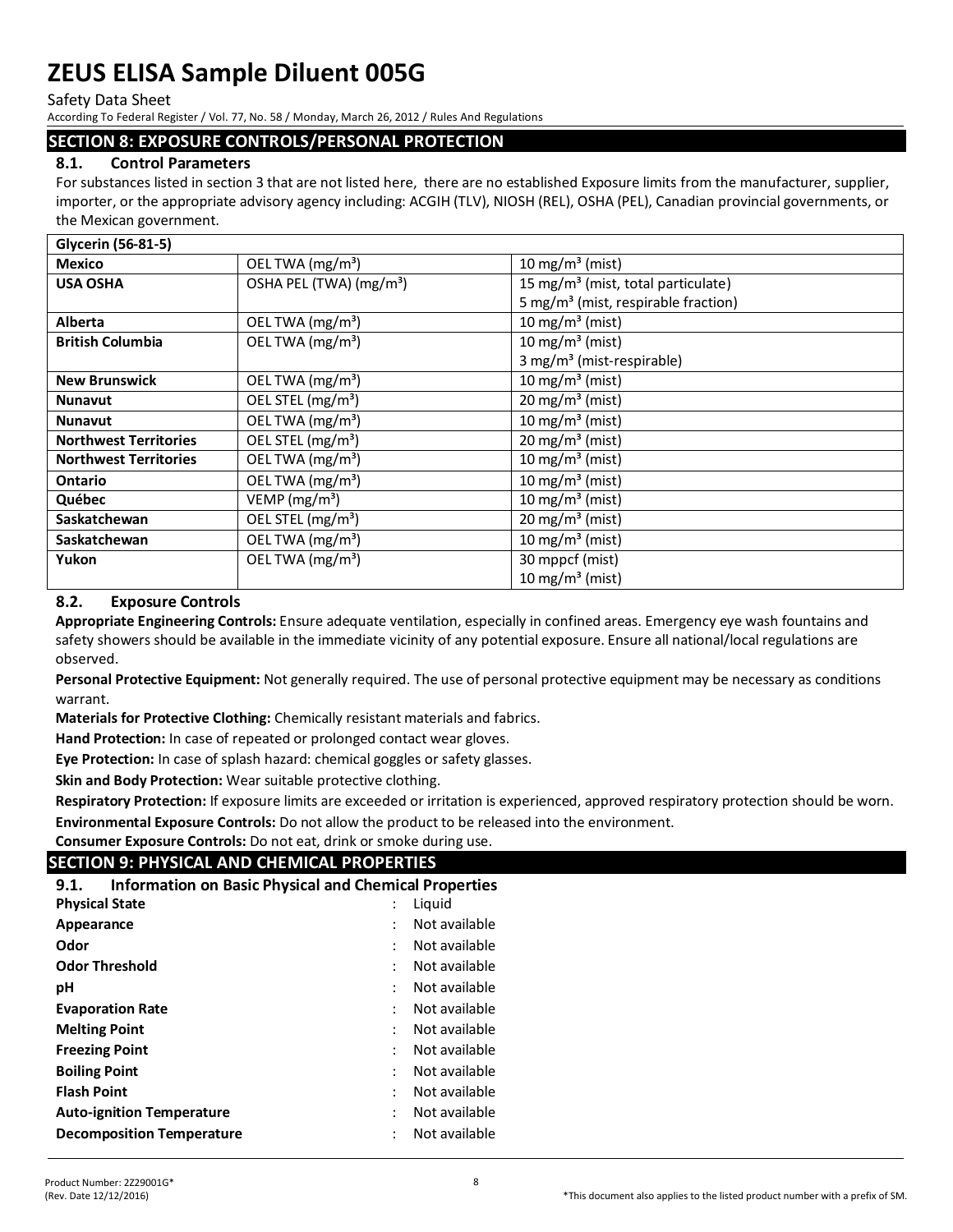Safety Data Sheet

According To Federal Register / Vol. 77, No. 58 / Monday, March 26, 2012 / Rules And Regulations

| Flammability (solid, gas)                                | ٠                    | Not available                                                         |
|----------------------------------------------------------|----------------------|-----------------------------------------------------------------------|
| Lower Flammable Limit                                    |                      | Not available                                                         |
| Upper Flammable Limit                                    |                      | Not available                                                         |
| <b>Vapor Pressure</b>                                    |                      | Not available                                                         |
| <b>Relative Vapor Density at 20 °C</b>                   |                      | Not available                                                         |
| <b>Relative Density</b>                                  |                      | Not available                                                         |
| <b>Specific Gravity</b>                                  |                      | Not available                                                         |
| Solubility                                               |                      | Not available                                                         |
| <b>Partition Coefficient: N-Octanol/Water</b>            | ٠                    | Not available                                                         |
| <b>Viscosity</b>                                         |                      | Not available                                                         |
| <b>Explosion Data – Sensitivity to Mechanical Impact</b> | $\ddot{\phantom{1}}$ | Not expected to present an explosion hazard due to mechanical impact. |
| Explosion Data – Sensitivity to Static Discharge         |                      | Not expected to present an explosion hazard due to static discharge.  |

### **SECTION 10: STABILITY AND REACTIVITY**

**10.1. Reactivity:** Hazardous reactions will not occur under normal conditions.

**10.2. Chemical Stability:** Stable under recommended handling and storage conditions (see section 7).

- **10.3. Possibility of Hazardous Reactions:** Hazardous polymerization will not occur.
- **10.4. Conditions to Avoid:** Direct sunlight. Extremely high or low temperatures. Incompatible materials.
- **10.5. Incompatible Materials:** Strong acids, strong bases, strong oxidizers.

**10.6. Hazardous Decomposition Products:** Thermal decomposition generates: Carbon oxides (CO, CO2). Combustion produces irritating gases and vapors.

#### **SECTION 11: TOXICOLOGICAL INFORMATION**

#### **11.1. Information on Toxicological Effects - Product**

**Acute Toxicity:** Not classified

**LD50 and LC50 Data:** Not available

**Skin Corrosion/Irritation:** Not classified

**Serious Eye Damage/Irritation:** Not classified

**Respiratory or Skin Sensitization:** Not classified

**Germ Cell Mutagenicity:** Not classified

**Teratogenicity:** Not classified

**Carcinogenicity:** Not classified

**Specific Target Organ Toxicity (Repeated Exposure):** Not classified

**Reproductive Toxicity:** Not classified

**Specific Target Organ Toxicity (Single Exposure):** Not classified

**Aspiration Hazard:** Not classified

**Symptoms/Injuries After Inhalation:** Overexposure may be irritating to the respiratory system.

**Symptoms/Injuries After Skin Contact:** Contact during a long period may cause slight irritation.

**Symptoms/Injuries After Eye Contact:** Direct contact with the eyes is likely irritating.

**Symptoms/Injuries After Ingestion:** Ingestion of large quantities may be harmful or have adverse effects.

**Chronic Symptoms:** None expected under normal conditions of use.

# **11.2. Information on Toxicological Effects - Ingredient(s)**

**LD50 and LC50 Data:**

| Glycerin (56-81-5)         |                                                |
|----------------------------|------------------------------------------------|
| LD50 Oral Rat              | 23000 mg/kg                                    |
| LD50 Dermal Rabbit         | >10 g/kg                                       |
| <b>LC50 Inhalation Rat</b> | $>$ 570 mg/m <sup>3</sup> (Exposure time: 1 h) |
|                            |                                                |

# **SECTION 12: ECOLOGICAL INFORMATION**

**12.1. Toxicity**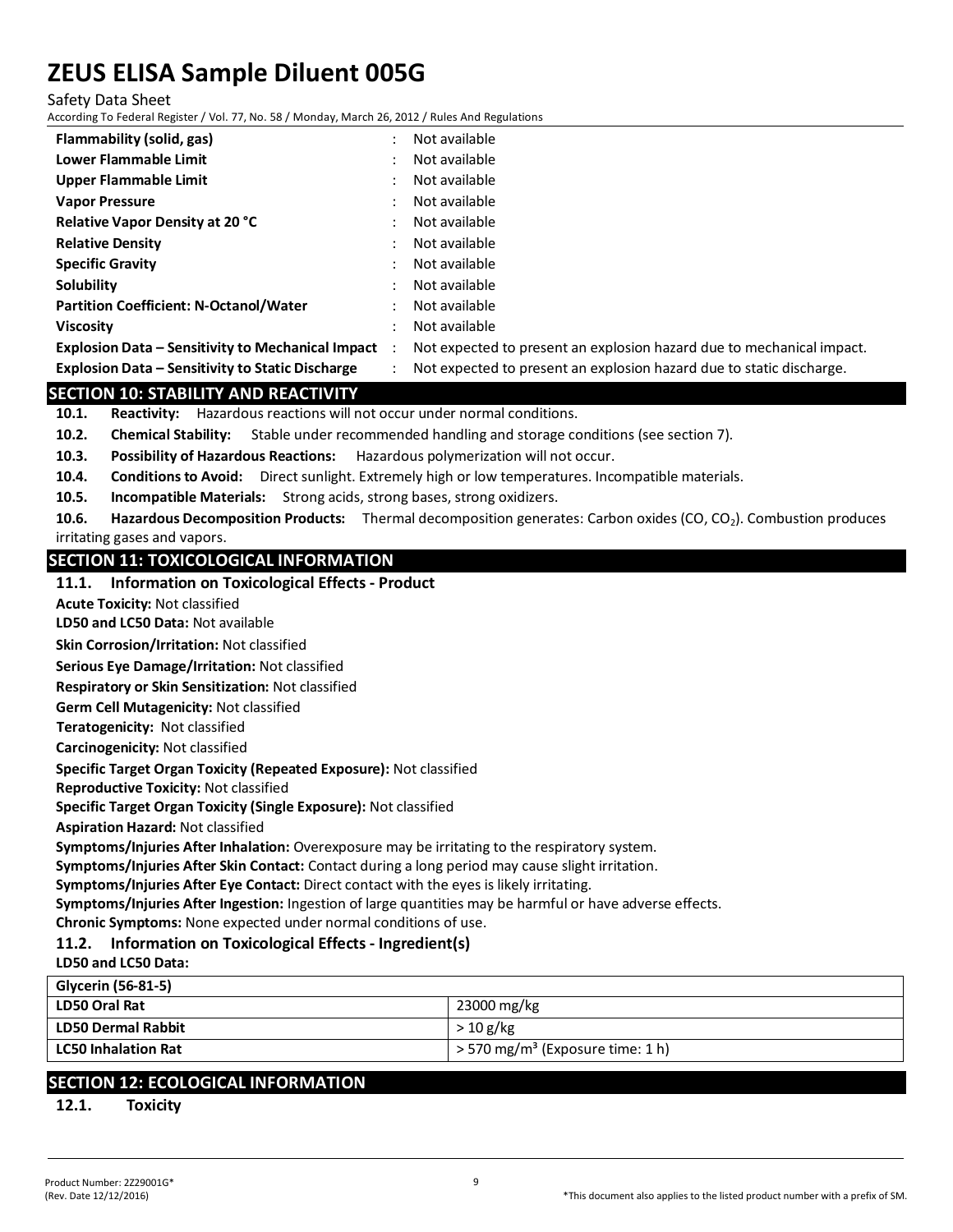Safety Data Sheet

According To Federal Register / Vol. 77, No. 58 / Monday, March 26, 2012 / Rules And Regulations

#### **Glycerin (56-81-5)**

| LC50 Fish 1 | 54000 (51000 - 57000) mg/l (Exposure time: 96 h - Species: Oncorhynchus mykiss [static]) |
|-------------|------------------------------------------------------------------------------------------|

#### **12.2. Persistence and Degradability** Not available

#### **12.3. Bioaccumulative Potential**

| Glycerin (56-81-5)                                                                               |                      |  |
|--------------------------------------------------------------------------------------------------|----------------------|--|
| BCF Fish 1                                                                                       | (no bioaccumulation) |  |
| <b>Log Pow</b>                                                                                   | $-1.76$              |  |
| Analattica to Astr<br>$\begin{array}{ccccc}\n\bullet & \bullet & \bullet & \bullet\n\end{array}$ | $\mathbf{A}$         |  |

### **12.4. Mobility in Soil** Not available

#### **12.5. Other Adverse Effects**

**Other Information:** Avoid release to the environment.

#### **SECTION 13: DISPOSAL CONSIDERATIONS**

#### **13.1. Waste treatment methods**

**Waste Disposal Recommendations:** Dispose of waste material in accordance with all local, regional, national, provincial, territorial and international regulations.

#### **SECTION 14: TRANSPORT INFORMATION**

- 14.1. In Accordance with DOT Not regulated for transport
- **14.2. In Accordance with IMDG** Not regulated for transport
- **14.3. In Accordance with IATA** Not regulated for transport
- 14.4. In Accordance with TDG Not regulated for transport

# **SECTION 15: REGULATORY INFORMATION**

#### **15.1. US Federal Regulations**

| Glycerin (56-81-5)                                                        |                                                                                                                                                                                                                                 |  |
|---------------------------------------------------------------------------|---------------------------------------------------------------------------------------------------------------------------------------------------------------------------------------------------------------------------------|--|
| Listed on the United States TSCA (Toxic Substances Control Act) inventory |                                                                                                                                                                                                                                 |  |
| <b>EPA TSCA Regulatory Flag</b>                                           | Y2 - Y2 - indicates an exempt polymer that is a polyester and is<br>made only from reactants included in a specified list of low concern<br>reactants that comprises one of the eligibility criteria for the<br>exemption rule. |  |

#### **15.2. US State Regulations**

| Glycerin (56-81-5)                                         |
|------------------------------------------------------------|
| U.S. - Massachusetts - Right To Know List                  |
| U.S. - New Jersey - Right to Know Hazardous Substance List |
| U.S. - Pennsylvania - RTK (Right to Know) List             |
|                                                            |

#### **15.3. Canadian Regulations**

# **Glycerin (56-81-5)** Listed on the Canadian DSL (Domestic Substances List) WHMIS Classification Uncontrolled product according to WHMIS classification criteria **ZEUS ELISA Sample Diluent 005G** WHMIS Classification Uncontrolled product according to WHMIS classification criteria

This product has been classified in accordance with the hazard criteria of the Controlled Products Regulations (CPR) and the SDS contains all of the information required by CPR.

# **SECTION 16: OTHER INFORMATION, INCLUDING DATE OF PREPARATION OR LAST REVISION**

**Revision Date** : 09/22/2015

**Other Information** : This document has been prepared in accordance with the SDS requirements of the OSHA Hazard Communication Standard 29 CFR 1910.1200.

#### **Party Responsible for the Preparation of This Document**

Zeus Scientific, Inc. 908-526-3744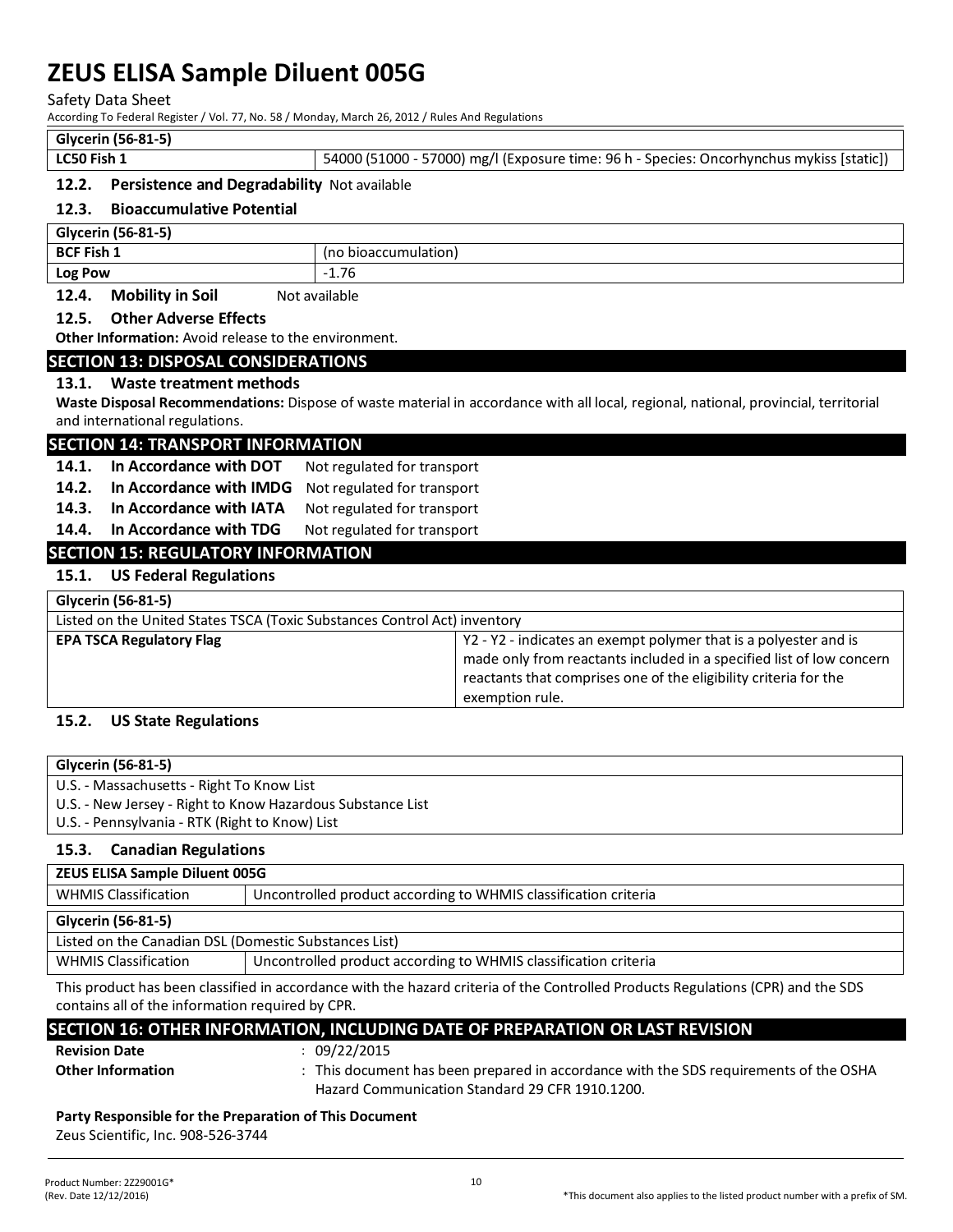Safety Data Sheet

According To Federal Register / Vol. 77, No. 58 / Monday, March 26, 2012 / Rules And Regulations

*This information is based on our current knowledge and is intended to describe the product for the purposes of health, safety and environmental requirements only. It should not therefore be construed as guaranteeing any specific property of the product.*

NA GHS SDS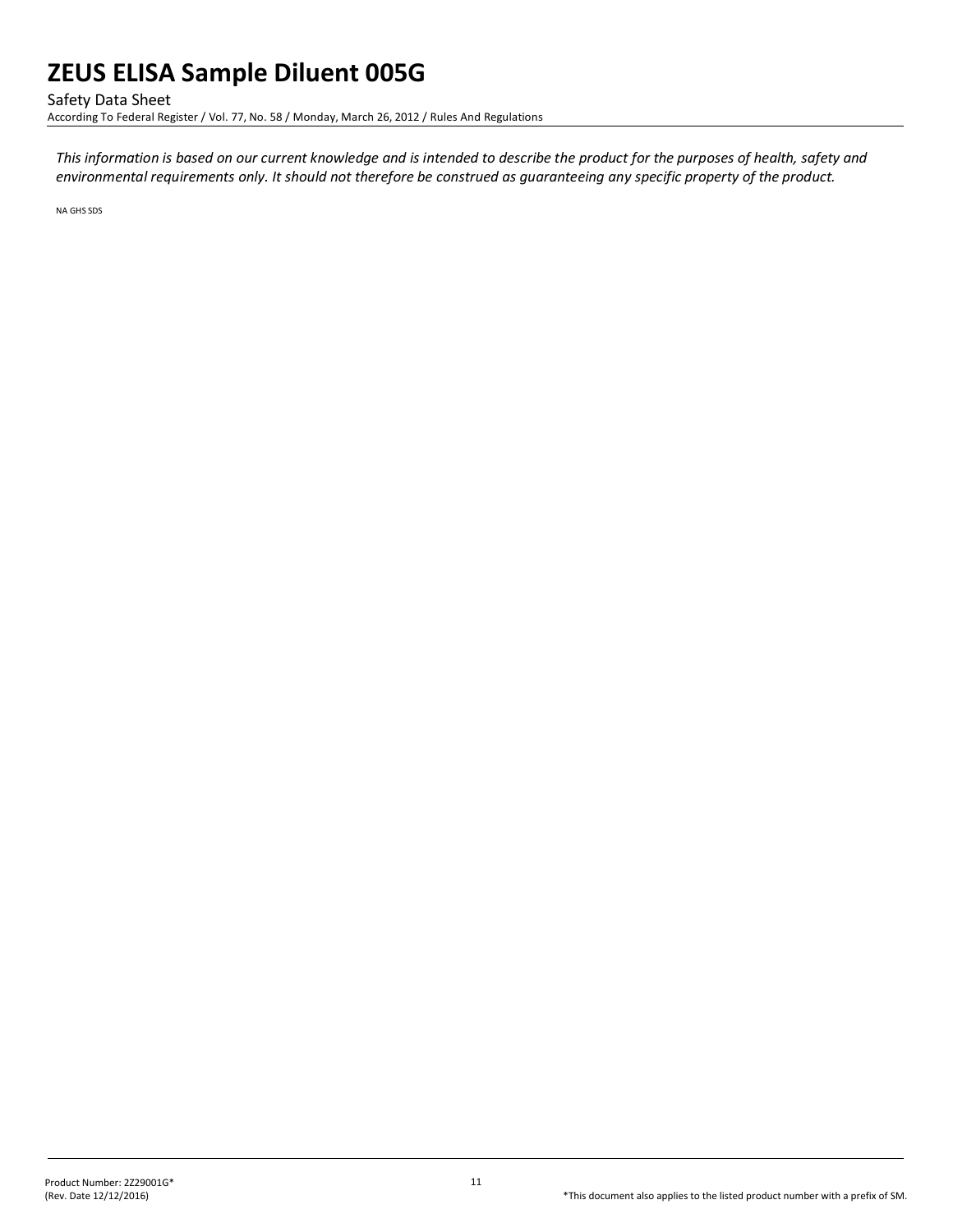



Safety Data Sheet According To Federal Register / Vol. 77, No. 58 / Monday, March 26, 2012 / Rules And Regulations<br>Revision Date: 09/22/2015 Date of issue: 09/22/2015 Revision Date: 09/22/2015 Date of issue: 09/22/2015 Version: 1.0

#### **SECTION 1: IDENTIFICATION**

#### **1.1. Product Identifier**

**Product Form:** Mixture

**Product Name:** ZEUS ELISA Controls and Calibrators

#### **1.2. Intended Use of the Product**

Diagnostic Test Component.

#### **1.3. Name, Address, and Telephone of the Responsible Party**

**Company** 

Zeus Scientific, Inc. 200 Evans Way Branchburg, NJ 08876 USA T 908-526-3744 (Continental USA) T 800-286-2111 (Additional Information)

www.zeusscientific.com

#### **1.4. Emergency Telephone Number**

**Emergency Number** : 908-526-3744

### **SECTION 2: HAZARDS IDENTIFICATION**

#### **2.1. Classification of the Substance or Mixture**

**Classification (GHS-US)** Not classified

#### **2.2. Label Elements**

**GHS-US Labeling** No labeling applicable

#### **2.3. Other Hazards**

Exposure may aggravate those with pre-existing eye, skin, or respiratory conditions.

#### **2.4. Unknown Acute Toxicity (GHS-US)** No data available

#### **SECTION 3: COMPOSITION/INFORMATION ON INGREDIENTS**

#### **3.1. Substances**

Not applicable

**3.2. Mixture**

Name  $\qquad \qquad :$  ZEUS ELISA Controls and Calibrators

This mixture is not considered a hazard when used in a manner which is consistent with the labeled directions.

# **SECTION 4: FIRST AID MEASURES**

#### **4.1. Description of First Aid Measures**

**General:** Never give anything by mouth to an unconscious person. If you feel unwell, seek medical advice (show the label if possible). **Inhalation:** Remove to fresh air and keep at rest in a position comfortable for breathing. Obtain medical attention if breathing difficulty persists.

**Skin Contact:** Rinse immediately with plenty of water. Obtain medical attention if irritation develops or persists.

**Eye Contact:** Rinse with plenty of water immediately. Remove contact lenses, if present and easy to do. Continue rinsing.

**Ingestion:** Do NOT induce vomiting. Rinse mouth. Call a POISON CENTER or doctor if you feel unwell.

#### **4.2. Most Important Symptoms and Effects Both Acute and Delayed**

**General:** Not expected to present a significant hazard under anticipated conditions of normal use.

**Inhalation:** Overexposure may be irritating to the respiratory system.

**Skin Contact:** Contact during a long period may cause slight irritation.

**Eye Contact:** Direct contact with the eyes is likely irritating.

**Ingestion:** Ingestion of large quantities is likely to be harmful or have adverse effects.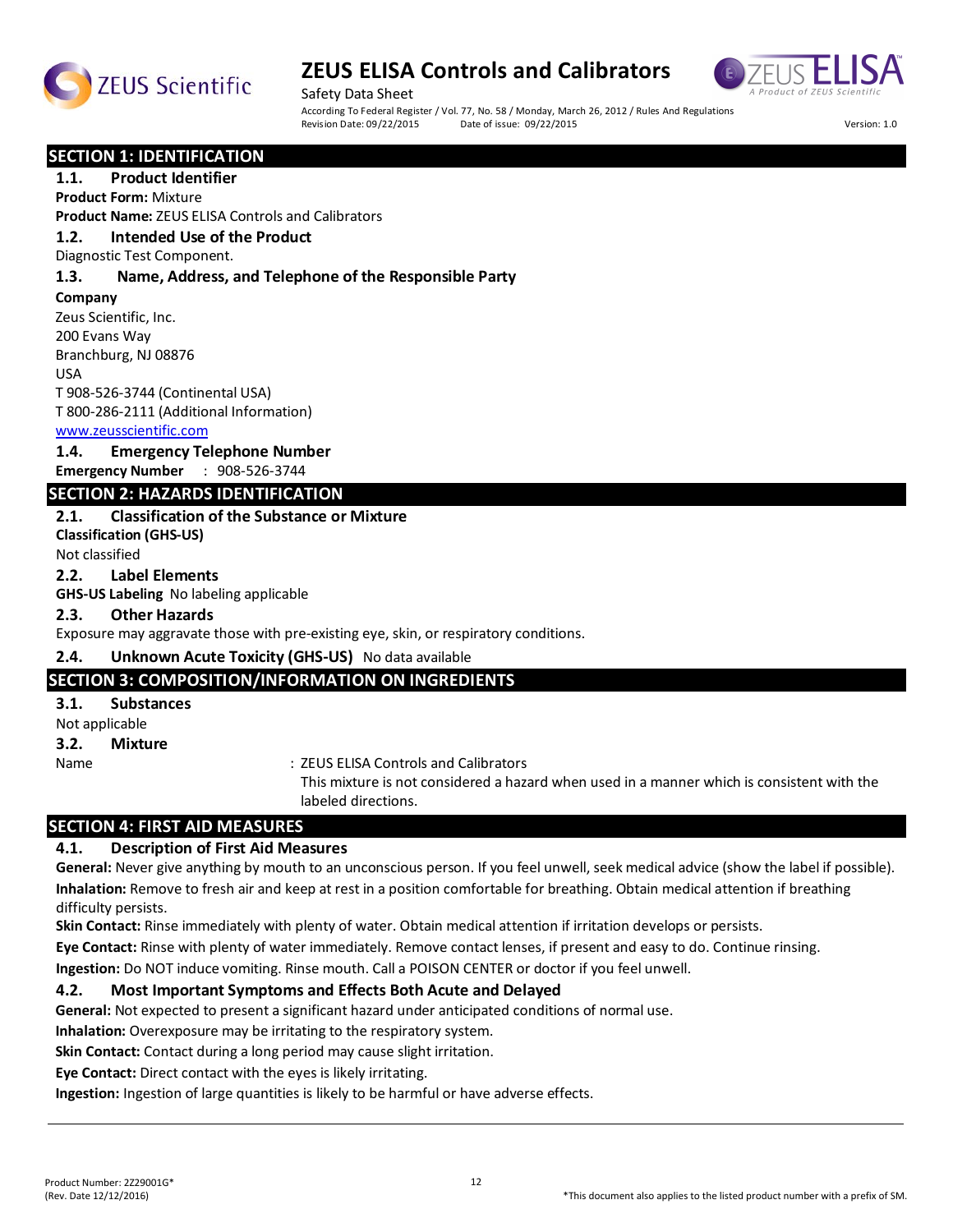Safety Data Sheet

According To Federal Register / Vol. 77, No. 58 / Monday, March 26, 2012 / Rules And Regulations

**Chronic Symptoms:** None expected under normal conditions of use.

### **4.3. Indication of Any Immediate Medical Attention and Special Treatment Needed**

If you feel unwell, seek medical advice (show the label where possible).

# **SECTION 5: FIRE-FIGHTING MEASURES**

#### **5.1. Extinguishing Media**

**Suitable Extinguishing Media:** Use extinguishing media appropriate for surrounding fire.

**Unsuitable Extinguishing Media:** Do not use a heavy water stream. Use of heavy stream of water may spread fire.

#### **5.2. Special Hazards Arising From the Substance or Mixture**

**Fire Hazard:** Not considered flammable but may burn at high temperatures.

**Explosion Hazard:** Product is not explosive.

**Reactivity:** Hazardous reactions will not occur under normal conditions.

#### **5.3. Advice for Firefighters**

**Precautionary Measures Fire:** Exercise caution when fighting any chemical fire. Under fire conditions, hazardous fumes will be present.

**Firefighting Instructions:** Use water spray or fog for cooling exposed containers.

**Protection During Firefighting:** Do not enter fire area without proper protective equipment, including respiratory protection.

#### **Reference to Other Sections**

Refer to section 9 for flammability properties.

# **SECTION 6: ACCIDENTAL RELEASE MEASURES**

#### **6.1. Personal Precautions, Protective Equipment and Emergency Procedures**

**General Measures:** Avoid all unnecessary exposure.

#### **6.1.1. For Non-Emergency Personnel**

**Protective Equipment:** Use appropriate personal protection equipment (PPE).

**Emergency Procedures:** Evacuate unnecessary personnel.

#### **6.1.2. For Emergency Personnel**

**Protective Equipment:** Equip cleanup crew with proper protection.

**Emergency Procedures:** Stop leak if safe to do so. Eliminate ignition sources. Ventilate area.

#### **6.2. Environmental Precautions**

Prevent entry to sewers and public waters. Notify authorities if liquid enters sewers or public waters.

#### **6.3. Methods and Material for Containment and Cleaning Up**

**For Containment:** Contain any spills with dikes or absorbents to prevent migration and entry into sewers or streams.

**Methods for Cleaning Up:** Clean up spills immediately and dispose of waste safely. Absorb and/or contain spill with inert material, then place in suitable container. Contact competent authorities after a spill.

#### **6.4. Reference to Other Sections**

See Section 8, Exposure Controls and Personal Protection. See Section 13, Disposal Considerations.

# **SECTION 7: HANDLING AND STORAGE**

#### **7.1. Precautions for Safe Handling**

**Hygiene Measures:** Handle in accordance with good industrial hygiene and safety procedures. Wash hands and other exposed areas with mild soap and water before eating, drinking or smoking and when leaving work.

#### **7.2. Conditions for Safe Storage, Including Any Incompatibilities**

**Technical Measures:** Comply with applicable regulations.

**Storage Conditions:** Store in a dry, cool and well-ventilated place. Keep container closed when not in use. Keep/Store away from direct sunlight, extremely high or low temperatures and incompatible materials.

**Incompatible Materials:** Strong acids. Strong bases. Strong oxidizers.

#### **7.3. Specific End Use(s)**

Diagnostic Test Component.

# **SECTION 8: EXPOSURE CONTROLS/PERSONAL PROTECTION**

#### **8.1. Control Parameters**

For substances listed in section 3 that are not listed here, there are no established Exposure limits from the manufacturer, supplier, importer, or the appropriate advisory agency including: ACGIH (TLV), NIOSH (REL), OSHA (PEL), Canadian provincial governments, or the Mexican government.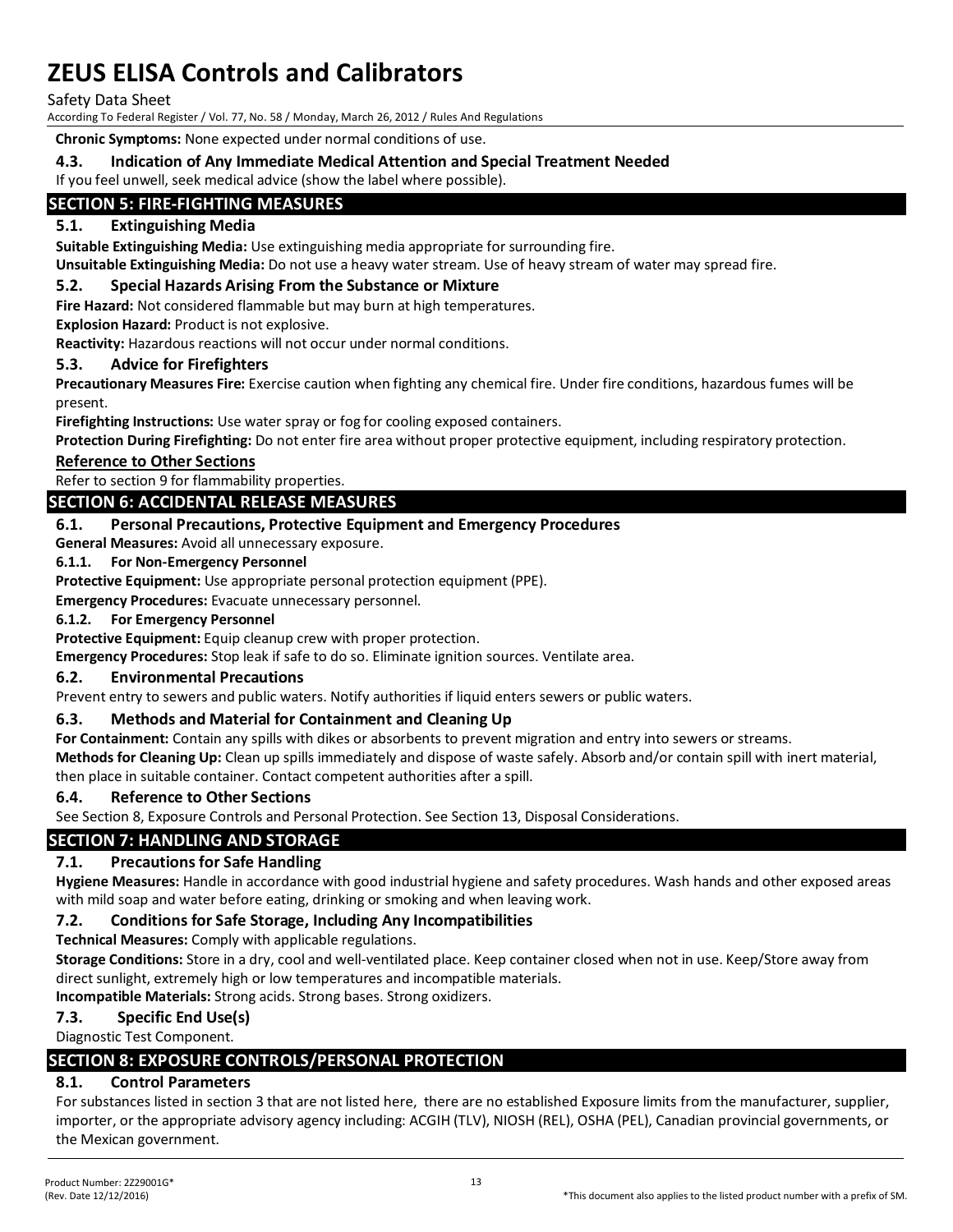Safety Data Sheet

According To Federal Register / Vol. 77, No. 58 / Monday, March 26, 2012 / Rules And Regulations

#### **8.2. Exposure Controls**

**Appropriate Engineering Controls:** Ensure adequate ventilation, especially in confined areas. Emergency eye wash fountains and safety showers should be available in the immediate vicinity of any potential exposure. Ensure all national/local regulations are observed.

**Personal Protective Equipment:** Not generally required. The use of personal protective equipment may be necessary as conditions warrant.

**Materials for Protective Clothing:** Chemically resistant materials and fabrics.

**Hand Protection:** In case of repeated or prolonged contact wear gloves.

**Eye Protection:** In case of splash hazard: chemical goggles or safety glasses.

**Skin and Body Protection:** Wear suitable protective clothing.

**Respiratory Protection:** If exposure limits are exceeded or irritation is experienced, approved respiratory protection should be worn. **Environmental Exposure Controls:** Do not allow the product to be released into the environment.

**Consumer Exposure Controls:** Do not eat, drink or smoke during use.

### **SECTION 9: PHYSICAL AND CHEMICAL PROPERTIES**

| <b>Information on Basic Physical and Chemical Properties</b><br>9.1. |                           |                           |
|----------------------------------------------------------------------|---------------------------|---------------------------|
| <b>Physical State</b>                                                |                           | Liquid                    |
| Appearance                                                           |                           | Not available             |
| Odor                                                                 |                           | Not available             |
| <b>Odor Threshold</b>                                                |                           | Not available             |
| рH                                                                   |                           | Not available             |
| <b>Evaporation Rate</b>                                              |                           | Not available             |
| <b>Melting Point</b>                                                 |                           | Not available             |
| <b>Freezing Point</b>                                                |                           | Not available             |
| <b>Boiling Point</b>                                                 |                           | Not available             |
| <b>Flash Point</b>                                                   |                           | Not available             |
| <b>Auto-ignition Temperature</b>                                     |                           | Not available             |
| <b>Decomposition Temperature</b>                                     |                           | Not available             |
| Flammability (solid, gas)                                            |                           | Not available             |
| <b>Lower Flammable Limit</b>                                         |                           | Not available             |
| <b>Upper Flammable Limit</b>                                         |                           | Not available             |
| <b>Vapor Pressure</b>                                                |                           | Not available             |
| Relative Vapor Density at 20 °C                                      |                           | Not available             |
| <b>Relative Density</b>                                              |                           | Not available             |
| <b>Specific Gravity</b>                                              |                           | Not available             |
| Solubility                                                           |                           | Not available             |
| <b>Partition Coefficient: N-Octanol/Water</b>                        |                           | Not available             |
| <b>Viscosity</b>                                                     |                           | Not available             |
| <b>Explosion Data – Sensitivity to Mechanical Impact</b>             | $\mathbb{R}^{\mathbb{Z}}$ | Not expected to present a |
| <b>Explosion Data - Sensitivity to Static Discharge</b>              |                           | Not expected to present a |

# **Explosion Data – Sensitivity to Mechanical Impact** : Not expected to present an explosion hazard due to mechanical impact. **Explosion Data – Sensitivity to Static Discharge** : Not expected to present an explosion hazard due to static discharge.

#### **SECTION 10: STABILITY AND REACTIVITY**

**10.1. Reactivity:** Hazardous reactions will not occur under normal conditions.

- **10.2. Chemical Stability:** Stable under recommended handling and storage conditions (see section 7).
- **10.3. Possibility of Hazardous Reactions:** Hazardous polymerization will not occur.
- **10.4. Conditions to Avoid:** Direct sunlight. Extremely high or low temperatures. Incompatible materials.
- **10.5. Incompatible Materials:** Strong acids, strong bases, strong oxidizers.
- **10.6. Hazardous Decomposition Products:** None known.

# **SECTION 11: TOXICOLOGICAL INFORMATION**

# **11.1. Information on Toxicological Effects - Product**

**Acute Toxicity:** Not classified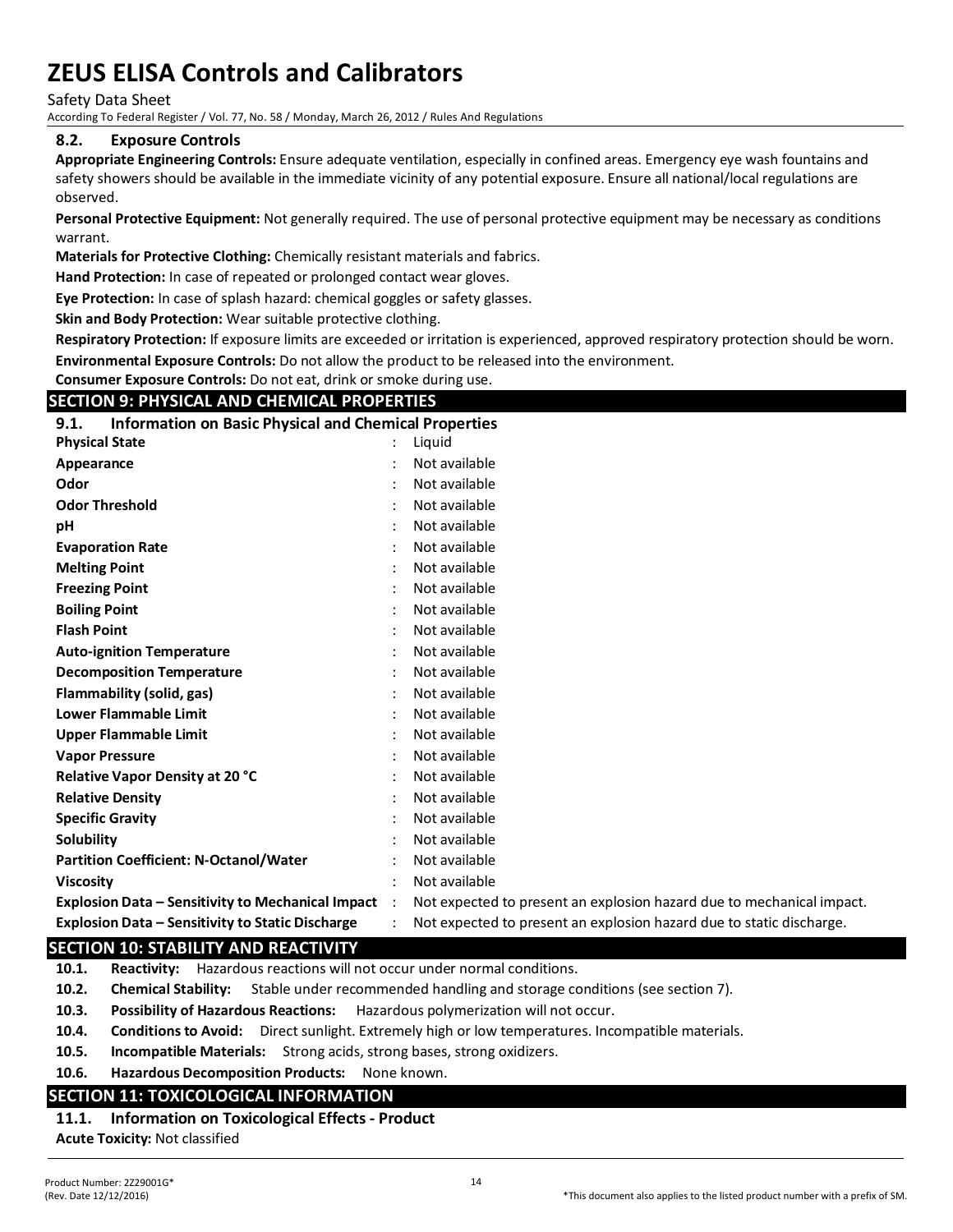#### Safety Data Sheet

According To Federal Register / Vol. 77, No. 58 / Monday, March 26, 2012 / Rules And Regulations

**LD50 and LC50 Data:** Not available

#### **Skin Corrosion/Irritation:** Not classified

**Serious Eye Damage/Irritation:** Not classified

**Respiratory or Skin Sensitization:** Not classified

**Germ Cell Mutagenicity:** Not classified

**Teratogenicity:** Not classified

**Carcinogenicity:** Not classified

#### **Specific Target Organ Toxicity (Repeated Exposure):** Not classified

**Reproductive Toxicity:** Not classified **Specific Target Organ Toxicity (Single Exposure):** Not classified

**Aspiration Hazard:** Not classified

**Symptoms/Injuries After Inhalation:** Overexposure may be irritating to the respiratory system.

**Symptoms/Injuries After Skin Contact:** Contact during a long period may cause slight irritation.

**Symptoms/Injuries After Eye Contact:** Direct contact with the eyes is likely irritating.

**Symptoms/Injuries After Ingestion:** Ingestion of large quantities is likely to be harmful or have adverse effects.

**Chronic Symptoms:** None expected under normal conditions of use.

# **SECTION 12: ECOLOGICAL INFORMATION**

#### **12.1. Toxicity** Not available

**12.2. Persistence and Degradability** Not available

- **12.3. Bioaccumulative Potential** Not available
- **12.4. Mobility in Soil** Not available
- **12.5. Other Adverse Effects**

**Other Information:** Avoid release to the environment.

# **SECTION 13: DISPOSAL CONSIDERATIONS**

#### **13.1. Waste treatment methods**

**Waste Disposal Recommendations:** Dispose of waste material in accordance with all local, regional, national, provincial, territorial and international regulations.

# **SECTION 14: TRANSPORT INFORMATION**

| 14.1. In Accordance with DOT | Not regulated for transport |
|------------------------------|-----------------------------|
|                              |                             |

- **14.2. In Accordance with IMDG** Not regulated for transport
- **14.3. In Accordance with IATA** Not regulated for transport
- 14.4. In Accordance with TDG Not regulated for transport

# **SECTION 15: REGULATORY INFORMATION**

#### **15.1. US Federal Regulations**

Neither this product nor its chemical components appear on any US federal lists.

#### **15.2. US State Regulations**

Neither this product nor its chemical components appear on any US state lists.

#### **15.3. Canadian Regulations**

| <b>ZEUS ELISA Controls and Calibrators</b> |                                                                 |  |  |  |  |
|--------------------------------------------|-----------------------------------------------------------------|--|--|--|--|
| <b>WHMIS Classification</b>                | Uncontrolled product according to WHMIS classification criteria |  |  |  |  |

This product has been classified in accordance with the hazard criteria of the Controlled Products Regulations (CPR) and the SDS contains all of the information required by CPR.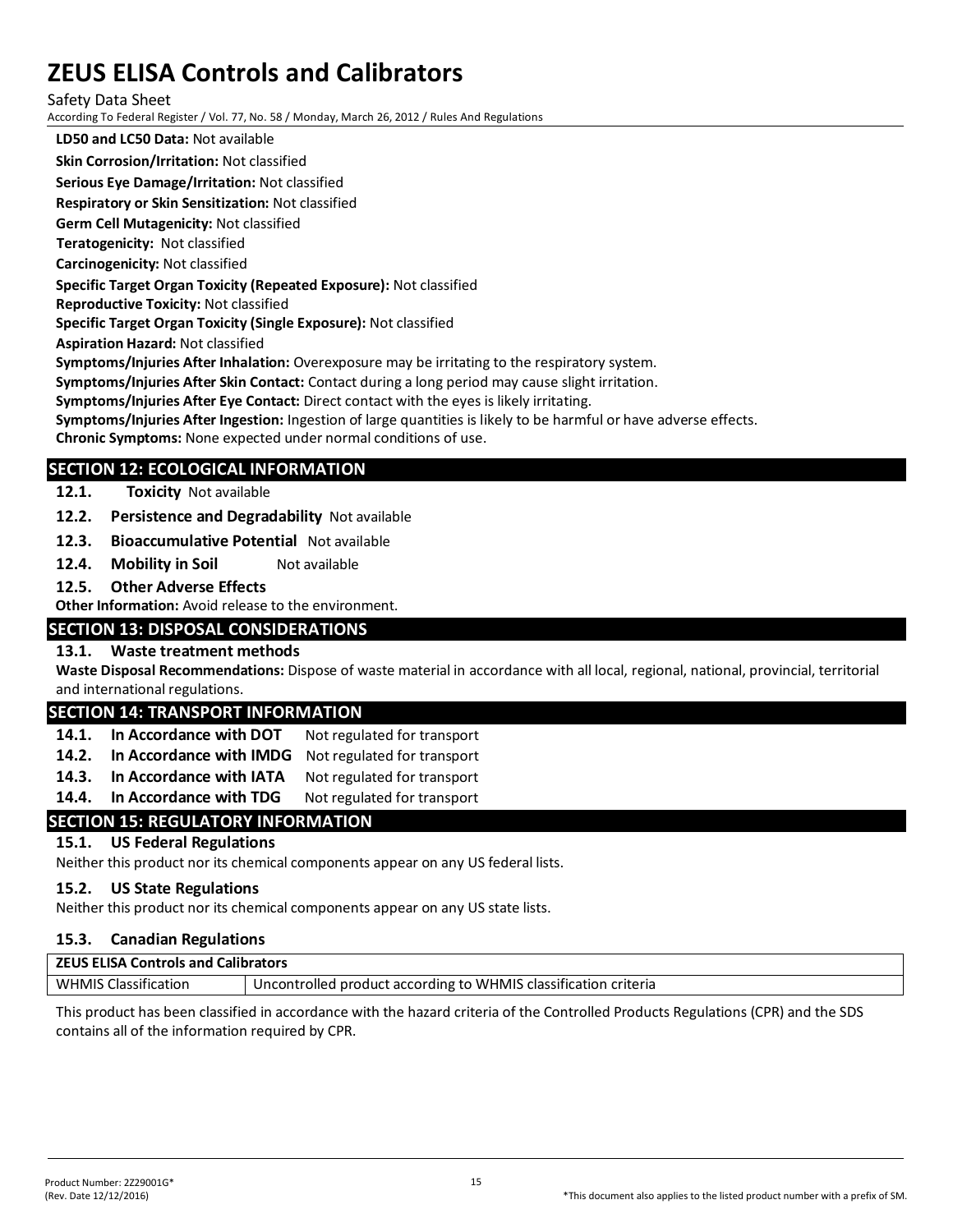Safety Data Sheet

According To Federal Register / Vol. 77, No. 58 / Monday, March 26, 2012 / Rules And Regulations

### **SECTION 16: OTHER INFORMATION, INCLUDING DATE OF PREPARATION OR LAST REVISION**

#### **Revision Date** : 09/22/2015

**Other Information** : This document has been prepared in accordance with the SDS requirements of the OSHA Hazard Communication Standard 29 CFR 1910.1200.

**Party Responsible for the Preparation of This Document** 

Zeus Scientific, Inc. 908-526-3744

*This information is based on our current knowledge and is intended to describe the product for the purposes of health, safety and environmental requirements only. It should not therefore be construed as guaranteeing any specific property of the product.*

NA GHS SDS

16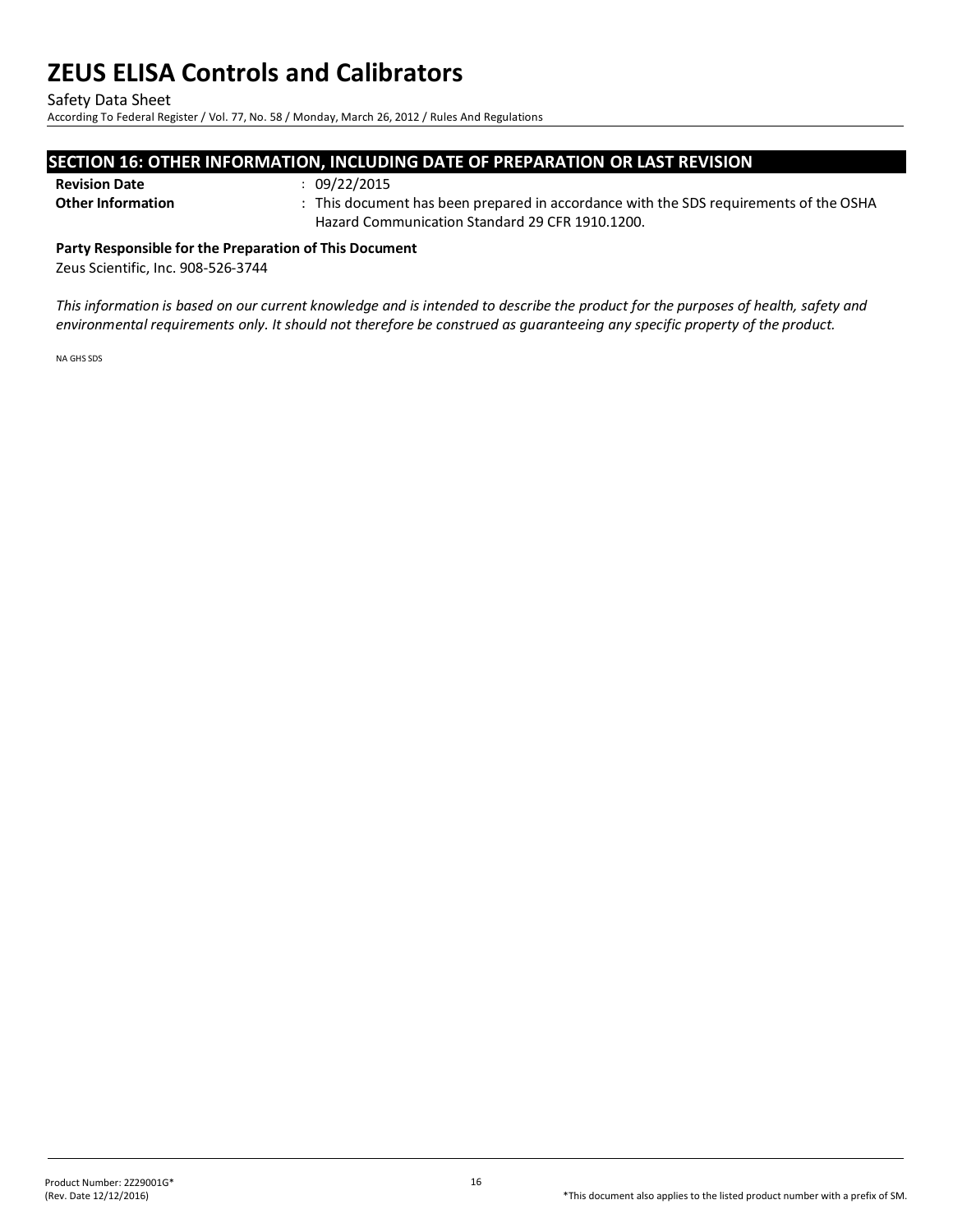



Safety Data Sheet According To Federal Register / Vol. 77, No. 58 / Monday, March 26, 2012 / Rules And Regulations<br>Revision Date: 09/22/2015 Date of issue: 09/22/2015 Revision Date: 09/22/2015 Date of issue: 09/22/2015 Version: 1.0

#### **SECTION 1: IDENTIFICATION**

**1.1. Product Identifier Product Form:** Mixture **Product Name:** ZEUS ELISA Conjugate **1.2. Intended Use of the Product** Diagnostic Test Component. **1.3. Name, Address, and Telephone of the Responsible Party**

**Company**  Zeus Scientific, Inc. 200 Evans Way Branchburg, NJ 08876 USA T 908-526-3744 (Continental USA) T 800-286-2111 (Additional Information) www.zeusscientific.com

# **1.4. Emergency Telephone Number**

**Emergency Number** : 908-526-3744

# **SECTION 2: HAZARDS IDENTIFICATION**

### **2.1. Classification of the Substance or Mixture**

**Classification (GHS-US)** Skin Sens. 1 H317 Full text of H-phrases: see section 16

# **2.2. Label Elements**

**GHS-US Labeling Hazard Pictograms (GHS-US)** :



| <b>Signal Word (GHS-US)</b>              | $:$ Warning                                                                            |
|------------------------------------------|----------------------------------------------------------------------------------------|
| <b>Hazard Statements (GHS-US)</b>        | : H317 - May cause an allergic skin reaction.                                          |
| <b>Precautionary Statements (GHS-US)</b> | : P261 - Avoid breathing vapors, mist, or spray.                                       |
|                                          | P272 - Contaminated work clothing must not be allowed out of the workplace.            |
|                                          | P280 - Wear protective gloves, protective clothing, and eye protection.                |
|                                          | P302+P352 - If on skin: Wash with plenty of water.                                     |
|                                          | P321 - Specific treatment (see section 4 on this SDS).                                 |
|                                          | P333+P313 - If skin irritation or rash occurs: Get medical advice/attention.           |
|                                          | P362+P364 - Take off contaminated clothing and wash it before reuse.                   |
|                                          | P501 - Dispose of contents/container in accordance with local, regional, national, and |
|                                          | international regulations.                                                             |

#### **2.3. Other Hazards**

Exposure may aggravate those with pre-existing eye, skin, or respiratory conditions.

**2.4. Unknown Acute Toxicity (GHS-US)** No data available

# **SECTION 3: COMPOSITION/INFORMATION ON INGREDIENTS**

#### **3.1. Substances**

Not applicable

#### **3.2. Mixture**

| <b>Name</b>        | <b>Product Identifier</b>   | % (w/w) | Classification<br>(GHS-US)          |
|--------------------|-----------------------------|---------|-------------------------------------|
| $\sim$<br>Glycerin | 56-81-5<br>$\sqrt{2}$<br>Nc | 30      | $\cdot$ $\sim$<br>Not<br>classified |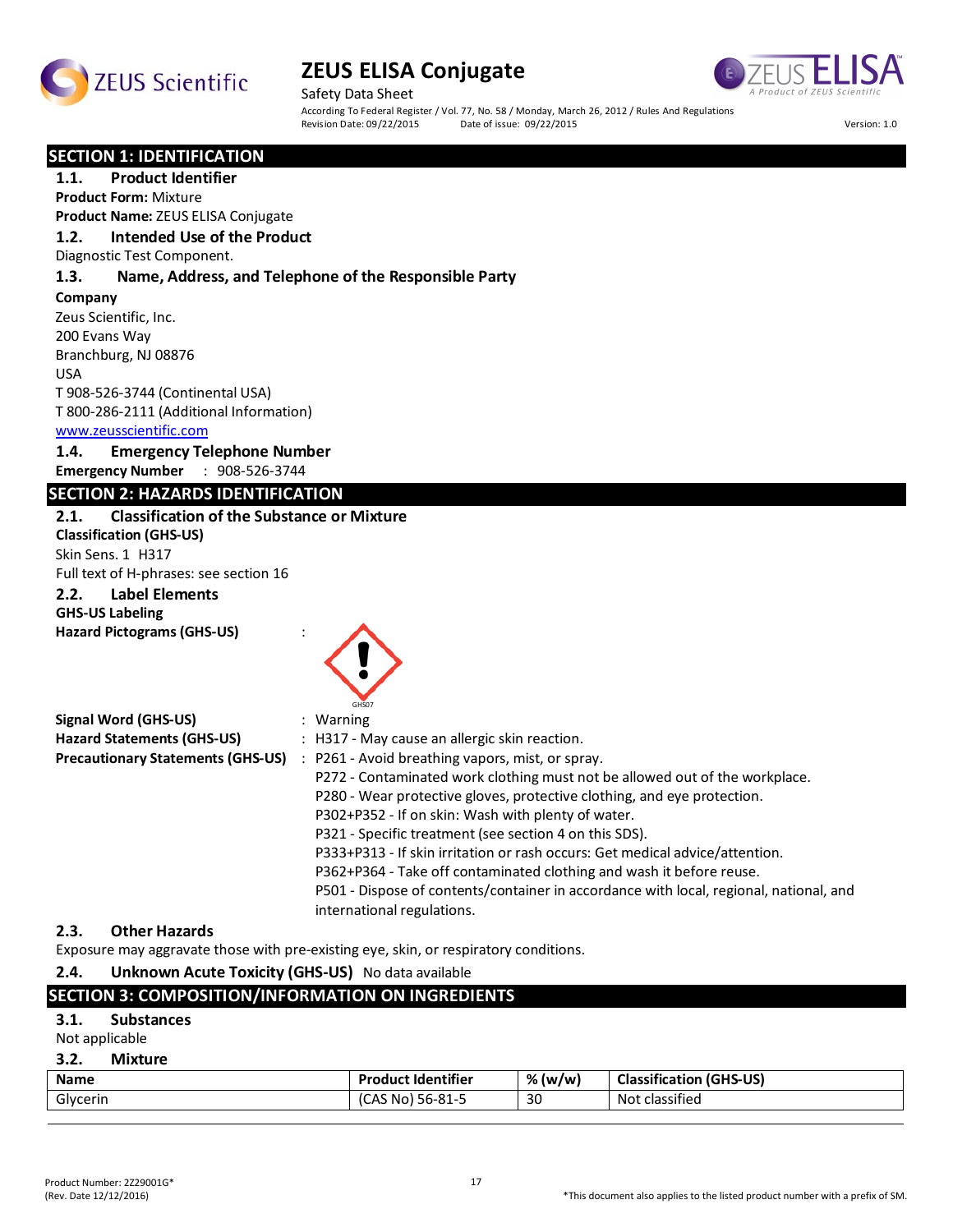Safety Data Sheet

According To Federal Register / Vol. 77, No. 58 / Monday, March 26, 2012 / Rules And Regulations

| 2-Methyl-3-isothiazolone | (CAS No) 2682-20-4 | 0.1 | Acute Tox. 3 (Oral), H301                  |
|--------------------------|--------------------|-----|--------------------------------------------|
|                          |                    |     | Acute Tox. 3 (Dermal), H311                |
|                          |                    |     | Acute Tox. 3 (Inhalation:dust, mist), H331 |
|                          |                    |     | Skin Corr. 1B, H314                        |
|                          |                    |     | Eye Dam. 1, H318                           |
|                          |                    |     | Skin Sens. 1, H317                         |
|                          |                    |     | STOT SE 3, H335                            |
|                          |                    |     | Aquatic Acute 1, H400                      |

Full text of H-phrases: see section 16

### **SECTION 4: FIRST AID MEASURES**

#### **4.1. Description of First Aid Measures**

**General:** Never give anything by mouth to an unconscious person. If you feel unwell, seek medical advice (show the label if possible). **Inhalation:** Remove to fresh air and keep at rest in a position comfortable for breathing. Obtain medical attention if breathing difficulty persists.

**Skin Contact:** Wash affected area with soap and water for at least 15 minutes. Should skin irritation, allergic reaction, or rash occur, remove contaminated clothing (if required) and seek medical advice.

**Eye Contact:** Rinse with plenty of water immediately. Remove contact lenses, if present and easy to do. Continue rinsing.

**Ingestion:** Do NOT induce vomiting. Rinse mouth. Call a POISON CENTER or doctor if you feel unwell.

### **4.2. Most Important Symptoms and Effects Both Acute and Delayed**

**General:** May cause an allergic skin reaction.

**Inhalation:** Overexposure may be irritating to the respiratory system.

**Skin Contact:** May cause an allergic skin reaction. Redness, pain, swelling, itching, burning, dryness, and dermatitis.

**Eye Contact:** Direct contact with the eyes is likely irritating.

**Ingestion:** Ingestion of large quantities may be harmful or have adverse effects.

**Chronic Symptoms:** None expected under normal conditions of use.

#### **4.3. Indication of Any Immediate Medical Attention and Special Treatment Needed**

If you feel unwell, seek medical advice (show the label where possible).

# **SECTION 5: FIRE-FIGHTING MEASURES**

#### **5.1. Extinguishing Media**

**Suitable Extinguishing Media:** Use extinguishing media appropriate for surrounding fire.

**Unsuitable Extinguishing Media:** Do not use a heavy water stream. Use of heavy stream of water may spread fire.

#### **5.2. Special Hazards Arising From the Substance or Mixture**

**Fire Hazard:** Not considered flammable but may burn at high temperatures.

**Explosion Hazard:** Product is not explosive.

**Reactivity:** Hazardous reactions will not occur under normal conditions.

#### **5.3. Advice for Firefighters**

**Precautionary Measures Fire:** Exercise caution when fighting any chemical fire.

**Firefighting Instructions:** Use water spray or fog for cooling exposed containers.

**Protection During Firefighting:** Do not enter fire area without proper protective equipment, including respiratory protection.

Hazardous Combustion Products: Carbon oxides (CO, CO<sub>2</sub>). Combustion produces irritating gases and vapors.

#### **Reference to Other Sections**

Refer to section 9 for flammability properties.

# **SECTION 6: ACCIDENTAL RELEASE MEASURES**

#### **6.1. Personal Precautions, Protective Equipment and Emergency Procedures**

**General Measures:** Avoid all unnecessary exposure.

#### **6.1.1. For Non-Emergency Personnel**

**Protective Equipment:** Use appropriate personal protection equipment (PPE).

**Emergency Procedures:** Evacuate unnecessary personnel.

# **6.1.2. For Emergency Personnel**

**Protective Equipment:** Equip cleanup crew with proper protection.

**Emergency Procedures:** Stop leak if safe to do so. Eliminate ignition sources. Ventilate area.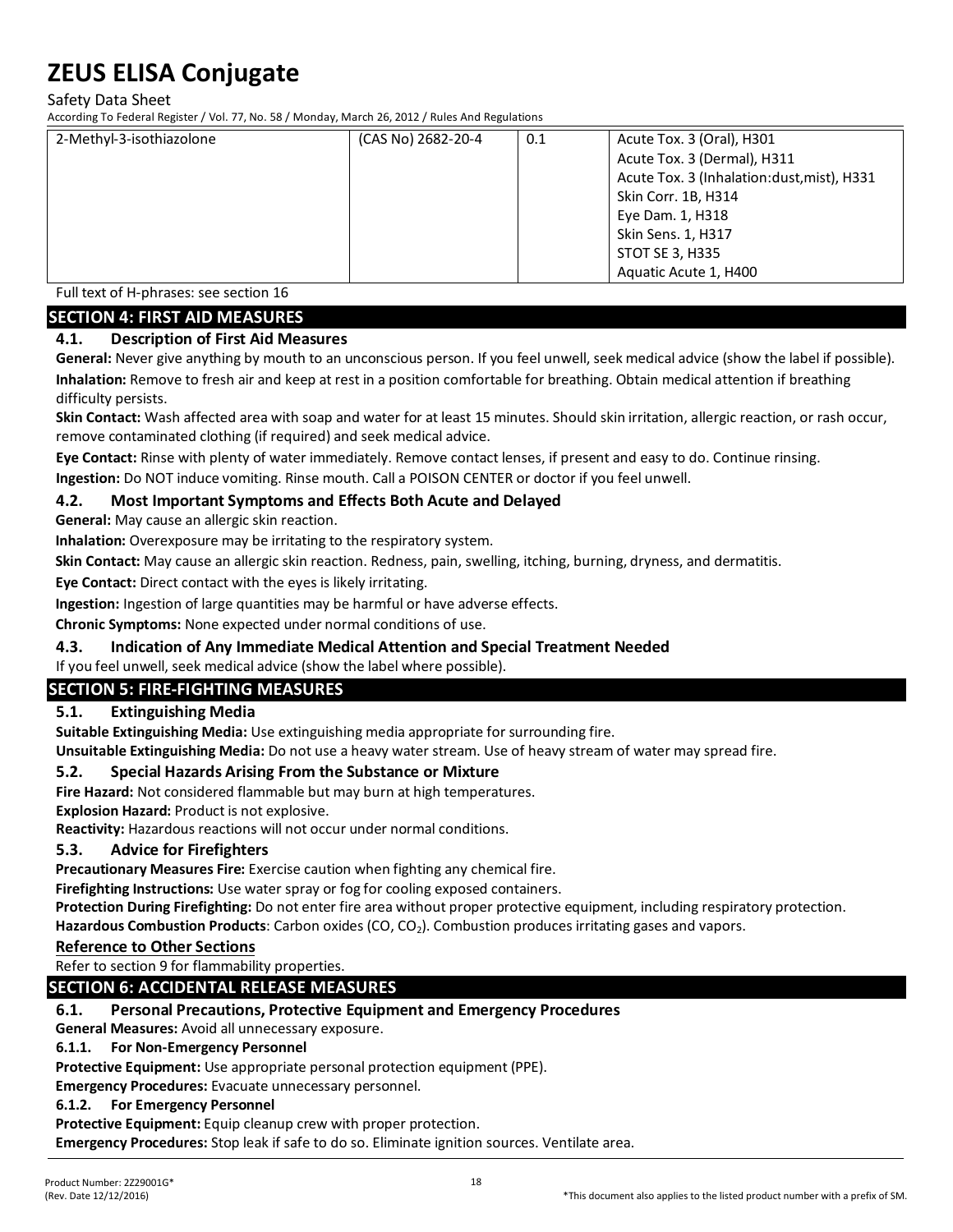Safety Data Sheet

According To Federal Register / Vol. 77, No. 58 / Monday, March 26, 2012 / Rules And Regulations

#### **6.2. Environmental Precautions**

Prevent entry to sewers and public waters. Notify authorities if liquid enters sewers or public waters.

#### **6.3. Methods and Material for Containment and Cleaning Up**

**For Containment:** Contain any spills with dikes or absorbents to prevent migration and entry into sewers or streams.

**Methods for Cleaning Up:** Clean up spills immediately and dispose of waste safely. Absorb and/or contain spill with inert material, then place in suitable container. Contact competent authorities after a spill.

#### **6.4. Reference to Other Sections**

See Section 8, Exposure Controls and Personal Protection. See Section 13, Disposal Considerations.

#### **SECTION 7: HANDLING AND STORAGE**

#### **7.1. Precautions for Safe Handling**

**Hygiene Measures:** Handle in accordance with good industrial hygiene and safety procedures. Wash hands and other exposed areas with mild soap and water before eating, drinking or smoking and when leaving work.

#### **7.2. Conditions for Safe Storage, Including Any Incompatibilities**

**Technical Measures:** Comply with applicable regulations.

**Storage Conditions:** Store in a dry, cool and well-ventilated place. Keep container closed when not in use. Keep/Store away from direct sunlight, extremely high or low temperatures and incompatible materials.

**Incompatible Materials:** Strong acids. Strong bases. Strong oxidizers.

#### **7.3. Specific End Use(s)**

Diagnostic Test Component.

#### **SECTION 8: EXPOSURE CONTROLS/PERSONAL PROTECTION**

#### **8.1. Control Parameters**

For substances listed in section 3 that are not listed here, there are no established Exposure limits from the manufacturer, supplier, importer, or the appropriate advisory agency including: ACGIH (TLV), NIOSH (REL), OSHA (PEL), Canadian provincial governments, or the Mexican government.

| Glycerin (56-81-5)           |                                     |                                                 |  |
|------------------------------|-------------------------------------|-------------------------------------------------|--|
| <b>Mexico</b>                | OEL TWA (mg/m <sup>3</sup> )        | 10 mg/m <sup>3</sup> (mist)                     |  |
| <b>USA OSHA</b>              | OSHA PEL (TWA) (mg/m <sup>3</sup> ) | 15 mg/m <sup>3</sup> (mist, total particulate)  |  |
|                              |                                     | 5 mg/m <sup>3</sup> (mist, respirable fraction) |  |
| <b>Alberta</b>               | OEL TWA (mg/m <sup>3</sup> )        | $10$ mg/m <sup>3</sup> (mist)                   |  |
| <b>British Columbia</b>      | OEL TWA (mg/m <sup>3</sup> )        | 10 mg/m <sup>3</sup> (mist)                     |  |
|                              |                                     | 3 mg/m <sup>3</sup> (mist-respirable)           |  |
| <b>New Brunswick</b>         | OEL TWA (mg/m <sup>3</sup> )        | 10 mg/m <sup>3</sup> (mist)                     |  |
| <b>Nunavut</b>               | OEL STEL (mg/m <sup>3</sup> )       | $20 \text{ mg/m}^3$ (mist)                      |  |
| <b>Nunavut</b>               | OEL TWA (mg/m <sup>3</sup> )        | 10 mg/m <sup>3</sup> (mist)                     |  |
| <b>Northwest Territories</b> | OEL STEL (mg/m <sup>3</sup> )       | $20 \,\mathrm{mg/m^3}$ (mist)                   |  |
| <b>Northwest Territories</b> | OEL TWA (mg/m <sup>3</sup> )        | $10$ mg/m <sup>3</sup> (mist)                   |  |
| <b>Ontario</b>               | OEL TWA (mg/m <sup>3</sup> )        | $10$ mg/m <sup>3</sup> (mist)                   |  |
| Québec                       | VEMP ( $mg/m3$ )                    | 10 mg/m <sup>3</sup> (mist)                     |  |
| Saskatchewan                 | OEL STEL (mg/m <sup>3</sup> )       | $20 \,\mathrm{mg/m^3}$ (mist)                   |  |
| <b>Saskatchewan</b>          | OEL TWA (mg/m <sup>3</sup> )        | 10 mg/m <sup>3</sup> (mist)                     |  |
| Yukon                        | OEL TWA $(mg/m3)$                   | 30 mppcf (mist)                                 |  |
|                              |                                     | 10 mg/m <sup>3</sup> (mist)                     |  |

#### **8.2. Exposure Controls**

**Appropriate Engineering Controls:** Ensure adequate ventilation, especially in confined areas. Emergency eye wash fountains and safety showers should be available in the immediate vicinity of any potential exposure. Ensure all national/local regulations are observed.

**Personal Protective Equipment:** Gloves. Protective clothing.

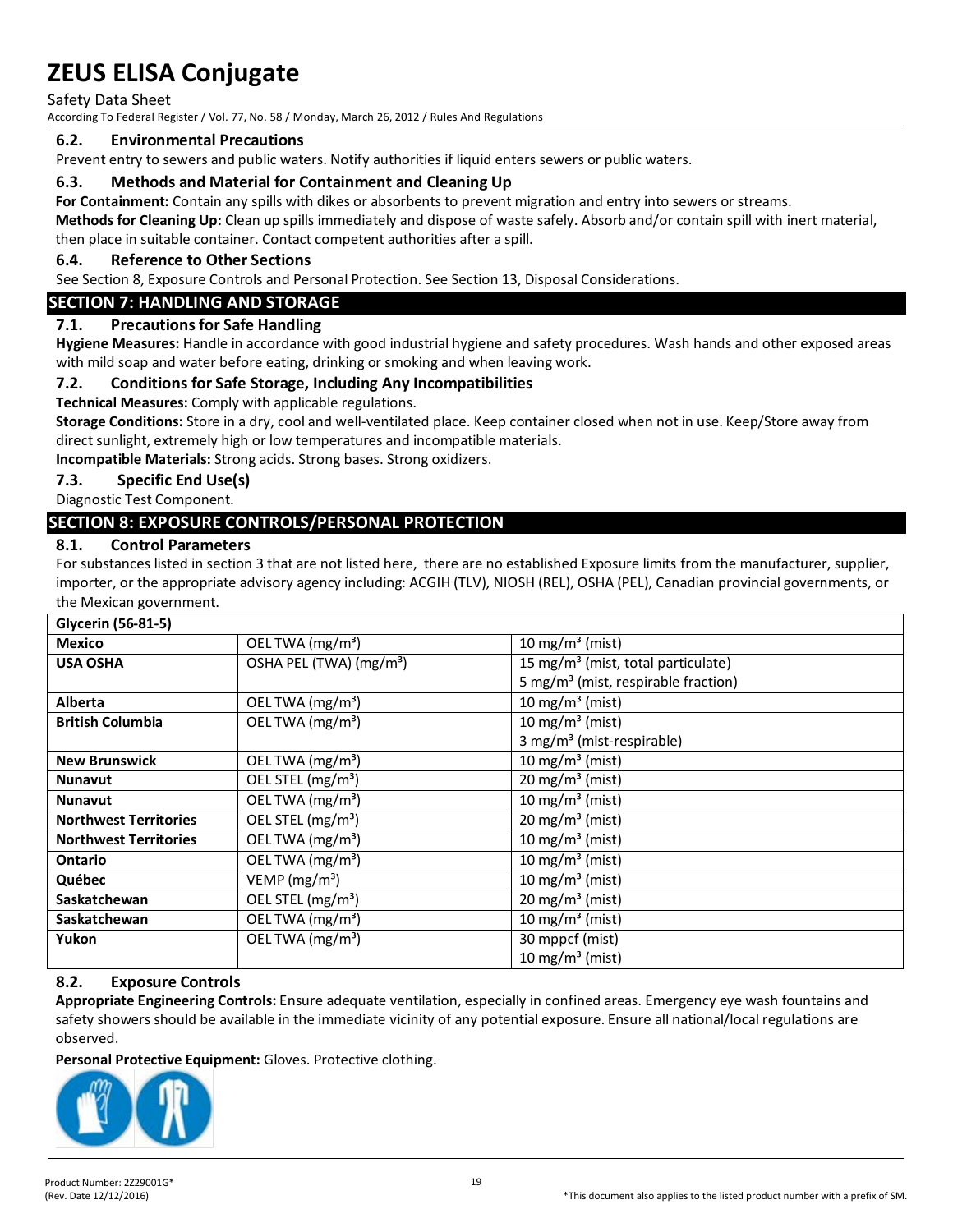Safety Data Sheet

According To Federal Register / Vol. 77, No. 58 / Monday, March 26, 2012 / Rules And Regulations

**Materials for Protective Clothing:** Chemically resistant materials and fabrics.

**Hand Protection:** Protective Gloves.

**Eye Protection:** In case of splash hazard: chemical goggles or safety glasses.

**Skin and Body Protection:** Wear suitable protective clothing.

**Respiratory Protection:** If exposure limits are exceeded or irritation is experienced, approved respiratory protection should be worn.

**Environmental Exposure Controls:** Do not allow the product to be released into the environment.

**Consumer Exposure Controls:** Do not eat, drink or smoke during use.

#### **SECTION 9: PHYSICAL AND CHEMICAL PROPERTIES**

| <b>Information on Basic Physical and Chemical Properties</b><br>9.1. |
|----------------------------------------------------------------------|
|----------------------------------------------------------------------|

| <b>Physical State</b>                                    |                | Liguid                                                                |
|----------------------------------------------------------|----------------|-----------------------------------------------------------------------|
| Appearance                                               |                | Not available                                                         |
| Odor                                                     |                | Not available                                                         |
| <b>Odor Threshold</b>                                    |                | Not available                                                         |
| рH                                                       |                | Not available                                                         |
| <b>Evaporation Rate</b>                                  |                | Not available                                                         |
| <b>Melting Point</b>                                     |                | Not available                                                         |
| <b>Freezing Point</b>                                    |                | Not available                                                         |
| <b>Boiling Point</b>                                     |                | Not available                                                         |
| <b>Flash Point</b>                                       |                | Not available                                                         |
| <b>Auto-ignition Temperature</b>                         |                | Not available                                                         |
| <b>Decomposition Temperature</b>                         |                | Not available                                                         |
| Flammability (solid, gas)                                |                | Not available                                                         |
| Lower Flammable Limit                                    |                | Not available                                                         |
| <b>Upper Flammable Limit</b>                             |                | Not available                                                         |
| <b>Vapor Pressure</b>                                    |                | Not available                                                         |
| Relative Vapor Density at 20 °C                          |                | Not available                                                         |
| <b>Relative Density</b>                                  |                | Not available                                                         |
| <b>Specific Gravity</b>                                  |                | Not available                                                         |
| Solubility                                               |                | Not available                                                         |
| <b>Partition Coefficient: N-Octanol/Water</b>            |                | Not available                                                         |
| <b>Viscosity</b>                                         |                | Not available                                                         |
| <b>Explosion Data - Sensitivity to Mechanical Impact</b> | $\ddot{\cdot}$ | Not expected to present an explosion hazard due to mechanical impact. |
| Explosion Data – Sensitivity to Static Discharge         |                | Not expected to present an explosion hazard due to static discharge.  |

#### **SECTION 10: STABILITY AND REACTIVITY**

**10.1. Reactivity:** Hazardous reactions will not occur under normal conditions.

**10.2. Chemical Stability:** Stable under recommended handling and storage conditions (see section 7).

**10.3. Possibility of Hazardous Reactions:** Hazardous polymerization will not occur.

**10.4. Conditions to Avoid:** Direct sunlight. Extremely high or low temperatures. Incompatible materials.

**10.5. Incompatible Materials:** Strong acids, strong bases, strong oxidizers.

**10.6. Hazardous Decomposition Products:** Carbon oxides (CO, CO<sub>2</sub>). Combustion produces irritating gases and vapors.

# **SECTION 11: TOXICOLOGICAL INFORMATION**

#### **11.1. Information on Toxicological Effects - Product**

**Acute Toxicity:** Not classified

**LD50 and LC50 Data:** Not available

**Skin Corrosion/Irritation:** Not classified

**Serious Eye Damage/Irritation:** Not classified

**Respiratory or Skin Sensitization:** May cause an allergic skin reaction.

**Germ Cell Mutagenicity:** Not classified

**Teratogenicity:** Not classified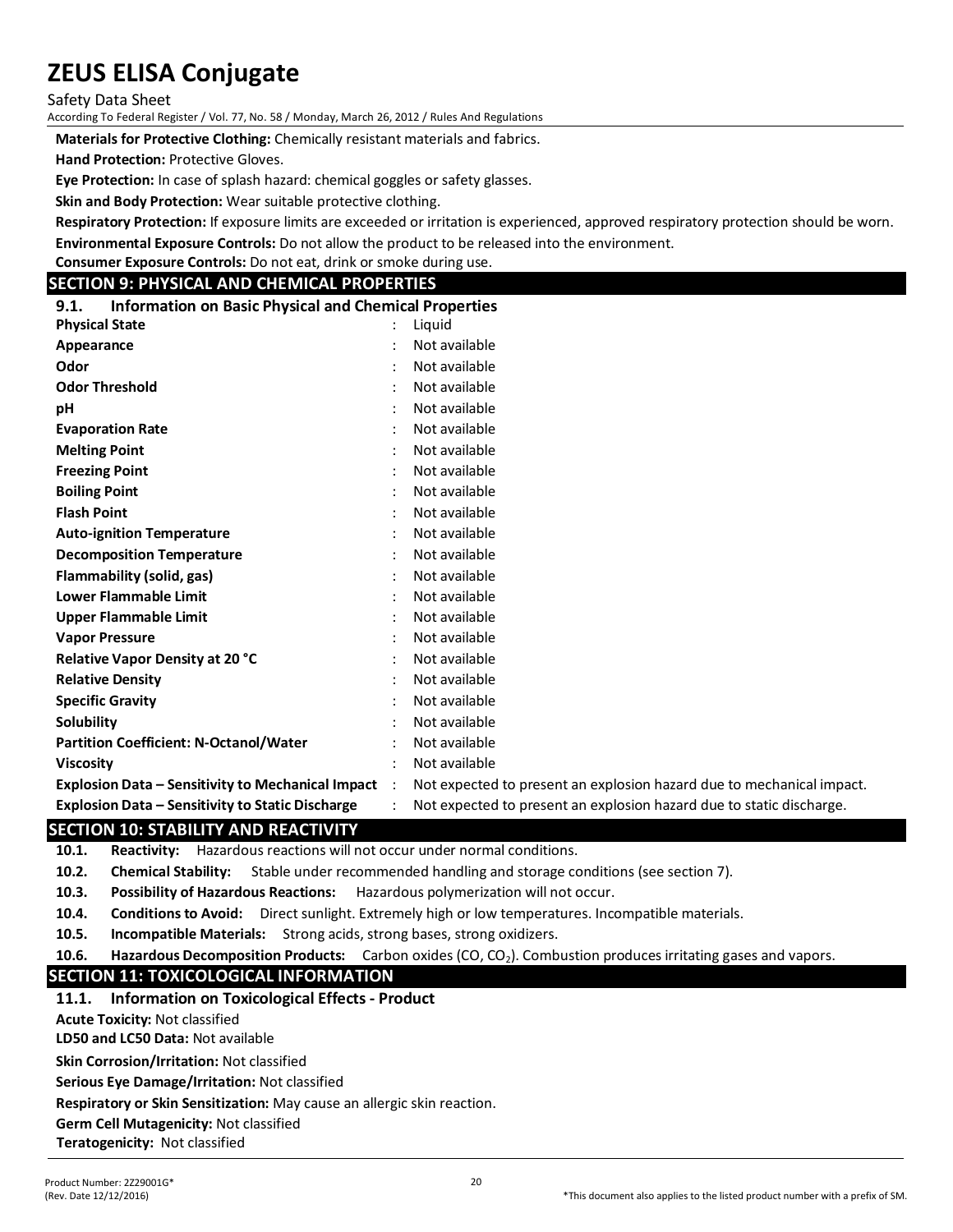Safety Data Sheet

According To Federal Register / Vol. 77, No. 58 / Monday, March 26, 2012 / Rules And Regulations

**Carcinogenicity:** Not classified

**Specific Target Organ Toxicity (Repeated Exposure):** Not classified

**Reproductive Toxicity:** Not classified

**Specific Target Organ Toxicity (Single Exposure):** Not classified

**Aspiration Hazard:** Not classified

**Symptoms/Injuries After Inhalation:** Overexposure may be irritating to the respiratory system.

**Symptoms/Injuries After Skin Contact:** May cause an allergic skin reaction. Redness, pain,swelling, itching, burning, dryness, and dermatitis.

**Symptoms/Injuries After Eye Contact:** Direct contact with the eyes is likely irritating.

**Symptoms/Injuries After Ingestion:** Ingestion of large quantities may be harmful or have adverse effects.

**Chronic Symptoms:** None expected under normal conditions of use.

#### **11.2. Information on Toxicological Effects - Ingredient(s)**

**LD50 and LC50 Data:**

| 2-Methyl-3-isothiazolone (2682-20-4) |                                                |
|--------------------------------------|------------------------------------------------|
| ATE US (oral)                        | 100.00 mg/kg body weight                       |
| ATE US (dermal)                      | 300.00 mg/kg body weight                       |
| ATE US (dust, mist)                  | $0.50$ mg/l/4h                                 |
| Glycerin (56-81-5)                   |                                                |
| LD50 Oral Rat                        | 23000 mg/kg                                    |
| <b>LD50 Dermal Rabbit</b>            | >10 g/kg                                       |
| <b>LC50 Inhalation Rat</b>           | $>$ 570 mg/m <sup>3</sup> (Exposure time: 1 h) |
|                                      |                                                |

### **SECTION 12: ECOLOGICAL INFORMATION**

# **12.1. Toxicity**

#### **Glycerin (56-81-5)**

| LC50 Fish 1 | 54000 (51000 - 57000) mg/l (Exposure time: 96 h - Species: Oncorhynchus mykiss [static]) |
|-------------|------------------------------------------------------------------------------------------|
|             |                                                                                          |

#### **12.2. Persistence and Degradability** Not available

#### **12.3. Bioaccumulative Potential**

| Glycerin (56-81-5) |                      |
|--------------------|----------------------|
| <b>BCF Fish 1</b>  | (no bioaccumulation) |
| <b>Log Pow</b>     | 1.76                 |
|                    | .                    |

**12.4. Mobility in Soil** Not available

#### **12.5. Other Adverse Effects**

**Other Information:** Avoid release to the environment.

#### **SECTION 13: DISPOSAL CONSIDERATIONS**

#### **13.1. Waste treatment methods**

**Waste Disposal Recommendations:** Dispose of waste material in accordance with all local, regional, national, provincial, territorial and international regulations.

#### **SECTION 14: TRANSPORT INFORMATION**

- 14.1. In Accordance with DOT Not regulated for transport
- **14.2. In Accordance with IMDG** Not regulated for transport
- **14.3. In Accordance with IATA** Not regulated for transport
- 14.4. In Accordance with TDG Not regulated for transport

# **SECTION 15: REGULATORY INFORMATION**

# **15.1. US Federal Regulations**

#### **ZEUS ELISA Conjugate**

#### **SARA Section 311/312 Hazard Classes Immediate (acute) health hazard**

#### **2-Methyl-3-isothiazolone (2682-20-4)**

Listed on the United States TSCA (Toxic Substances Control Act) inventory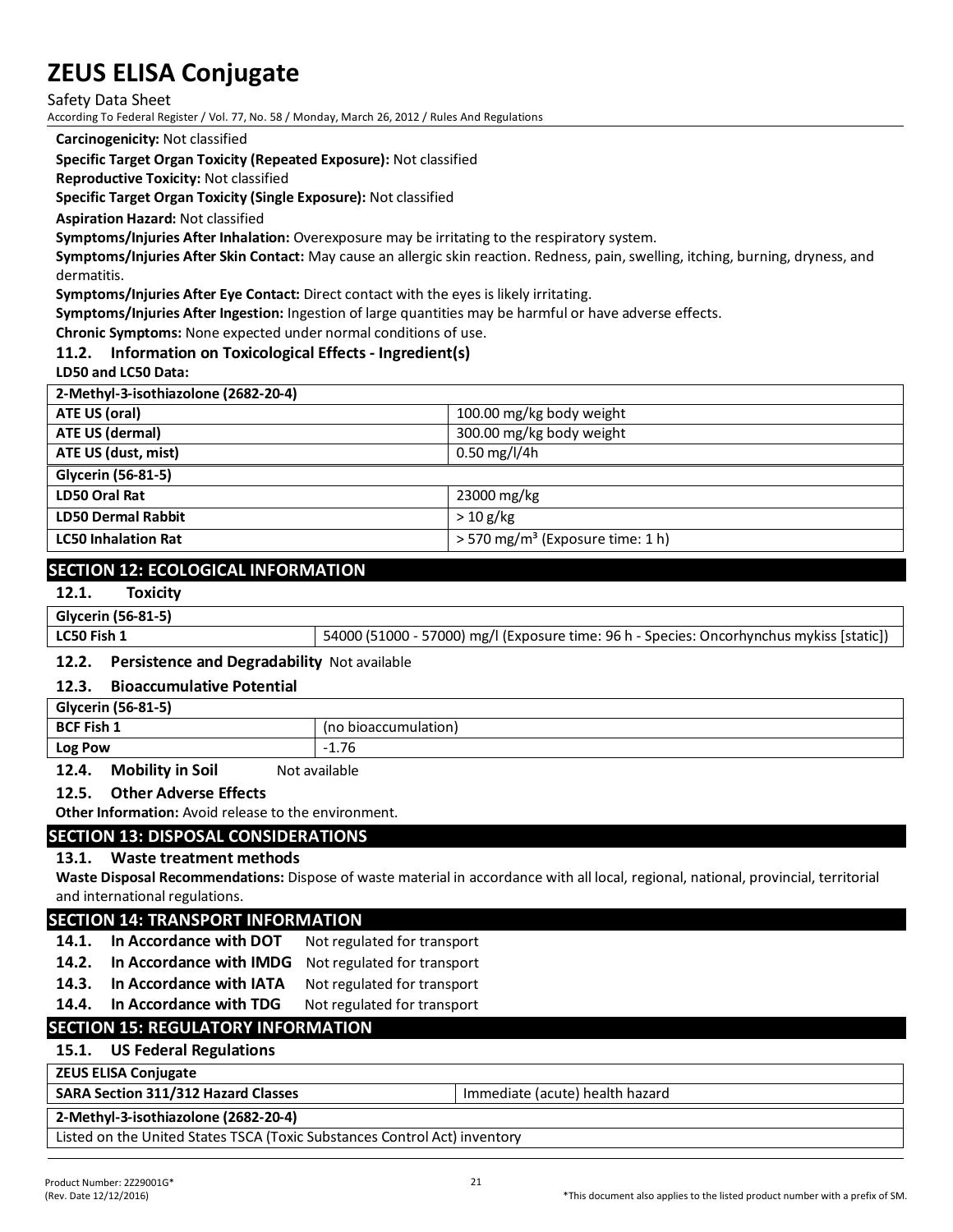Safety Data Sheet

According To Federal Register / Vol. 77, No. 58 / Monday, March 26, 2012 / Rules And Regulations

| <b>EPA TSCA Regulatory Flag</b>                                           | S - S - indicates a substance that is identified in a proposed or final<br>Significant New Uses Rule.                                                                                                                           |  |  |
|---------------------------------------------------------------------------|---------------------------------------------------------------------------------------------------------------------------------------------------------------------------------------------------------------------------------|--|--|
| <b>SARA Section 311/312 Hazard Classes</b>                                | Immediate (acute) health hazard                                                                                                                                                                                                 |  |  |
| Glycerin (56-81-5)                                                        |                                                                                                                                                                                                                                 |  |  |
| Listed on the United States TSCA (Toxic Substances Control Act) inventory |                                                                                                                                                                                                                                 |  |  |
| <b>EPA TSCA Regulatory Flag</b>                                           | Y2 - Y2 - indicates an exempt polymer that is a polyester and is<br>made only from reactants included in a specified list of low concern<br>reactants that comprises one of the eligibility criteria for the<br>exemption rule. |  |  |

#### **15.2. US State Regulations**

| Glycerin (56-81-5)                                         |                                                                                               |  |  |  |
|------------------------------------------------------------|-----------------------------------------------------------------------------------------------|--|--|--|
| U.S. - Massachusetts - Right To Know List                  |                                                                                               |  |  |  |
| U.S. - New Jersey - Right to Know Hazardous Substance List |                                                                                               |  |  |  |
| U.S. - Pennsylvania - RTK (Right to Know) List             |                                                                                               |  |  |  |
| <b>Canadian Regulations</b><br>15.3.                       |                                                                                               |  |  |  |
| <b>ZEUS ELISA Conjugate</b>                                |                                                                                               |  |  |  |
| <b>WHMIS Classification</b>                                | Class D Division 2 Subdivision B - Toxic material causing other toxic effects                 |  |  |  |
|                                                            |                                                                                               |  |  |  |
| 2-Methyl-3-isothiazolone (2682-20-4)                       |                                                                                               |  |  |  |
| Listed on the Canadian DSL (Domestic Substances List)      |                                                                                               |  |  |  |
| <b>WHMIS Classification</b>                                | Class D Division 1 Subdivision B - Toxic material causing immediate and serious toxic effects |  |  |  |
|                                                            | Class D Division 2 Subdivision B - Toxic material causing other toxic effects                 |  |  |  |
|                                                            | <b>Class E - Corrosive Material</b>                                                           |  |  |  |
| Glycerin (56-81-5)                                         |                                                                                               |  |  |  |
| Listed on the Canadian DSL (Domestic Substances List)      |                                                                                               |  |  |  |
| <b>WHMIS Classification</b>                                | Uncontrolled product according to WHMIS classification criteria                               |  |  |  |

This product has been classified in accordance with the hazard criteria of the Controlled Products Regulations (CPR) and the SDS contains all of the information required by CPR.

# **SECTION 16: OTHER INFORMATION, INCLUDING DATE OF PREPARATION OR LAST REVISION**

**Revision Date** : 09/22/2015

Other Information : This document has been prepared in accordance with the SDS requirements of the OSHA Hazard Communication Standard 29 CFR 1910.1200.

#### **GHS Full Text Phrases**:

| Acute Tox. 3 (Dermal)   | Acute toxicity (dermal) Category 3                             |  |
|-------------------------|----------------------------------------------------------------|--|
| Acute Tox. 3            | Acute toxicity (inhalation:dust, mist) Category 3              |  |
| (Inhalation:dust, mist) |                                                                |  |
| Acute Tox. 3 (Oral)     | Acute toxicity (oral) Category 3                               |  |
| Aquatic Acute 1         | Hazardous to the aquatic environment - Acute Hazard Category 1 |  |
| Eye Dam. 1              | Serious eye damage/eye irritation Category 1                   |  |
| Skin Corr. 1B           | Skin corrosion/irritation Category 1B                          |  |
| Skin Sens. 1            | Skin sensitization Category 1                                  |  |
| STOT SE 3               | Specific target organ toxicity (single exposure) Category 3    |  |
| H301                    | Toxic if swallowed                                             |  |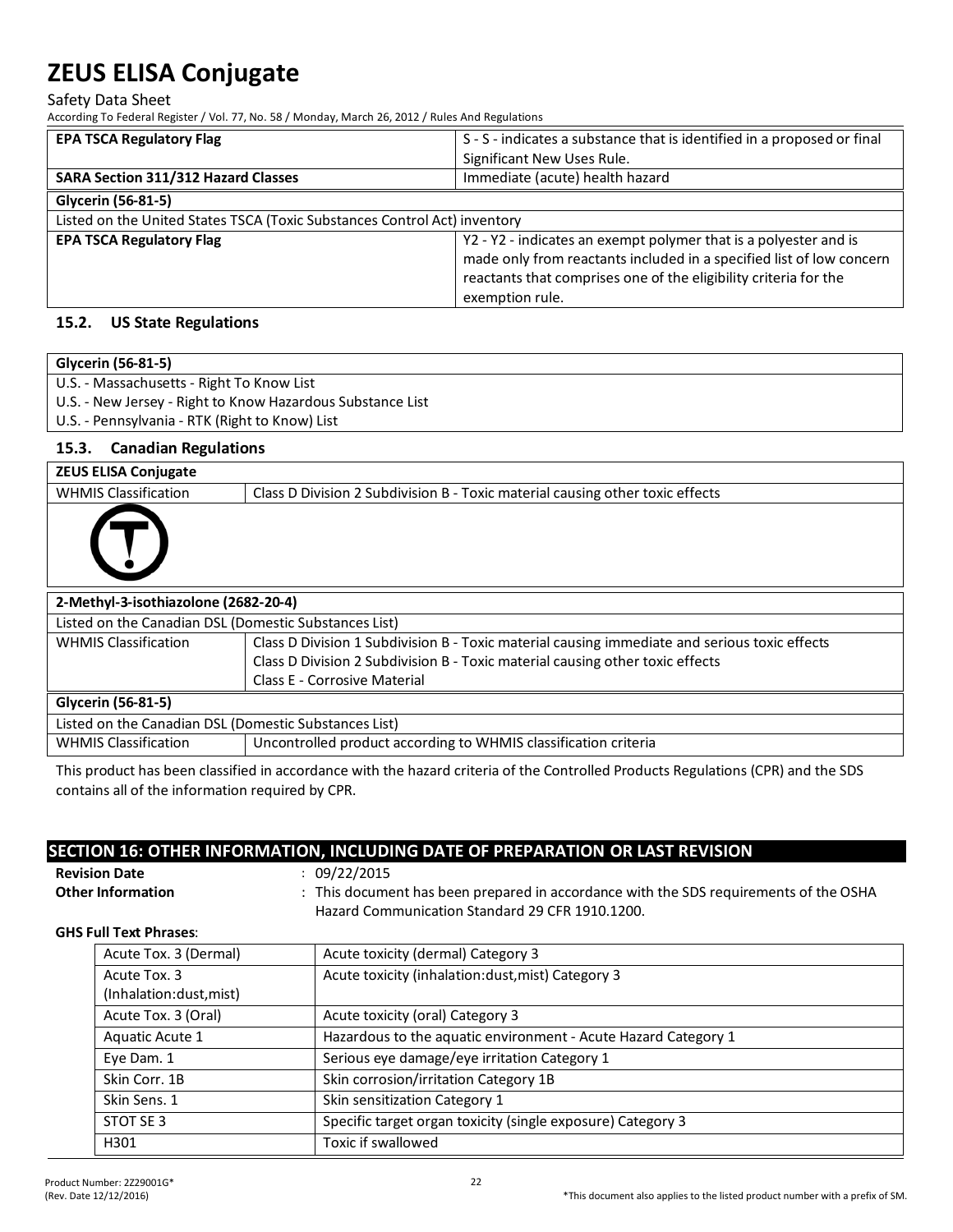Safety Data Sheet

According To Federal Register / Vol. 77, No. 58 / Monday, March 26, 2012 / Rules And Regulations

| H311                                     | Toxic in contact with skin              |  |  |  |
|------------------------------------------|-----------------------------------------|--|--|--|
| H314                                     | Causes severe skin burns and eye damage |  |  |  |
| H317                                     | May cause an allergic skin reaction     |  |  |  |
| H318                                     | Causes serious eye damage               |  |  |  |
| H331                                     | Toxic if inhaled                        |  |  |  |
| H335<br>May cause respiratory irritation |                                         |  |  |  |
| H400                                     | Very toxic to aquatic life              |  |  |  |

**Party Responsible for the Preparation of This Document** 

Zeus Scientific, Inc. 908-526-3744

*This information is based on our current knowledge and is intended to describe the product for the purposes of health, safety and environmental requirements only. It should not therefore be construed as guaranteeing any specific property of the product.*

NA GHS SDS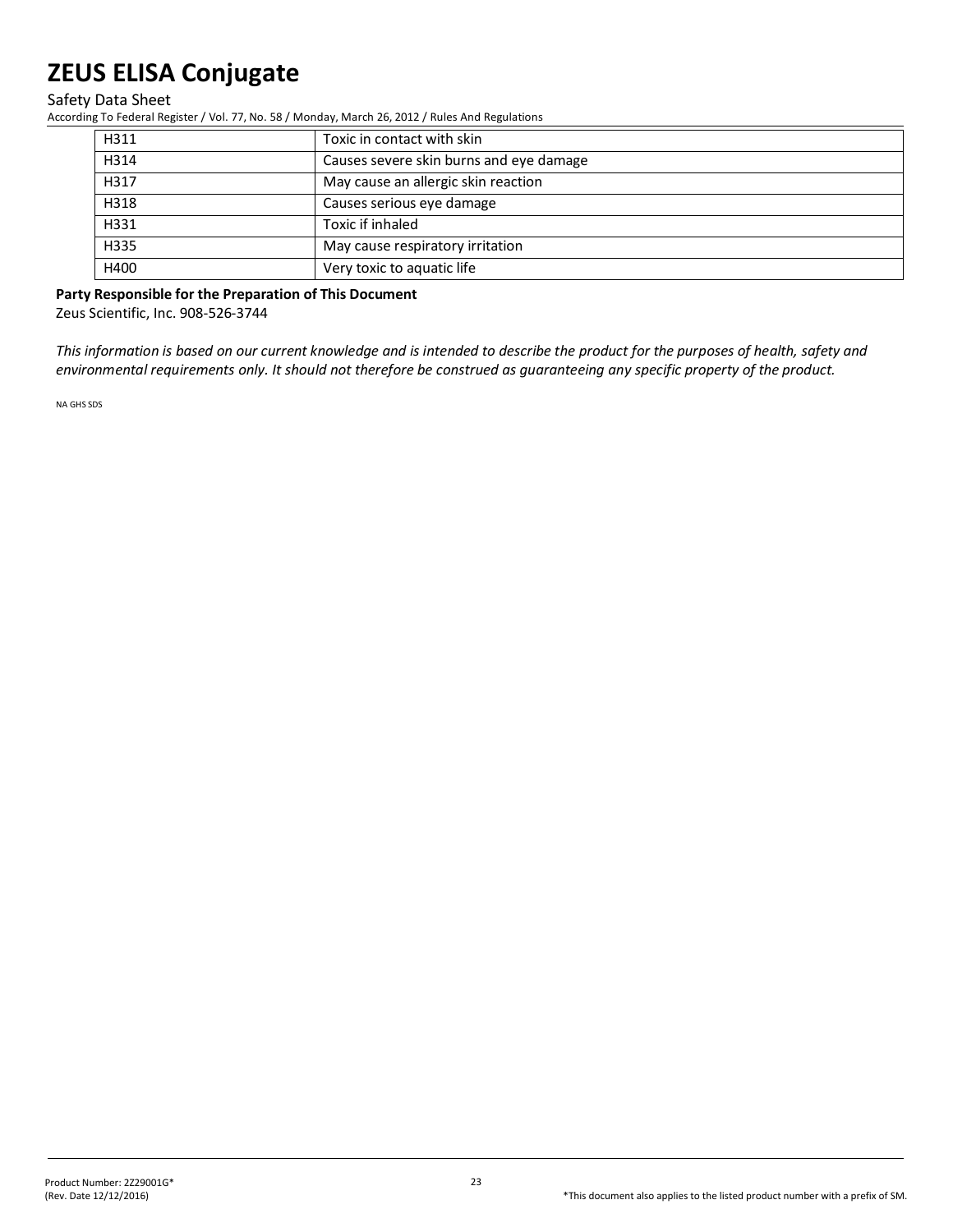



Safety Data Sheet According To Federal Register / Vol. 77, No. 58 / Monday, March 26, 2012 / Rules And Regulations<br>Revision Date: 09/22/2015 Date of issue: 09/22/2015 Revision Date: 09/22/2015 Date of issue: 09/22/2015 Version: 1.0

**SECTION 1: IDENTIFICATION** 

### **1.1. Product Identifier**

**Product Form:** Mixture

**Product Name:** ZEUS ELISA Wash Buffer 0008L

#### **1.2. Intended Use of the Product**

Diagnostic Test Component.

#### **1.3. Name, Address, and Telephone of the Responsible Party**

**Company** 

Zeus Scientific, Inc. 200 Evans Way Branchburg, NJ 08876 USA T 908-526-3744 (Continental USA)

T 800-286-2111 (Additional Information)

#### www.zeusscientific.com

#### **1.4. Emergency Telephone Number**

**Emergency Number** : 908-526-3744

#### **SECTION 2: HAZARDS IDENTIFICATION**

#### **2.1. Classification of the Substance or Mixture**

**Classification (GHS-US)** Not classified

#### **2.2. Label Elements**

**GHS-US Labeling** No labeling applicable

#### **2.3. Other Hazards**

Exposure may aggravate those with pre-existing eye, skin, or respiratory conditions.

#### **2.4. Unknown Acute Toxicity (GHS-US)** No data available

#### **SECTION 3: COMPOSITION/INFORMATION ON INGREDIENTS**

#### **3.1. Substances**

Not applicable

**3.2. Mixture**

Name : ZEUS ELISA Wash Buffer 0008L

This mixture is not considered a hazard when used in a manner which is consistent with the labeled directions.

# **SECTION 4: FIRST AID MEASURES**

#### **4.1. Description of First Aid Measures**

**General:** Never give anything by mouth to an unconscious person. If you feel unwell, seek medical advice (show the label if possible). **Inhalation:** Remove to fresh air and keep at rest in a position comfortable for breathing. Obtain medical attention if breathing difficulty persists.

**Skin Contact:** Rinse immediately with plenty of water. Obtain medical attention if irritation develops or persists.

**Eye Contact:** Rinse with plenty of water immediately. Remove contact lenses, if present and easy to do. Continue rinsing.

**Ingestion:** Do NOT induce vomiting. Rinse mouth. Call a POISON CENTER or doctor if you feel unwell.

#### **4.2. Most Important Symptoms and Effects Both Acute and Delayed**

**General:** Not expected to present a significant hazard under anticipated conditions of normal use.

**Inhalation:** Overexposure may be irritating to the respiratory system.

**Skin Contact:** Contact during a long period may cause slight irritation.

**Eye Contact:** Direct contact with the eyes is likely irritating.

**Ingestion:** Ingestion of large quantities may be harmful or have adverse effects.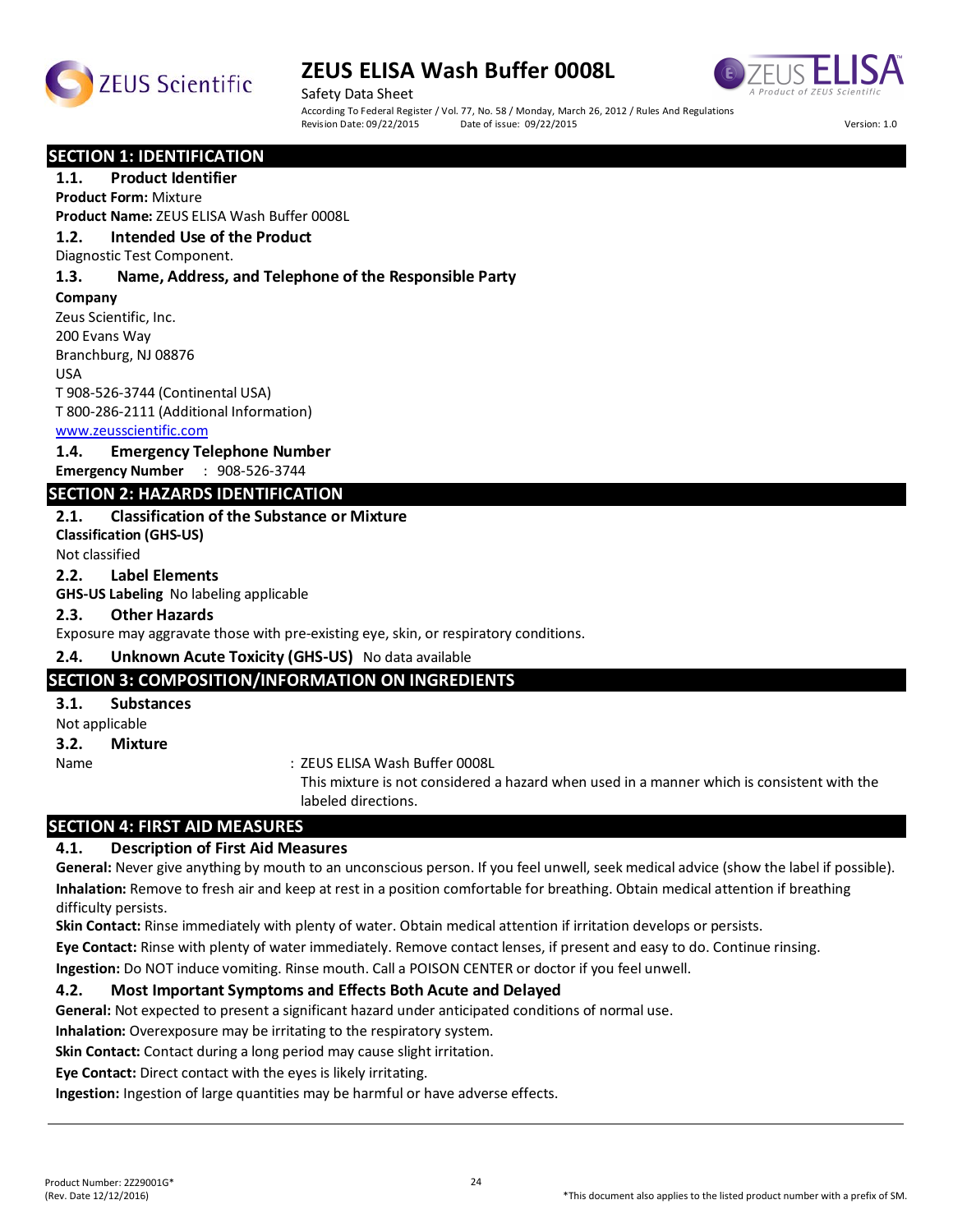Safety Data Sheet

According To Federal Register / Vol. 77, No. 58 / Monday, March 26, 2012 / Rules And Regulations

**Chronic Symptoms:** None expected under normal conditions of use.

### **4.3. Indication of Any Immediate Medical Attention and Special Treatment Needed**

If you feel unwell, seek medical advice (show the label where possible).

# **SECTION 5: FIRE-FIGHTING MEASURES**

### **5.1. Extinguishing Media**

**Suitable Extinguishing Media:** Use extinguishing media appropriate for surrounding fire.

**Unsuitable Extinguishing Media:** Do not use a heavy water stream. Use of heavy stream of water may spread fire.

#### **5.2. Special Hazards Arising From the Substance or Mixture**

**Fire Hazard:** Not considered flammable but may burn at high temperatures.

**Explosion Hazard:** Product is not explosive.

**Reactivity:** Hazardous reactions will not occur under normal conditions.

#### **5.3. Advice for Firefighters**

**Precautionary Measures Fire:** Exercise caution when fighting any chemical fire. Under fire conditions, hazardous fumes may be present.

**Firefighting Instructions:** Use water spray or fog for cooling exposed containers.

**Protection During Firefighting:** Do not enter fire area without proper protective equipment, including respiratory protection. **Hazardous Combustion Products**: Thermal decomposition generates: oxides of phosphorus, sodium oxide.

#### **Reference to Other Sections**

Refer to section 9 for flammability properties.

### **SECTION 6: ACCIDENTAL RELEASE MEASURES**

#### **6.1. Personal Precautions, Protective Equipment and Emergency Procedures**

**General Measures:** Avoid all unnecessary exposure.

#### **6.1.1. For Non-Emergency Personnel**

**Protective Equipment:** Use appropriate personal protection equipment (PPE).

**Emergency Procedures:** Evacuate unnecessary personnel.

#### **6.1.2. For Emergency Personnel**

**Protective Equipment:** Equip cleanup crew with proper protection.

**Emergency Procedures:** Stop leak if safe to do so. Eliminate ignition sources. Ventilate area.

#### **6.2. Environmental Precautions**

Prevent entry to sewers and public waters. Notify authorities if liquid enters sewers or public waters.

#### **6.3. Methods and Material for Containment and Cleaning Up**

**For Containment:** Contain any spills with dikes or absorbents to prevent migration and entry into sewers or streams.

**Methods for Cleaning Up:** Clean up spills immediately and dispose of waste safely. Absorb and/or contain spill with inert material, then place in suitable container. Contact competent authorities after a spill.

#### **6.4. Reference to Other Sections**

See Section 8, Exposure Controls and Personal Protection. See Section 13, Disposal Considerations.

# **SECTION 7: HANDLING AND STORAGE**

#### **7.1. Precautions for Safe Handling**

**Hygiene Measures:** Handle in accordance with good industrial hygiene and safety procedures. Wash hands and other exposed areas with mild soap and water before eating, drinking or smoking and when leaving work.

#### **7.2. Conditions for Safe Storage, Including Any Incompatibilities**

**Technical Measures:** Comply with applicable regulations.

**Storage Conditions:** Store in a dry, cool and well-ventilated place. Keep container closed when not in use. Keep/Store away from direct sunlight, extremely high or low temperatures and incompatible materials.

**Incompatible Materials:** Strong acids. Strong bases. Strong oxidizers.

# **7.3. Specific End Use(s)**

Diagnostic Test Component.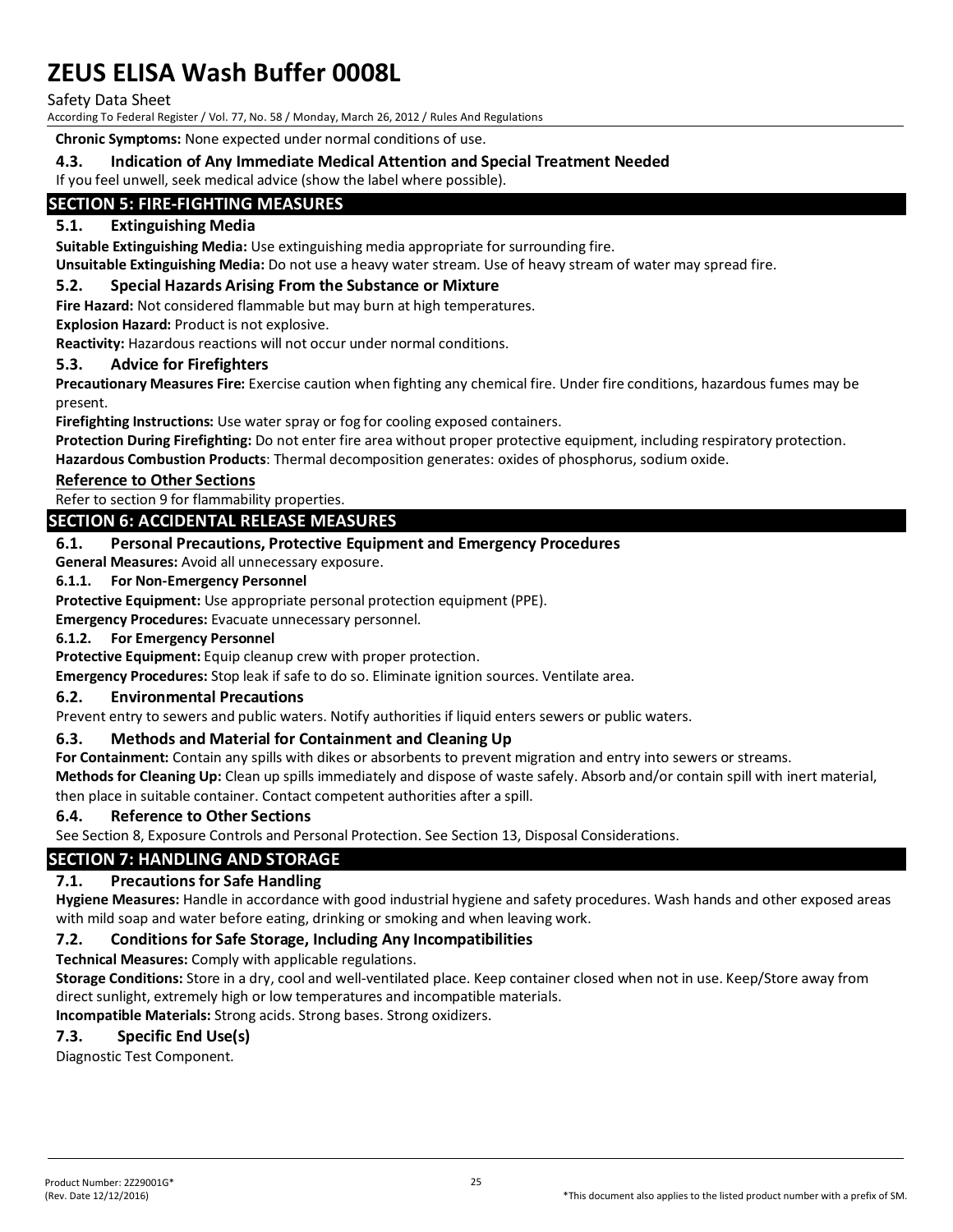Safety Data Sheet

According To Federal Register / Vol. 77, No. 58 / Monday, March 26, 2012 / Rules And Regulations

#### **SECTION 8: EXPOSURE CONTROLS/PERSONAL PROTECTION**

#### **8.1. Control Parameters**

For substances listed in section 3 that are not listed here, there are no established Exposure limits from the manufacturer, supplier, importer, or the appropriate advisory agency including: ACGIH (TLV), NIOSH (REL), OSHA (PEL), Canadian provincial governments, or the Mexican government.

### **8.2. Exposure Controls**

**Appropriate Engineering Controls:** Ensure adequate ventilation, especially in confined areas. Emergency eye wash fountains and safety showers should be available in the immediate vicinity of any potential exposure. Ensure all national/local regulations are observed.

**Personal Protective Equipment:** Not generally required. The use of personal protective equipment may be necessary as conditions warrant.

**Materials for Protective Clothing:** Chemically resistant materials and fabrics.

**Hand Protection:** In case of repeated or prolonged contact wear gloves.

**Eye Protection:** In case of splash hazard: chemical goggles or safety glasses.

**Skin and Body Protection:** Wear suitable protective clothing.

**Respiratory Protection:** If exposure limits are exceeded or irritation is experienced, approved respiratory protection should be worn. **Environmental Exposure Controls:** Do not allow the product to be released into the environment.

**Consumer Exposure Controls:** Do not eat, drink or smoke during use.

### **SECTION 9: PHYSICAL AND CHEMICAL PROPERTIES**

**9.1. Information on Basic Physical and Chemical Properties Physical State : Liquid**  $\cdot$  Liquid **Appearance** : Not available Not available **Odor** : Not available

| <b>INUL AVAIIADIE</b>                                                 |
|-----------------------------------------------------------------------|
| Not available                                                         |
| Not available                                                         |
| Not available                                                         |
| Not available                                                         |
| Not available                                                         |
| Not available                                                         |
| Not available                                                         |
| Not available                                                         |
| Not available                                                         |
| Not available                                                         |
| Not available                                                         |
| Not available                                                         |
| Not available                                                         |
| Not available                                                         |
| Not available                                                         |
| Not available                                                         |
| Not available                                                         |
| Not available                                                         |
| Not available                                                         |
| Not expected to present an explosion hazard due to mechanical impact. |
| Not expected to present an explosion hazard due to static discharge.  |
|                                                                       |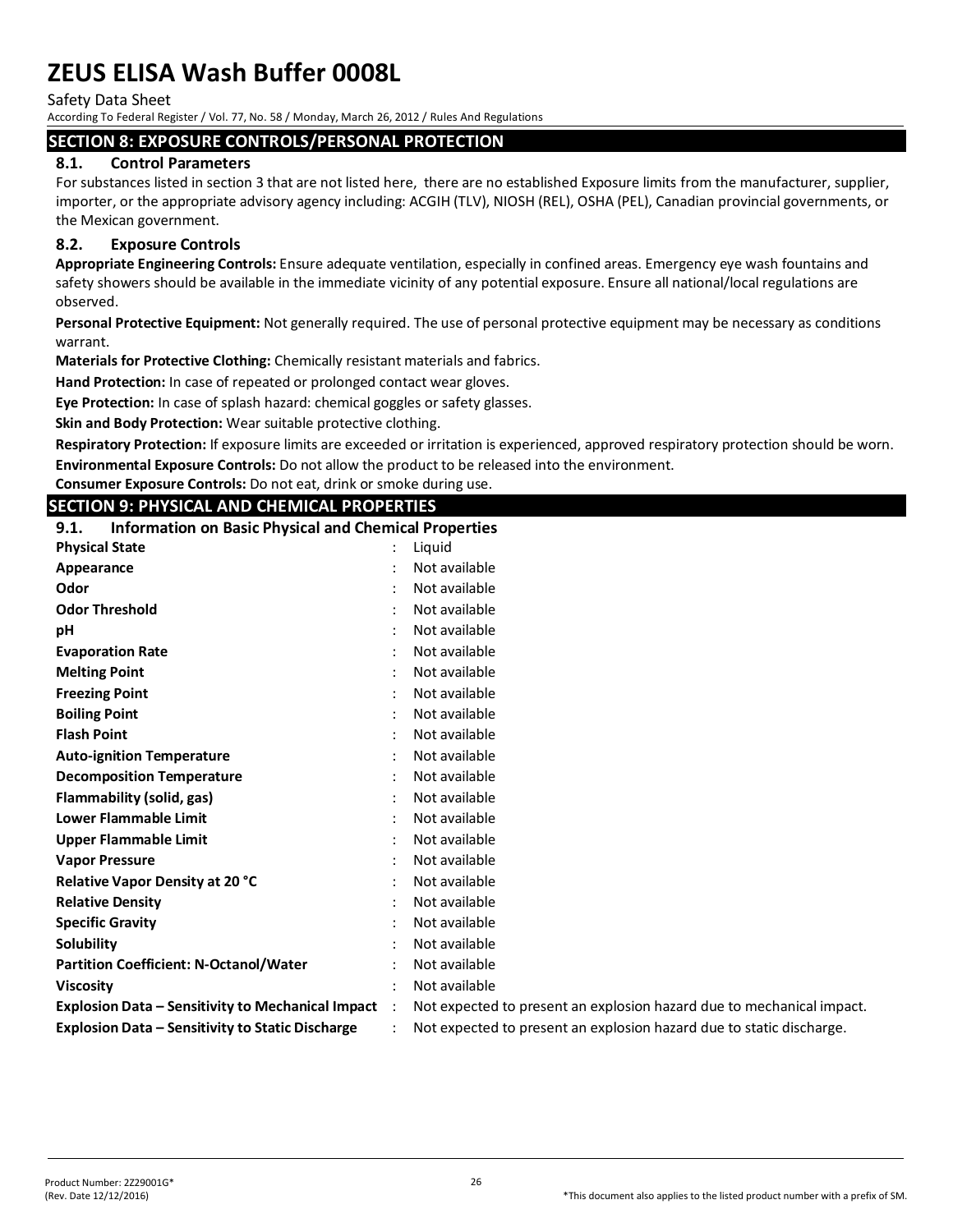Safety Data Sheet

According To Federal Register / Vol. 77, No. 58 / Monday, March 26, 2012 / Rules And Regulations

#### **SECTION 10: STABILITY AND REACTIVITY**

- **10.1. Reactivity:** Hazardous reactions will not occur under normal conditions.
- **10.2. Chemical Stability:** Stable under recommended handling and storage conditions (see section 7).
- **10.3. Possibility of Hazardous Reactions:** Hazardous polymerization will not occur.
- **10.4. Conditions to Avoid:** Direct sunlight. Extremely high or low temperatures. Incompatible materials.
- **10.5. Incompatible Materials:** Strong acids, strong bases, strong oxidizers.
- **10.6. Hazardous Decomposition Products:** Thermal decomposition generates: oxides of phosphorus, sodium oxide.

#### **SECTION 11: TOXICOLOGICAL INFORMATION**

#### **11.1. Information on Toxicological Effects - Product**

**Acute Toxicity:** Not classified

**LD50 and LC50 Data:** Not available

**Skin Corrosion/Irritation:** Not classified

**Serious Eye Damage/Irritation:** Not classified

**Respiratory or Skin Sensitization:** Not classified

**Germ Cell Mutagenicity:** Not classified

**Teratogenicity:** Not classified

**Carcinogenicity:** Not classified

#### **Specific Target Organ Toxicity (Repeated Exposure):** Not classified

**Reproductive Toxicity:** Not classified

**Specific Target Organ Toxicity (Single Exposure):** Not classified

**Aspiration Hazard:** Not classified

**Symptoms/Injuries After Inhalation:** Overexposure may be irritating to the respiratory system.

**Symptoms/Injuries After Skin Contact:** Contact during a long period may cause slight irritation.

**Symptoms/Injuries After Eye Contact:** Direct contact with the eyes is likely irritating.

**Symptoms/Injuries After Ingestion:** Ingestion of large quantities may be harmful or have adverse effects.

#### **Chronic Symptoms:** None expected under normal conditions of use.

#### **SECTION 12: ECOLOGICAL INFORMATION**

#### **12.1. Toxicity** Not available

**12.2. Persistence and Degradability** Not available

- **12.3. Bioaccumulative Potential** Not available
- **12.4. Mobility in Soil** Not available

#### **12.5. Other Adverse Effects**

**Other Information:** Avoid release to the environment.

#### **SECTION 13: DISPOSAL CONSIDERATIONS**

#### **13.1. Waste treatment methods**

**Waste Disposal Recommendations:** Dispose of waste material in accordance with all local, regional, national, provincial, territorial and international regulations.

#### **SECTION 14: TRANSPORT INFORMATION**

- 14.1. In Accordance with DOT Not regulated for transport
- **14.2. In Accordance with IMDG** Not regulated for transport
- 14.3. In Accordance with IATA Not regulated for transport
- **14.4.** In Accordance with TDG Not regulated for transport

# **SECTION 15: REGULATORY INFORMATION**

# **15.1. US Federal Regulations**

Neither this product nor its chemical components appear on any US federal lists.

# **15.2. US State Regulations**

Neither this product nor its chemical components appear on any US state lists.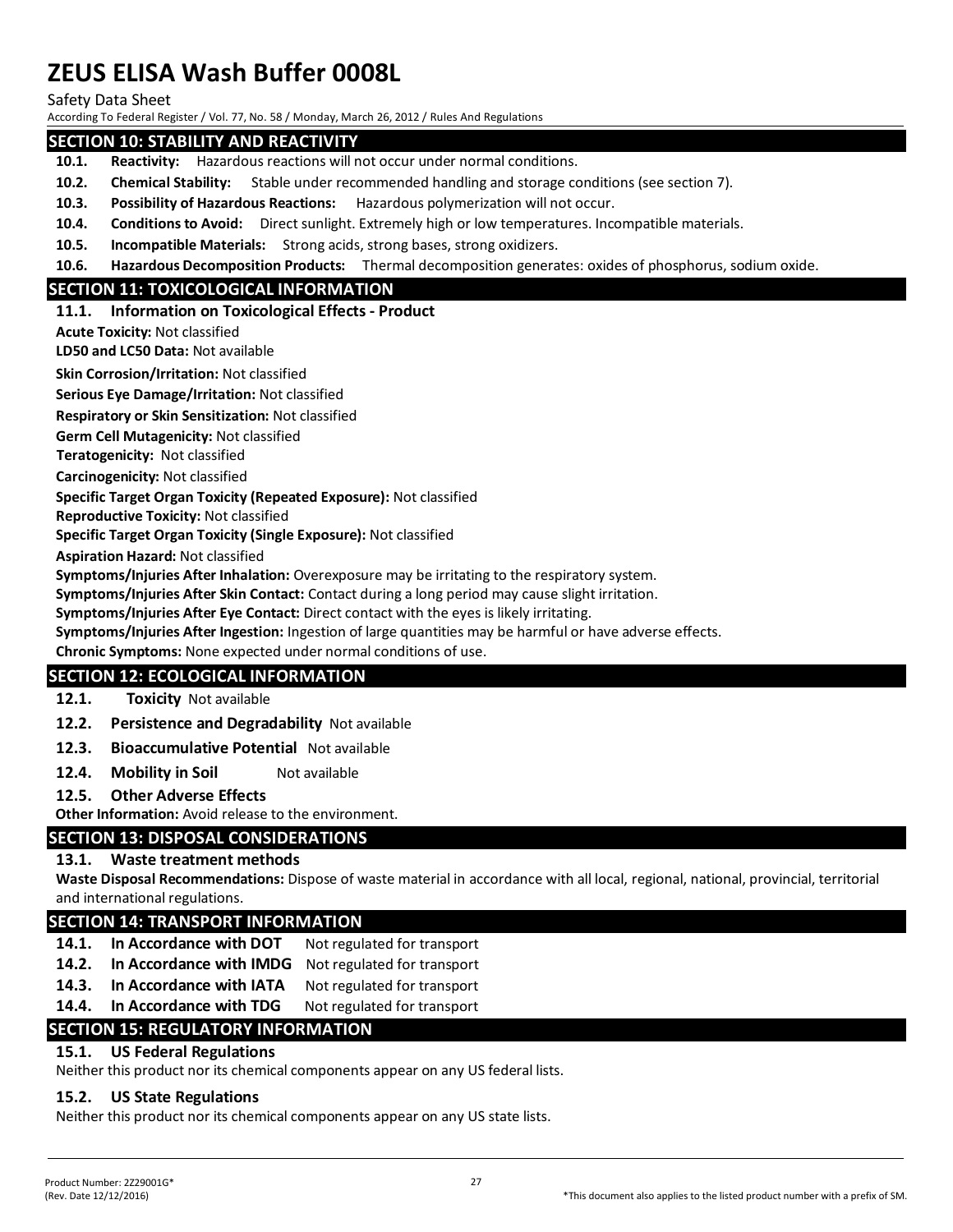Safety Data Sheet

According To Federal Register / Vol. 77, No. 58 / Monday, March 26, 2012 / Rules And Regulations

# **15.3. Canadian Regulations**

#### **ZEUS ELISA Wash Buffer 0008L**

WHMIS Classification | Uncontrolled product according to WHMIS classification criteria

This product has been classified in accordance with the hazard criteria of the Controlled Products Regulations (CPR) and the SDS contains all of the information required by CPR.

# **SECTION 16: OTHER INFORMATION, INCLUDING DATE OF PREPARATION OR LAST REVISION**

**Revision Date** : 09/22/2015

**Other Information** : This document has been prepared in accordance with the SDS requirements of the OSHA Hazard Communication Standard 29 CFR 1910.1200.

#### **Party Responsible for the Preparation of This Document**

Zeus Scientific, Inc. 908-526-3744

*This information is based on our current knowledge and is intended to describe the product for the purposes of health, safety and environmental requirements only. It should not therefore be construed as guaranteeing any specific property of the product.*

NA GHS SDS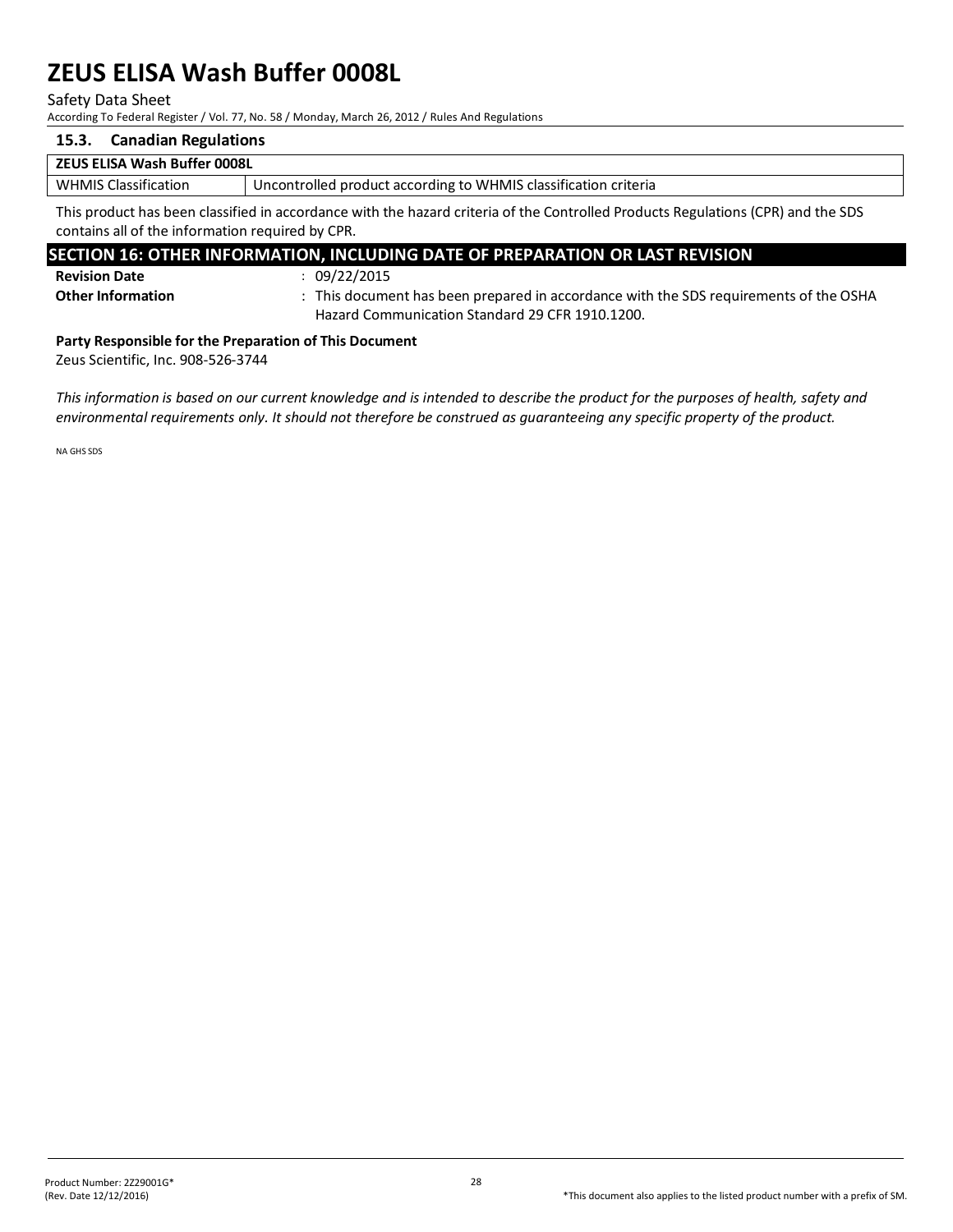



Safety Data Sheet According To Federal Register / Vol. 77, No. 58 / Monday, March 26, 2012 / Rules And Regulations<br>Revision Date: 12/18/2015 Date of issue: 12/18/2015 Revision Date: 12/18/2015 Date of issue: 12/18/2015 Version: 1.0

**SECTION 1: IDENTIFICATION** 

**1.1. Product Identifier**

**Product Form:** Mixture

**Product Name:** ZEUS ELISA TMB Substrate

**1.2. Intended Use of the Product** Not available.

#### **1.3. Name, Address, and Telephone of the Responsible Party**

**Company** 

Zeus Scientific, Inc. 200 Evans Way Branchburg, NJ 08876 USA T 908-526-3744 (Continental USA) T 800-286-2111 (Additional Information)

#### www.zeusscientific.com

**1.4. Emergency Telephone Number**

**Emergency Number** : 908-526-3744

#### **SECTION 2: HAZARDS IDENTIFICATION**

# **2.1. Classification of the Substance or Mixture GHS-US classification** Skin Irrit. 2 H315 Eye Irrit. 2A H319 STOT SE 3 H335 Full text of H-phrases: see section 16 **2.2. Label Elements GHS-US Labeling Hazard Pictograms (GHS-US)** : GHS07 **Signal Word (GHS-US)** : Warning **Hazard Statements (GHS-US)** : H315 - Causes skin irritation. H319 - Causes serious eye irritation. H335 - May cause respiratory irritation. **Precautionary Statements (GHS-US)** : P261 - Avoid breathing vapors, mist, or spray. P264 - Wash hands, forearms, and other exposed areas thoroughly after handling. P271 - Use only outdoors or in a well-ventilated area. P280 - Wear protective gloves, protective clothing, and eye protection. P302+P352 - If on skin: Wash with plenty of water. P304+P340 - If inhaled: Remove person to fresh air and keep at rest in a position comfortable for breathing. P305+P351+P338 - If in eyes: Rinse cautiously with water for several minutes. Remove contact lenses, if present and easy to do. Continue rinsing. P312 - Call a poison center or doctor if you feel unwell. P321 - Specific treatment (see section 4 on this SDS). P332+P313 - If skin irritation occurs: Get medical advice/attention. P337+P313 - If eye irritation persists: Get medical advice/attention. P362+P364 - Take off contaminated clothing and wash it before reuse. P403+P233 - Store in a well-ventilated place. Keep container tightly closed. P405 - Store locked up.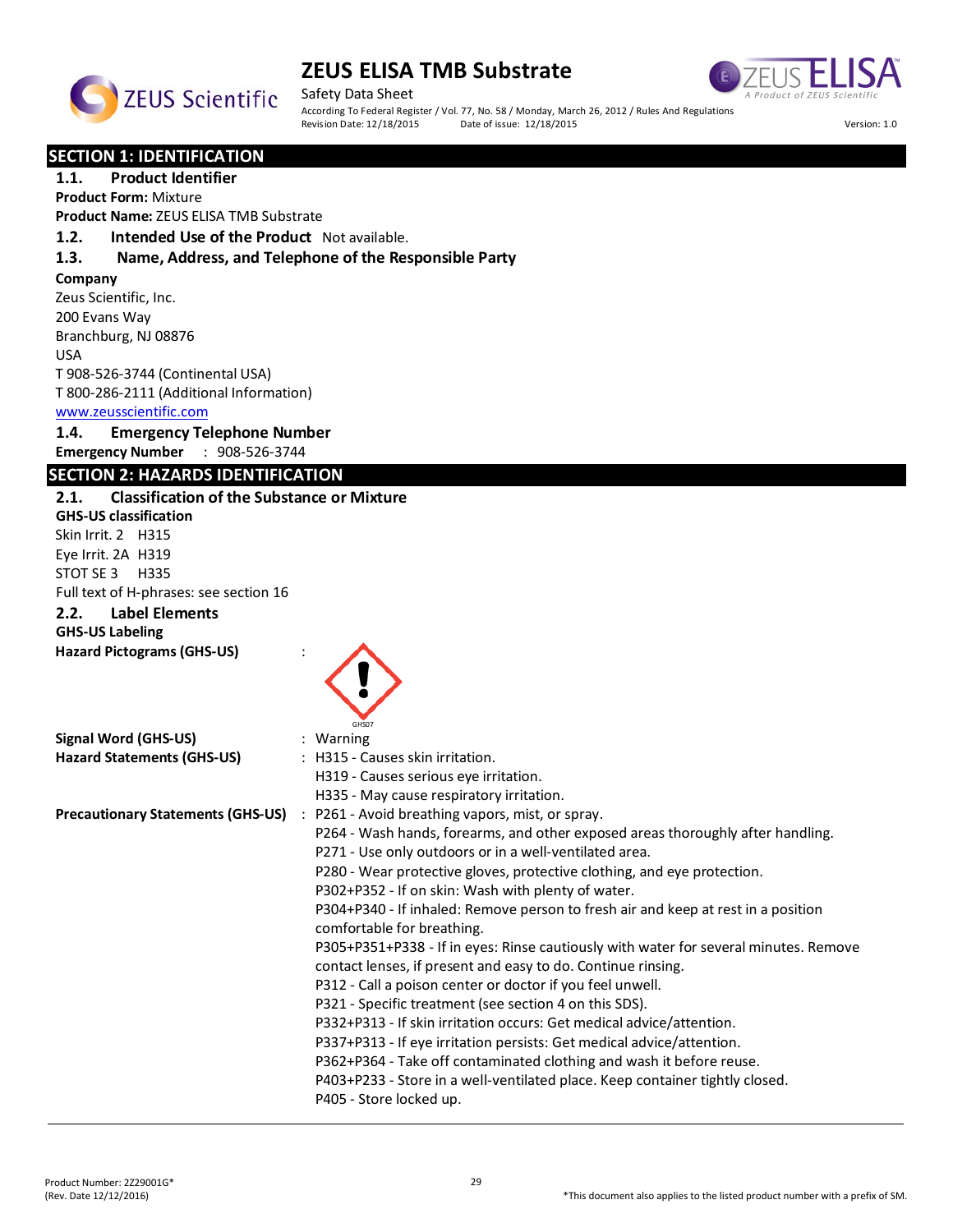Safety Data Sheet

According To Federal Register / Vol. 77, No. 58 / Monday, March 26, 2012 / Rules And Regulations

P501 - Dispose of contents/container in accordance with local, regional, national, and international regulations.

### **2.3. Other Hazards**

Exposure may aggravate pre-existing eye, skin, or respiratory conditions.

### **2.4. Unknown Acute Toxicity (GHS-US)** No data available

# **SECTION 3: COMPOSITION/INFORMATION ON INGREDIENTS**

#### **3.1. Substances**

Not applicable

#### **3.2. Mixture**

| <b>Name</b>                                | <b>Product Identifier</b> | % (w/w) | <b>GHS-US classification</b> |
|--------------------------------------------|---------------------------|---------|------------------------------|
| Water                                      | (CAS No) 7732-18-5        | < 100   | Not classified               |
| $[1,1'-Bipheny]$ -4,4'-diamine, 3,3',5,5'- | (CAS No) 54827-17-7       | < 100   | Skin Irrit. 2, H315          |
| tetramethyl-                               |                           |         | Eye Irrit. 2A, H319          |
|                                            |                           |         | STOT SE 3, H335              |

Full text of H-phrases: see section 16

### **SECTION 4: FIRST AID MEASURES**

#### **4.1. Description of First Aid Measures**

**General:** Never give anything by mouth to an unconscious person. If you feel unwell, seek medical advice (show the label where possible).

**Inhalation:** When symptoms occur: go into open air and ventilate suspected area. Obtain medical attention if breathing difficulty persists.

**Skin Contact:** Remove contaminated clothing. Drench affected area with water for at least 15 minutes. Obtain medical attention if irritation develops or persists.

**Eye Contact:** Rinse cautiously with water for at least 15 minutes. Remove contact lenses, if present and easy to do. Continue rinsing. Obtain medical attention.

**Ingestion:** Rinse mouth. Do NOT induce vomiting. Obtain medical attention.

#### **4.2. Most Important Symptoms and Effects Both Acute and Delayed**

**General:** Causes serious eye irritation. Causes skin irritation. May cause respiratory irritation.

**Inhalation:** Irritation of the respiratory tract and the other mucous membranes.

**Skin Contact:** Redness, pain, swelling, itching, burning, dryness, and dermatitis.

**Eye Contact:** Contact causes severe irritation with redness and swelling of the conjunctiva.

**Ingestion:** Ingestion may cause adverse effects.

**Chronic Symptoms:** None known.

#### **4.3. Indication of Any Immediate Medical Attention and Special Treatment Needed**

If exposed or concerned, get medical advice and attention. If medical advice is needed, have product container or label at hand.

# **SECTION 5: FIRE-FIGHTING MEASURES**

#### **5.1. Extinguishing Media**

**Suitable Extinguishing Media:** Water spray, dry chemical, foam, carbon dioxide.

**Unsuitable Extinguishing Media:** Do not use a heavy water stream. Use of heavy stream of water may spread fire.

#### **5.2. Special Hazards Arising From the Substance or Mixture**

**Fire Hazard:** Not considered flammable but may burn at high temperatures.

**Explosion Hazard:** Product is not explosive.

**Reactivity:** Hazardous reactions will not occur under normal conditions.

#### **5.3. Advice for Firefighters**

**Precautionary Measures Fire:** Exercise caution when fighting any chemical fire.

**Firefighting Instructions:** Use water spray or fog for cooling exposed containers.

**Protection During Firefighting:** Do not enter fire area without proper protective equipment, including respiratory protection. **Hazardous Combustion Products**: Irritating toxic fumes and gases, oxides of carbon and nitrogen.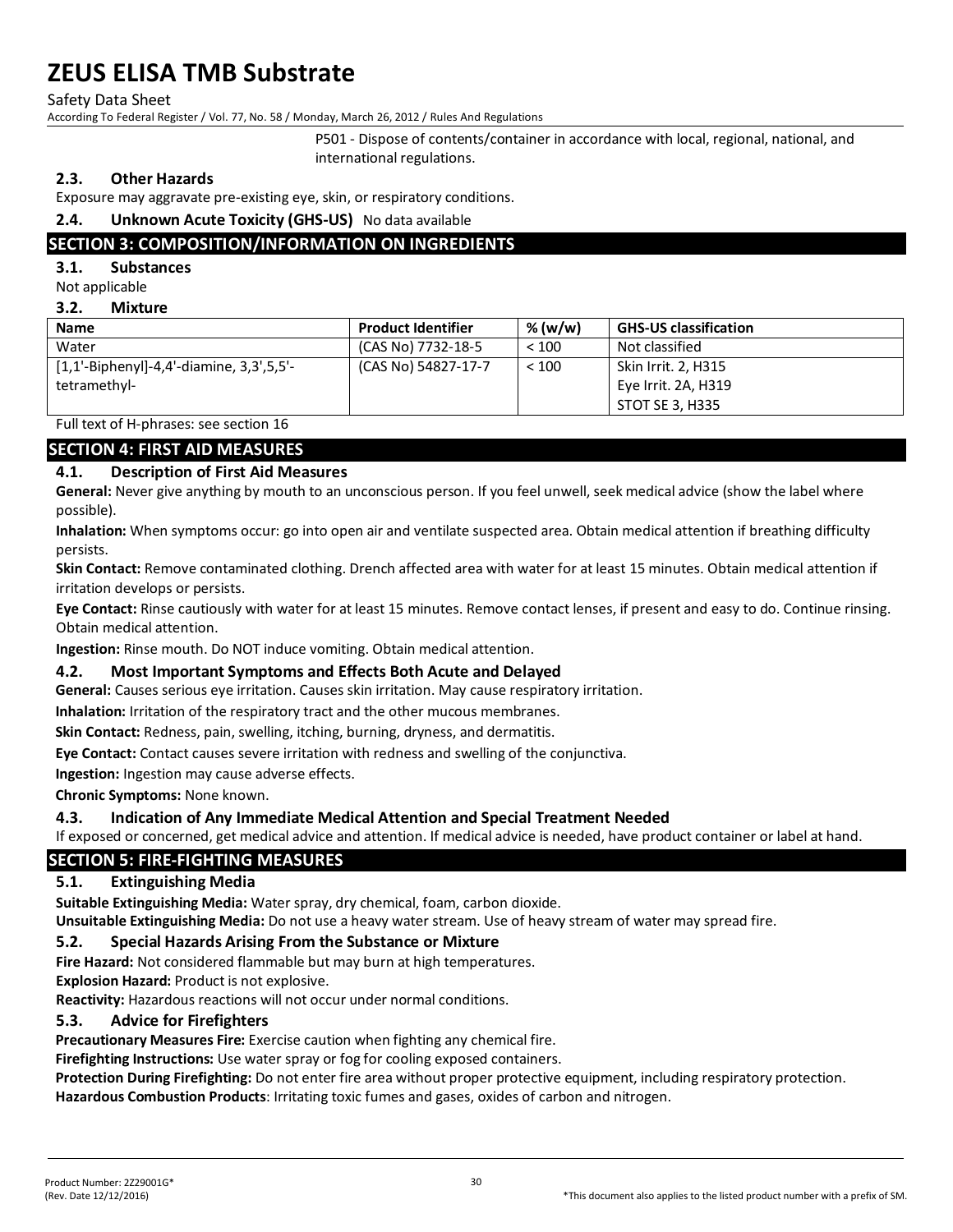#### Safety Data Sheet

According To Federal Register / Vol. 77, No. 58 / Monday, March 26, 2012 / Rules And Regulations

### **Reference to Other Sections**

Refer to section 9 for flammability properties.

### **SECTION 6: ACCIDENTAL RELEASE MEASURES**

#### **6.1. Personal Precautions, Protective Equipment and Emergency Procedures**

**General Measures:** Avoid breathing (vapor, mist, spray). Avoid all contact with skin, eyes, or clothing.

#### **6.1.1. For Non-Emergency Personnel**

**Protective Equipment:** Use appropriate personal protection equipment (PPE).

**Emergency Procedures:** Evacuate unnecessary personnel.

#### **6.1.2. For Emergency Personnel**

**Protective Equipment:** Equip cleanup crew with proper protection.

**Emergency Procedures:** Ventilate area. Upon arrival at the scene, a first responder is expected to recognize the presence of dangerous goods, protect oneself and the public, secure the area, and call for the assistance of trained personnel as soon as conditions permit.

#### **6.2. Environmental Precautions**

Prevent entry to sewers and public waters.

#### **6.3. Methods and Material for Containment and Cleaning Up**

**For Containment:** Contain any spills with dikes or absorbents to prevent migration and entry into sewers or streams. **Methods for Cleaning Up:** Clean up spills immediately and dispose of waste safely. Transfer spilled material to a suitable container for disposal. Contact competent authorities after a spill.

#### **6.4. Reference to Other Sections**

See Heading 8. Exposure controls and personal protection. See Section 13, Disposal Considerations.

#### **SECTION 7: HANDLING AND STORAGE**

#### **7.1. Precautions for Safe Handling**

**Precautions for Safe Handling:** Wash hands and other exposed areas with mild soap and water before eating, drinking or smoking and when leaving work. Avoid breathing vapors, mist, spray. Avoid contact with skin, eyes and clothing. Avoid contact with eyes, skin and clothing.

**Hygiene Measures:** Handle in accordance with good industrial hygiene and safety procedures.

#### **7.2. Conditions for Safe Storage, Including Any Incompatibilities**

**Technical Measures:** Comply with applicable regulations.

**Storage Conditions:** Keep container closed when not in use. Store in a dry, cool place. Keep/Store away from direct sunlight, extremely high or low temperatures and incompatible materials.

**Incompatible Materials:** Strong acids, strong bases, strong oxidizers. Metals.

#### **7.3. Specific End Use(s)**

Not available.

# **SECTION 8: EXPOSURE CONTROLS/PERSONAL PROTECTION**

#### **8.1. Control Parameters**

For substances listed in section 3 that are not listed here, there are no established Exposure limits from the manufacturer, supplier, importer, or the appropriate advisory agency including: ACGIH (TLV), AIHA (WEEL), NIOSH (REL), OSHA (PEL), Canadian provincial governments, or the Mexican government.

#### **8.2. Exposure Controls**

**Appropriate Engineering Controls:** Emergency eye wash fountains and safety showers should be available in the immediate vicinity of any potential exposure. Ensure adequate ventilation, especially in confined areas. Ensure all national/local regulations are observed.

**Personal Protective Equipment:** Gloves. Protective clothing. Protective goggles.



**Materials for Protective Clothing:** Chemically resistant materials and fabrics.

**Hand Protection:** Wear protective gloves.

**Eye Protection:** Chemical safety goggles.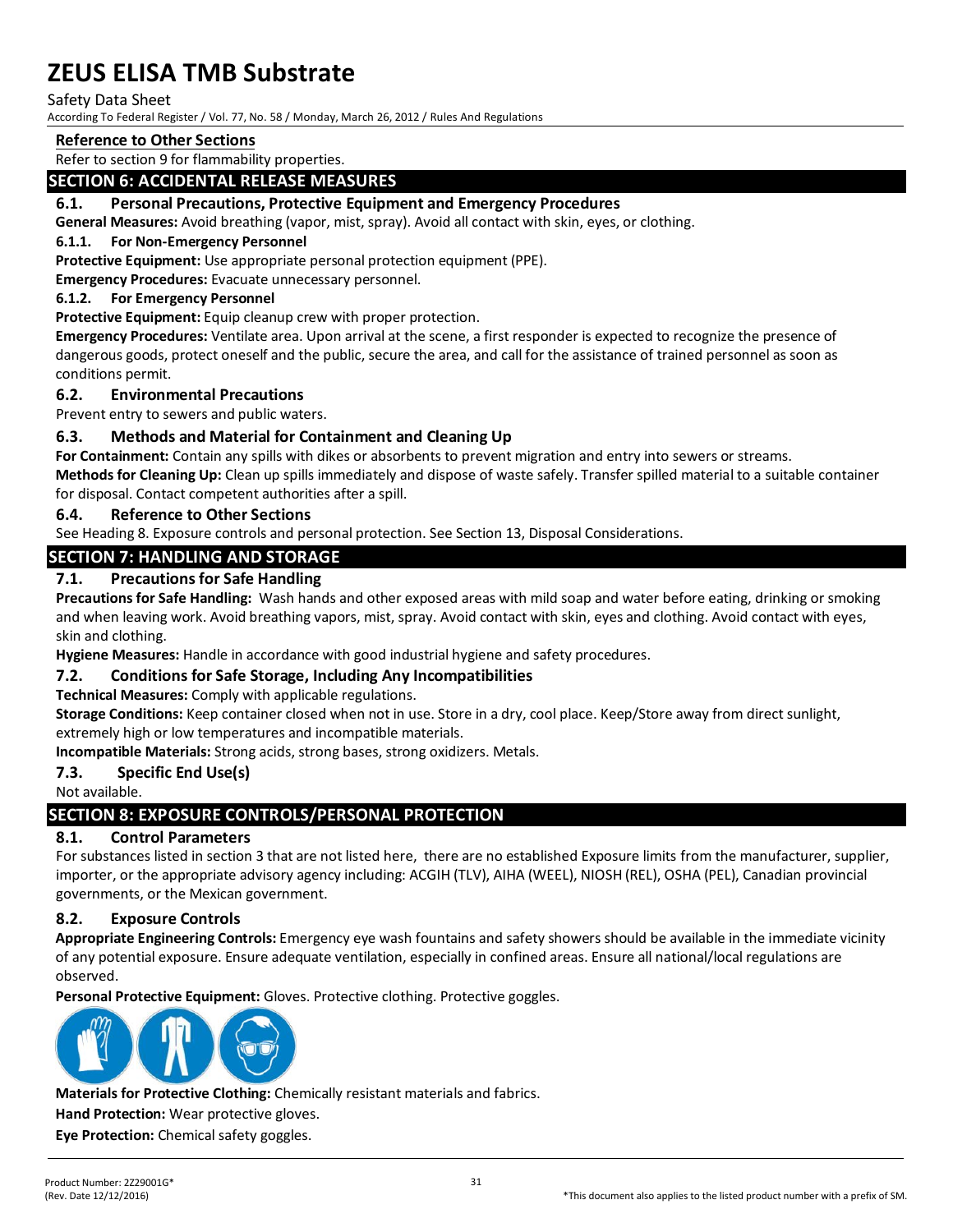Safety Data Sheet

According To Federal Register / Vol. 77, No. 58 / Monday, March 26, 2012 / Rules And Regulations

**Skin and Body Protection:** Wear suitable protective clothing.

**Respiratory Protection:** If exposure limits are exceeded or irritation is experienced, approved respiratory protection should be worn. In case of inadequate ventilation, oxygen deficient atmosphere, or where exposure levels are not known wear approved respiratory protection.

**Other Information:** When using, do not eat, drink or smoke.

### **SECTION 9: PHYSICAL AND CHEMICAL PROPERTIES**

| <b>Information on Basic Physical and Chemical Properties</b><br>9.1. |           |                                                                       |  |  |
|----------------------------------------------------------------------|-----------|-----------------------------------------------------------------------|--|--|
| <b>Physical State</b>                                                |           | Liquid                                                                |  |  |
| Appearance                                                           |           | Clear to light yellow                                                 |  |  |
| Odor                                                                 |           | Not available                                                         |  |  |
| <b>Odor Threshold</b>                                                |           | Not available                                                         |  |  |
| рH                                                                   |           | $3.5 - 3.9$                                                           |  |  |
| <b>Evaporation Rate</b>                                              |           | Not available                                                         |  |  |
| <b>Melting Point</b>                                                 |           | Not available                                                         |  |  |
| <b>Freezing Point</b>                                                |           | Not available                                                         |  |  |
| <b>Boiling Point</b>                                                 |           | Not available                                                         |  |  |
| <b>Flash Point</b>                                                   |           | Not available                                                         |  |  |
| <b>Auto-ignition Temperature</b>                                     |           | Not available                                                         |  |  |
| <b>Decomposition Temperature</b>                                     |           | Not available                                                         |  |  |
| Flammability (solid, gas)                                            |           | Not available                                                         |  |  |
| <b>Lower Flammable Limit</b>                                         |           | Not available                                                         |  |  |
| <b>Upper Flammable Limit</b>                                         |           | Not available                                                         |  |  |
| <b>Vapor Pressure</b>                                                |           | Not available                                                         |  |  |
| Relative Vapor Density at 20 °C                                      |           | Not available                                                         |  |  |
| <b>Relative Density</b>                                              |           | Not available                                                         |  |  |
| <b>Specific Gravity</b>                                              |           | 1.01                                                                  |  |  |
| Solubility                                                           |           | Water: Aqueous                                                        |  |  |
| <b>Partition Coefficient: N-Octanol/Water</b>                        |           | Not available                                                         |  |  |
| <b>Viscosity</b>                                                     |           | Not available                                                         |  |  |
| <b>Explosion Data - Sensitivity to Mechanical Impact</b>             | $\cdot$ : | Not expected to present an explosion hazard due to mechanical impact. |  |  |
| Explosion Data - Sensitivity to Static Discharge                     |           | Not expected to present an explosion hazard due to static discharge.  |  |  |

#### **SECTION 10: STABILITY AND REACTIVITY**

**10.1. Reactivity:** Hazardous reactions will not occur under normal conditions.

- **10.2. Chemical Stability:** Stable under recommended handling and storage conditions (see section 7).
- **10.3. Possibility of Hazardous Reactions:** Hazardous polymerization will not occur.
- **10.4. Conditions to Avoid:** Direct sunlight, extremely high or low temperatures, and incompatible materials.
- **10.5. Incompatible Materials:** Strong acids, strong bases, strong oxidizers. Metals.
- **10.6. Hazardous Decomposition Products:** Irritating toxic fumes and gases, oxides of carbon and nitrogen.

#### **SECTION 11: TOXICOLOGICAL INFORMATION**

#### **11.1. Information on Toxicological Effects - Product**

**Acute Toxicity:** Not classified

**LD50 and LC50 Data:** Not available

**Skin Corrosion/Irritation:** Causes skin irritation.

**pH:** 3.5 - 3.9

**Serious Eye Damage/Irritation:** Causes serious eye irritation.

**pH:** 3.5 - 3.9

**Respiratory or Skin Sensitization:** Not classified

**Germ Cell Mutagenicity:** Not classified

**Teratogenicity:** Not classified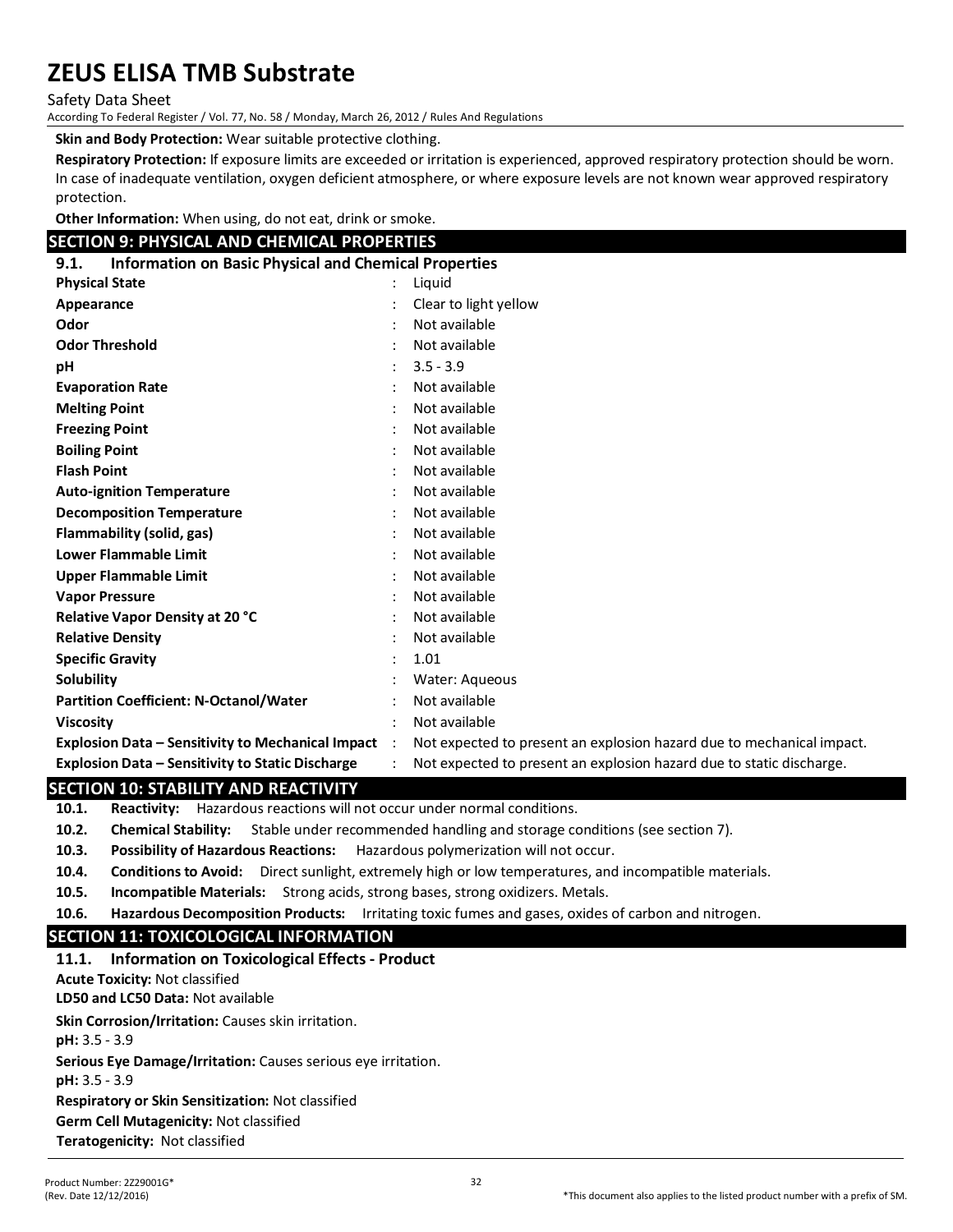Safety Data Sheet

According To Federal Register / Vol. 77, No. 58 / Monday, March 26, 2012 / Rules And Regulations

**Carcinogenicity:** Not classified

**Specific Target Organ Toxicity (Repeated Exposure):** Not classified

**Reproductive Toxicity:** Not classified

**Specific Target Organ Toxicity (Single Exposure):** May cause respiratory irritation.

**Aspiration Hazard:** Not classified

**Symptoms/Injuries After Inhalation:** Irritation of the respiratory tract and the other mucous membranes.

**Symptoms/Injuries After Skin Contact:** Redness, pain, swelling, itching, burning, dryness, and dermatitis.

**Symptoms/Injuries After Eye Contact:** Contact causes severe irritation with redness and swelling of the conjunctiva.

**Symptoms/Injuries After Ingestion:** Ingestion may cause adverse effects.

#### **11.2. Information on Toxicological Effects - Ingredient(s)**

**LD50 and LC50 Data:** Not available

#### **SECTION 12: ECOLOGICAL INFORMATION**

#### **12.1. Toxicity**

**Ecology - General:** Not classified.

#### **12.2. Persistence and Degradability**

**ZEUS Elisa TMB Substrate** 

**Persistence and Degradability** Not established.

#### **12.3. Bioaccumulative Potential**

**ZEUS Elisa TMB Substrate**

**Bioaccumulative Potential** Not established.

#### **12.4. Mobility in Soil** Not available

#### **12.5. Other Adverse Effects**

**Other Information:** Avoid release to the environment.

#### **SECTION 13: DISPOSAL CONSIDERATIONS**

#### **13.1. Waste treatment methods**

**Waste Disposal Recommendations:** Dispose of contents/container in accordance with local, regional, national, and international regulations

**Additional Information:** Container may remain hazardous when empty. Continue to observe all precautions.

**Ecology – Waste Materials:** Avoid release to the environment.

#### **SECTION 14: TRANSPORT INFORMATION**

- 14.1. In Accordance with DOT Not regulated for transport
- **14.2. In Accordance with IMDG** Not regulated for transport
- 14.3. In Accordance with IATA Not regulated for transport

#### **14.4.** In Accordance with TDG Not regulated for transport

#### **SECTION 15: REGULATORY INFORMATION**

#### **15.1. US Federal Regulations**

#### **ZEUS Elisa TMB Substrate**

**SARA Section 311/312 Hazard Classes** Immediate (acute) health hazard

#### **Water (7732-18-5)**

Listed on the United States TSCA (Toxic Substances Control Act) inventory

#### **[1,1'-Biphenyl]-4,4'-diamine, 3,3',5,5'-tetramethyl- (54827-17-7)**

Listed on the United States TSCA (Toxic Substances Control Act) inventory

#### **15.2. US State Regulations**

Neither this product nor its chemical components appear on any US state lists.

#### **15.3. Canadian Regulations**

| ZEUS Elisa TMB Substrate    |                                                                               |
|-----------------------------|-------------------------------------------------------------------------------|
| <b>WHMIS Classification</b> | Class D Division 2 Subdivision B - Toxic material causing other toxic effects |
|                             |                                                                               |

**ZEUS Elisa TMB Substrate**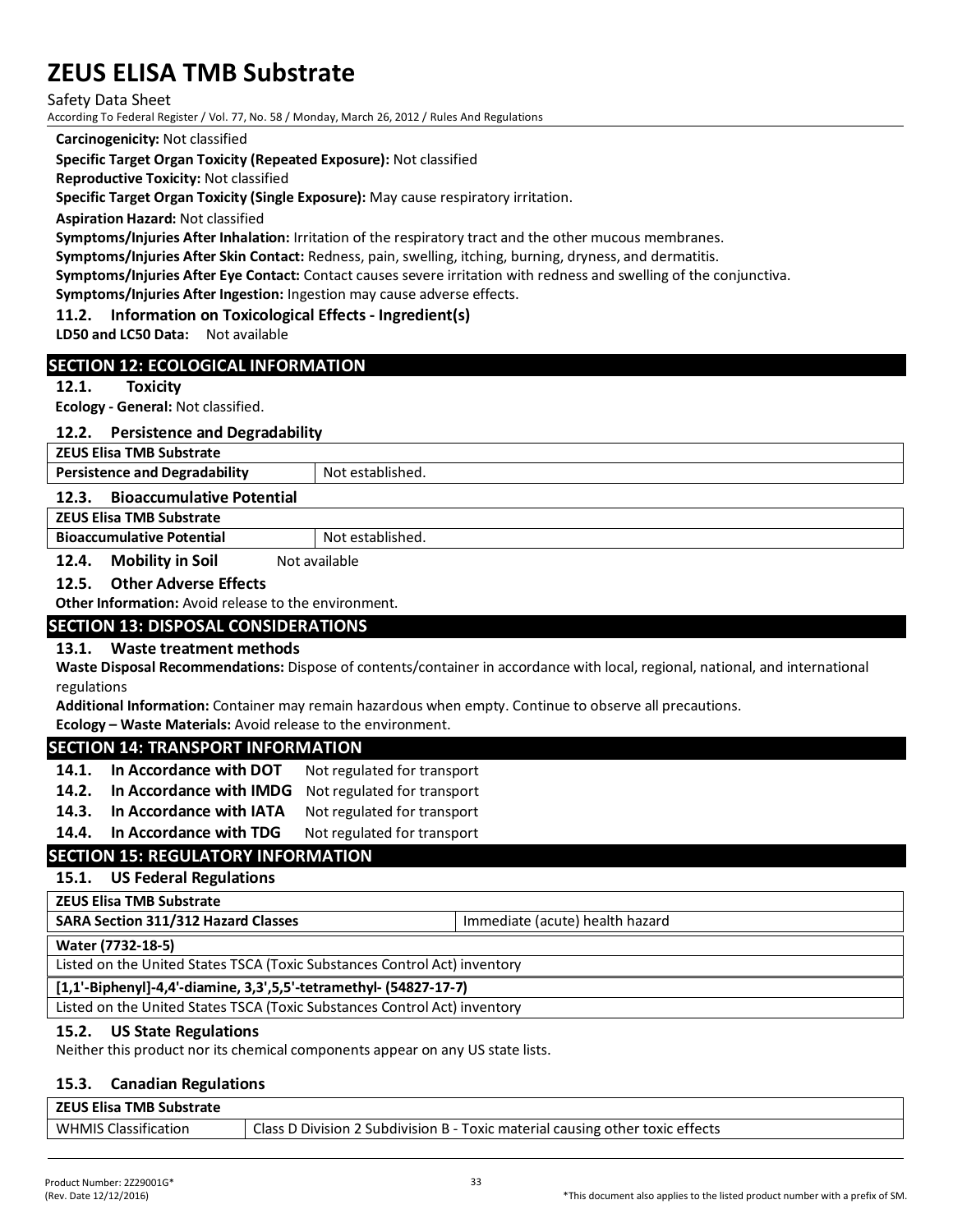Safety Data Sheet

According To Federal Register / Vol. 77, No. 58 / Monday, March 26, 2012 / Rules And Regulations

Class D Division 2 Subdivision A - Very toxic material causing other toxic effects



#### **Water (7732-18-5)**

Listed on the Canadian DSL (Domestic Substances List)

WHMIS Classification Uncontrolled product according to WHMIS classification criteria

**[1,1'-Biphenyl]-4,4'-diamine, 3,3',5,5'-tetramethyl- (54827-17-7)**

Listed on the Canadian DSL (Domestic Substances List)

WHMIS Classification **Class D Division 2 Subdivision B** - Toxic material causing other toxic effects

This product has been classified in accordance with the hazard criteria of the Controlled Products Regulations (CPR) and the SDS contains all of the information required by CPR.

# **SECTION 16: OTHER INFORMATION, INCLUDING DATE OF PREPARATION OR LAST REVISION**

| <b>Revision Date</b> |  |
|----------------------|--|
|                      |  |

**Revision Date** : 12/18/2015

Other Information **contained in the SDS** requirements of the OSHA Hazard Communication Standard 29 CFR 1910.1200.

#### **GHS Full Text Phrases**:

| Eye Irrit. 2A | Serious eye damage/eye irritation Category 2A               |  |  |
|---------------|-------------------------------------------------------------|--|--|
| Skin Irrit. 2 | Skin corrosion/irritation Category 2                        |  |  |
| STOT SE 3     | Specific target organ toxicity (single exposure) Category 3 |  |  |
| H315          | Causes skin irritation                                      |  |  |
| H319          | Causes serious eye irritation                               |  |  |
| H335          | May cause respiratory irritation                            |  |  |

#### **Party Responsible for the Preparation of This Document**

Zeus Scientific, Inc.

T 908-526-3744 (Continental USA)

T 800-286-2111 (Additional Information)

*This information is based on our current knowledge and is intended to describe the product for the purposes of health, safety and environmental requirements only. It should not therefore be construed as guaranteeing any specific property of the product.*

NA GHS SDS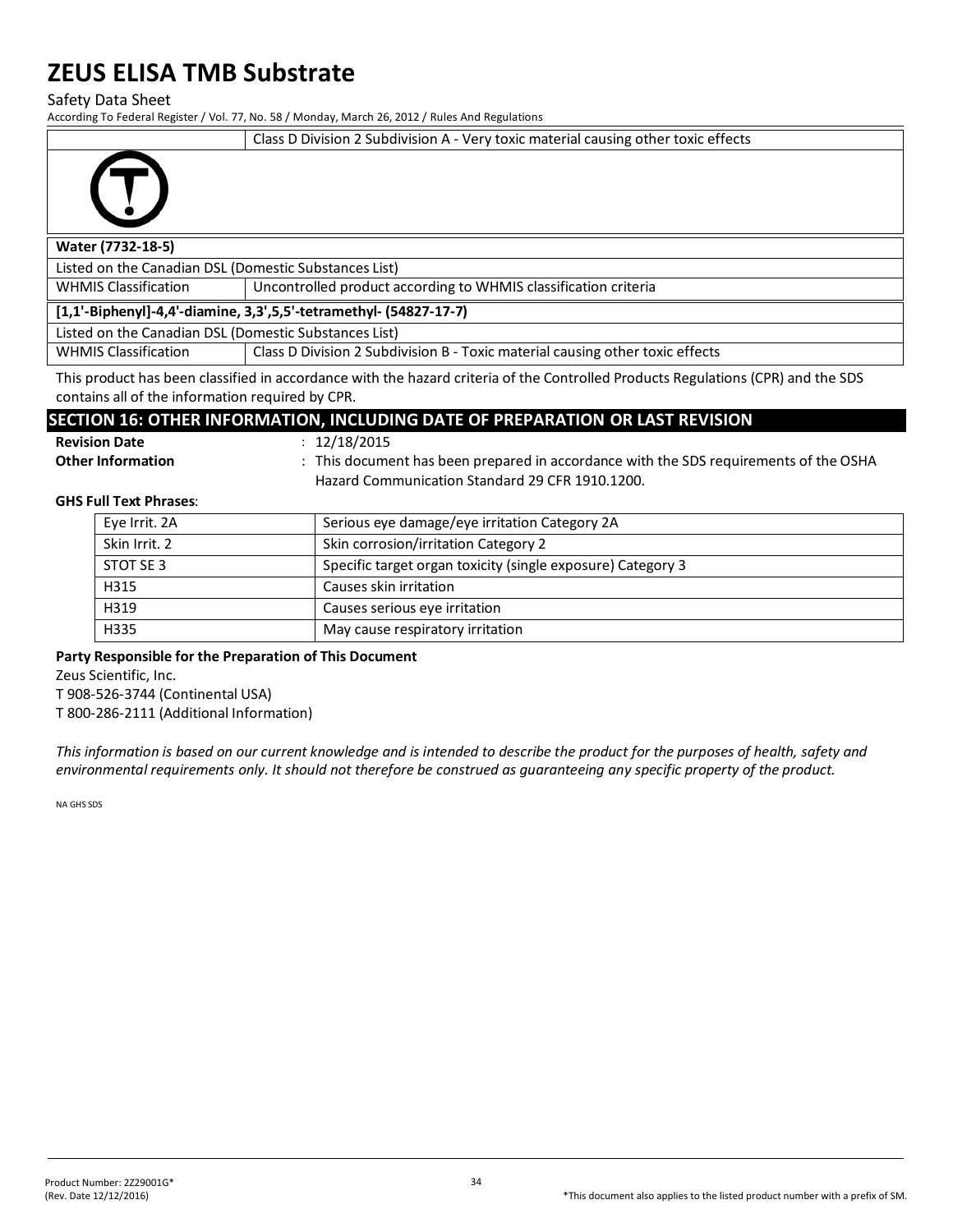



Safety Data Sheet According To Federal Register / Vol. 77, No. 58 / Monday, March 26, 2012 / Rules And Regulations<br>Revision Date: 09/22/2015 Date of issue: 09/22/2015 Revision Date: 09/22/2015 Date of issue: 09/22/2015 Version: 1.0

#### **SECTION 1: IDENTIFICATION**

**1.1. Product Identifier**

**Product Form:** Mixture **Product Name:** ZEUS ELISA Stop Solution 0010

# **1.2. Intended Use of the Product**

Diagnostic Test Component.

#### **1.3. Name, Address, and Telephone of the Responsible Party**

**Company**  Zeus Scientific, Inc. 200 Evans Way Branchburg, NJ 08876 USA T 908-526-3744 (Continental USA) T 800-286-2111 (Additional Information)

#### www.zeusscientific.com

# **1.4. Emergency Telephone Number**

**Emergency Number** : 908-526-3744

### **SECTION 2: HAZARDS IDENTIFICATION**

#### **2.1. Classification of the Substance or Mixture**

**Classification (GHS-US)** Skin Irrit. 2 H315 Eye Irrit. 2A H319 Full text of H-phrases: see section 16 **2.2. Label Elements**

#### **GHS-US Labeling**

**Hazard Pictograms (GHS-US)** :



| <b>Signal Word (GHS-US)</b>              |  | $:$ Warning                                                                          |  |
|------------------------------------------|--|--------------------------------------------------------------------------------------|--|
| <b>Hazard Statements (GHS-US)</b>        |  | : H315 - Causes skin irritation.                                                     |  |
|                                          |  | H319 - Causes serious eve irritation.                                                |  |
| <b>Precautionary Statements (GHS-US)</b> |  | : P264 - Wash hands, forearms, and other exposed areas thoroughly after handling.    |  |
|                                          |  | P280 - Wear protective gloves, protective clothing, and eye protection.              |  |
|                                          |  | P302+P352 - If on skin: Wash with plenty of water.                                   |  |
|                                          |  | P305+P351+P338 - If in eyes: Rinse cautiously with water for several minutes. Remove |  |
|                                          |  | contact lenses, if present and easy to do. Continue rinsing.                         |  |
|                                          |  | P321 - Specific treatment (see section 4 on this SDS).                               |  |
|                                          |  | P332+P313 - If skin irritation occurs: Get medical advice/attention.                 |  |
|                                          |  | P337+P313 - If eye irritation persists: Get medical advice/attention.                |  |
|                                          |  | P362 - Take off contaminated clothing and wash it before reuse.                      |  |

#### **2.3. Other Hazards**

Exposure may aggravate those with pre-existing eye, skin, or respiratory conditions.

#### **2.4. Unknown Acute Toxicity (GHS-US)** No data available

#### **SECTION 3: COMPOSITION/INFORMATION ON INGREDIENTS**

#### **3.1. Substances**

Not applicable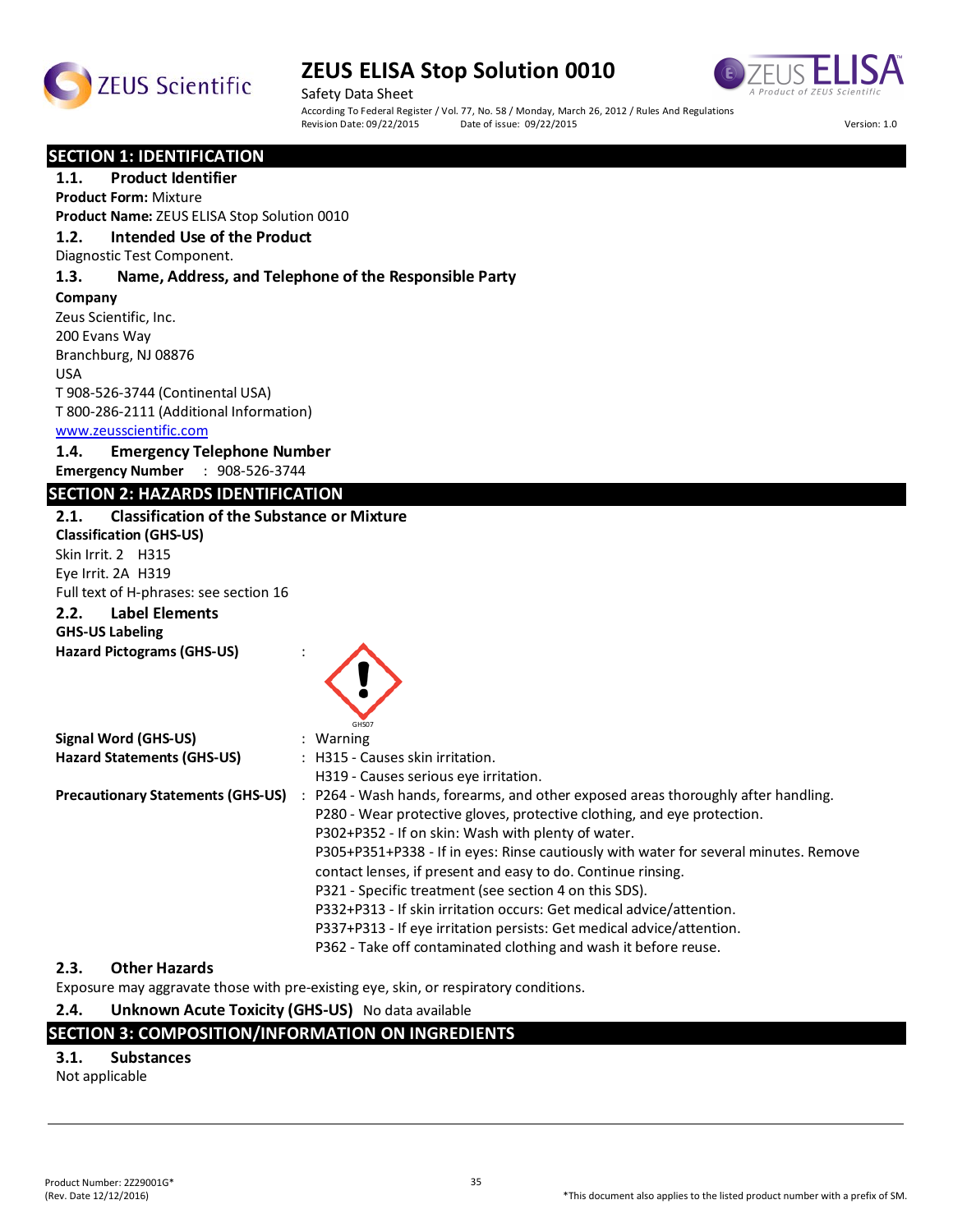Safety Data Sheet

According To Federal Register / Vol. 77, No. 58 / Monday, March 26, 2012 / Rules And Regulations

| 3.2.<br><b>Mixture</b> |                           |         |                                |  |
|------------------------|---------------------------|---------|--------------------------------|--|
| <b>Name</b>            | <b>Product Identifier</b> | % (w/w) | <b>Classification (GHS-US)</b> |  |
| Hydrochloric acid      | (CAS No) 7647-01-0        | 5.9     | Met. Corr. 1, H290             |  |
|                        |                           |         | Skin Corr. 1B, H314            |  |
|                        |                           |         | Eye Dam. 1, H318               |  |
|                        |                           |         | <b>STOT SE 3, H335</b>         |  |
|                        |                           |         | Aquatic Acute 2, H401          |  |
| Sulfuric acid          | (CAS No) 7664-93-9        | 5.7     | Skin Corr. 1A, H314            |  |
|                        |                           |         | Eye Dam. 1, H318               |  |
|                        |                           |         | Carc. 1A, H350                 |  |
|                        |                           |         | Aquatic Acute 3, H402          |  |

Full text of H-phrases: see section 16

### **SECTION 4: FIRST AID MEASURES**

### **4.1. Description of First Aid Measures**

**General:** Never give anything by mouth to an unconscious person. If you feel unwell, seek medical advice (show the label if possible). **Inhalation:** Remove to fresh air and keep at rest in a position comfortable for breathing. Obtain medical attention if breathing difficulty persists.

**Skin Contact:** Rinse immediately with plenty of water for at least 15 minutes. Obtain medical attention if irritation develops or persists.

**Eye Contact:** Rinse cautiously with water for at least 15 minutes. Remove contact lenses, if present and easy to do. Continue rinsing. Obtain medical attention.

**Ingestion:** Do NOT induce vomiting. Rinse mouth. Immediately call a POISON CENTER or doctor/physician.

#### **4.2. Most Important Symptoms and Effects Both Acute and Delayed**

**General:** Causes serious eye irritation. Causes skin irritation.

**Inhalation:** May cause respiratory irritation.

**Skin Contact:** Causes skin irritation. Redness, pain, swelling, itching, burning, dryness, and dermatitis.

**Eye Contact:** Causes serious eye irritation. Redness, pain, swelling, itching, burning, tearing, and blurred vision.

**Ingestion:** Ingestion of large quantities may be harmful or have adverse effects.

**Chronic Symptoms:** None expected under normal conditions of use.

#### **4.3. Indication of Any Immediate Medical Attention and Special Treatment Needed**

If you feel unwell, seek medical advice (show the label where possible).

# **SECTION 5: FIRE-FIGHTING MEASURES**

#### **5.1. Extinguishing Media**

**Suitable Extinguishing Media:** Use extinguishing media appropriate for surrounding fire.

**Unsuitable Extinguishing Media:** Do not use a heavy water stream. Use of heavy stream of water may spread fire. Application of water stream to hot product may cause frothing and increase fire intensity.

#### **5.2. Special Hazards Arising From the Substance or Mixture**

**Fire Hazard:** Not considered flammable but may burn at high temperatures.

**Explosion Hazard:** Product is not explosive.

**Reactivity:** Hazardous reactions will not occur under normal conditions.

#### **5.3. Advice for Firefighters**

**Precautionary Measures Fire:** Exercise caution when fighting any chemical fire.

**Firefighting Instructions:** Use water spray or fog for cooling exposed containers.

**Protection During Firefighting:** Do not enter fire area without proper protective equipment, including respiratory protection.

Hazardous Combustion Products: Carbon oxides (CO<sub>2</sub>), sulfur oxides, hydrogen chloride, chlorine.

#### **Reference to Other Sections**

Refer to section 9 for flammability properties.

# **SECTION 6: ACCIDENTAL RELEASE MEASURES**

# **6.1. Personal Precautions, Protective Equipment and Emergency Procedures**

**General Measures:** Avoid all contact with skin, eyes, or clothing. Avoid breathing (vapor, mist, spray).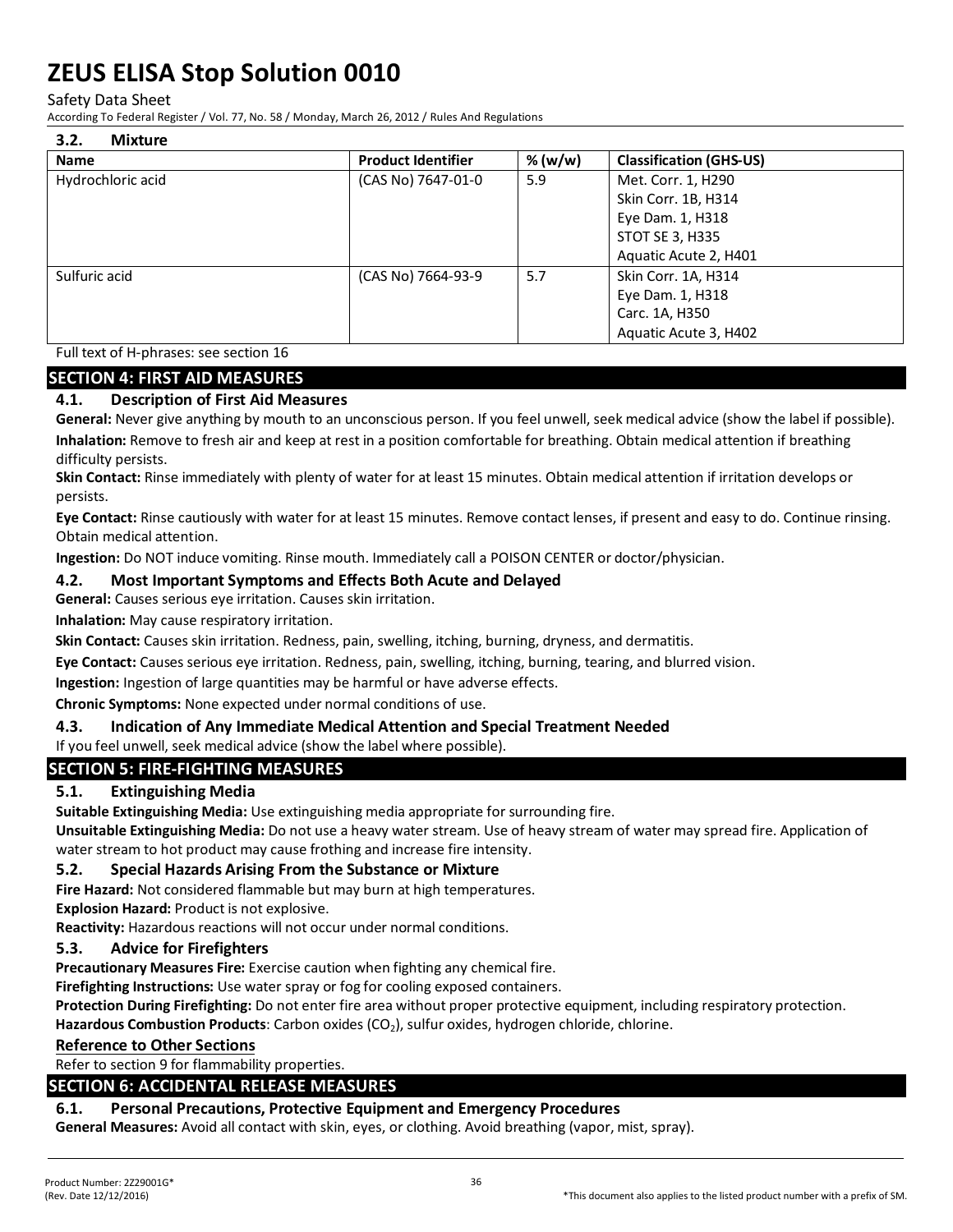Safety Data Sheet

According To Federal Register / Vol. 77, No. 58 / Monday, March 26, 2012 / Rules And Regulations

#### **6.1.1. For Non-Emergency Personnel**

**Protective Equipment:** Use appropriate personal protection equipment (PPE).

**Emergency Procedures:** Evacuate unnecessary personnel.

#### **6.1.2. For Emergency Personnel**

Protective Equipment: Equip cleanup crew with proper protection.

**Emergency Procedures:** Stop leak if safe to do so. Eliminate ignition sources. Ventilate area.

#### **6.2. Environmental Precautions**

Prevent entry to sewers and public waters. Notify authorities if liquid enters sewers or public waters.

#### **6.3. Methods and Material for Containment and Cleaning Up**

**For Containment:** Contain any spills with dikes or absorbents to prevent migration and entry into sewers or streams. **Methods for Cleaning Up:** Clean up spills immediately and dispose of waste safely. Spills should be contained with mechanical barriers. Transfer spilled material to a suitable container for disposal. Contact competent authorities after a spill.

#### **6.4. Reference to Other Sections**

See Heading 8. Exposure controls and personal protection. For further information refer to section 13.

# **SECTION 7: HANDLING AND STORAGE**

### **7.1. Precautions for Safe Handling**

**Hygiene Measures:** Handle in accordance with good industrial hygiene and safety procedures. Wash hands and other exposed areas with mild soap and water before eating, drinking or smoking and when leaving work.

#### **7.2. Conditions for Safe Storage, Including Any Incompatibilities**

**Technical Measures:** Comply with applicable regulations.

**Storage Conditions:** Store in a dry, cool and well-ventilated place. Keep container closed when not in use. Keep/Store away from direct sunlight, extremely high or low temperatures and incompatible materials.

**Incompatible Materials:** Strong acids. Strong bases. Strong oxidizers.

#### **7.3. Specific End Use(s)**

Diagnostic Test Component.

# **SECTION 8: EXPOSURE CONTROLS/PERSONAL PROTECTION**

#### **8.1. Control Parameters**

For substances listed in section 3 that are not listed here, there are no established Exposure limits from the manufacturer, supplier, importer, or the appropriate advisory agency including: ACGIH (TLV), NIOSH (REL), OSHA (PEL), Canadian provincial governments, or the Mexican government.

**Sulfuric acid (7664-93-9)**

| $1 \text{ mg/m}^3$<br>OEL TWA (mg/m <sup>3</sup> )<br><b>Mexico</b><br>ACGIH TWA (mg/m <sup>3</sup> )<br>0.2 mg/m <sup>3</sup> (thoracic fraction)<br><b>USA ACGIH</b> |
|------------------------------------------------------------------------------------------------------------------------------------------------------------------------|
|                                                                                                                                                                        |
|                                                                                                                                                                        |
| <b>ACGIH chemical category</b><br><b>USA ACGIH</b><br>Suspected Human Carcinogen contained in strong                                                                   |
| inorganic acid mists                                                                                                                                                   |
| $1 \text{ mg/m}^3$<br><b>USA OSHA</b><br>OSHA PEL (TWA) (mg/m <sup>3</sup> )                                                                                           |
| NIOSH REL (TWA) (mg/m <sup>3</sup> )<br>$1 \text{ mg/m}^3$<br><b>USA NIOSH</b>                                                                                         |
| 15 mg/m <sup>3</sup><br>US IDLH $(mg/m3)$<br><b>USA IDLH</b>                                                                                                           |
| OEL STEL (mg/m <sup>3</sup> )<br>3 mg/m <sup>3</sup><br><b>Alberta</b>                                                                                                 |
| OEL TWA (mg/m <sup>3</sup> )<br>1 mg/m <sup>3</sup><br>Alberta                                                                                                         |
| OEL TWA (mg/m <sup>3</sup> )<br>0.2 mg/m <sup>3</sup> (Thoracic, contained in strong inorganic acid<br><b>British Columbia</b>                                         |
| mists)                                                                                                                                                                 |
| 0.2 mg/m <sup>3</sup> (thoracic fraction)<br><b>Manitoba</b><br>OEL TWA $(mg/m3)$                                                                                      |
| OEL STEL (mg/m <sup>3</sup> )<br><b>New Brunswick</b><br>3 mg/m <sup>3</sup>                                                                                           |
| OEL TWA (mg/m <sup>3</sup> )<br>1 mg/m <sup>3</sup><br><b>New Brunswick</b>                                                                                            |
| OEL TWA (mg/m <sup>3</sup> )<br><b>Newfoundland &amp; Labrador</b><br>0.2 mg/m <sup>3</sup> (thoracic fraction)                                                        |
| OEL TWA (mg/m <sup>3</sup> )<br>0.2 mg/m <sup>3</sup> (thoracic fraction)<br>Nova Scotia                                                                               |
| OEL STEL (mg/m <sup>3</sup> )<br>3 mg/m <sup>3</sup><br><b>Nunavut</b>                                                                                                 |
| OEL TWA (mg/m <sup>3</sup> )<br>$1 \text{ mg/m}^3$<br><b>Nunavut</b>                                                                                                   |
| OEL STEL (mg/m <sup>3</sup> )<br>3 mg/m <sup>3</sup><br><b>Northwest Territories</b>                                                                                   |
| OEL TWA (mg/m <sup>3</sup> )<br>1 mg/m <sup>3</sup><br><b>Northwest Territories</b>                                                                                    |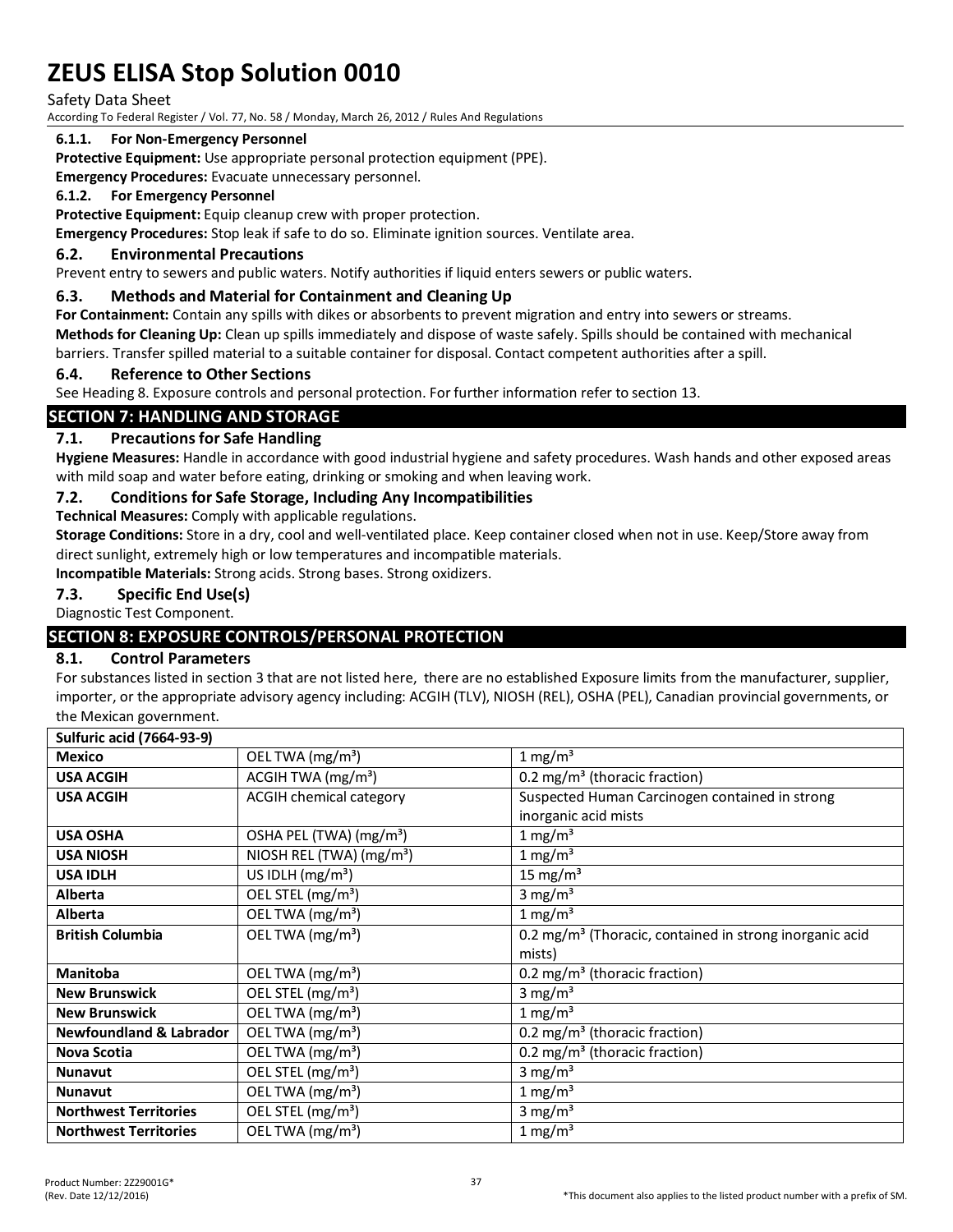Safety Data Sheet

According To Federal Register / Vol. 77, No. 58 / Monday, March 26, 2012 / Rules And Regulations

| Ontario                            | OEL TWA (mg/m <sup>3</sup> )             | 0.2 mg/m <sup>3</sup> (thoracic)          |
|------------------------------------|------------------------------------------|-------------------------------------------|
| <b>Prince Edward Island</b>        | OEL TWA (mg/m <sup>3</sup> )             | 0.2 mg/m <sup>3</sup> (thoracic fraction) |
| Québec                             | VECD ( $mg/m3$ )                         | 3 mg/m $3$                                |
| Québec                             | VEMP $(mg/m3)$                           | $1 \text{ mg/m}^3$                        |
| Saskatchewan                       | OEL STEL (mg/m <sup>3</sup> )            | 0.6 mg/m <sup>3</sup> (thoracic fraction) |
| Saskatchewan                       | OEL TWA (mg/m <sup>3</sup> )             | 0.2 mg/m <sup>3</sup> (thoracic fraction) |
| Yukon                              | OEL STEL (mg/m <sup>3</sup> )            | $1 \text{ mg/m}^3$                        |
| Yukon                              | OEL TWA (mg/m <sup>3</sup> )             | $1 \text{ mg/m}^3$                        |
| Hydrochloric acid (7647-01-0)      |                                          |                                           |
| <b>Mexico</b>                      | OEL Ceiling (mg/m <sup>3</sup> )         | 7 mg/ $m3$                                |
| <b>Mexico</b>                      | OEL Ceiling (ppm)                        | 5 ppm                                     |
| <b>USA ACGIH</b>                   | <b>ACGIH Ceiling (ppm)</b>               | 2 ppm                                     |
| <b>USA ACGIH</b>                   | <b>ACGIH chemical category</b>           | Not Classifiable as a Human Carcinogen    |
| <b>USA OSHA</b>                    | OSHA PEL (Ceiling) (mg/m <sup>3</sup> )  | 7 mg/m $3$                                |
| <b>USA OSHA</b>                    | OSHA PEL (Ceiling) (ppm)                 | 5 ppm                                     |
| <b>USA NIOSH</b>                   | NIOSH REL (ceiling) (mg/m <sup>3</sup> ) | $7 \text{ mg/m}^3$                        |
| <b>USA NIOSH</b>                   | NIOSH REL (ceiling) (ppm)                | 5 ppm                                     |
| <b>USA IDLH</b>                    | US IDLH (ppm)                            | 50 ppm                                    |
| Alberta                            | OEL Ceiling (mg/m <sup>3</sup> )         | 3 mg/ $m3$                                |
| Alberta                            | OEL Ceiling (ppm)                        | 2 ppm                                     |
| <b>British Columbia</b>            | OEL Ceiling (ppm)                        | 2 ppm                                     |
| Manitoba                           | OEL Ceiling (ppm)                        | 2 ppm                                     |
| <b>New Brunswick</b>               | OEL Ceiling (mg/m <sup>3</sup> )         | 7.5 mg/ $m3$                              |
| <b>New Brunswick</b>               | OEL Ceiling (ppm)                        | 5 ppm                                     |
| <b>Newfoundland &amp; Labrador</b> | <b>OEL Ceiling (ppm)</b>                 | 2 ppm                                     |
| <b>Nova Scotia</b>                 | <b>OEL Ceiling (ppm)</b>                 | 2 ppm                                     |
| <b>Nunavut</b>                     | OEL Ceiling (mg/m <sup>3</sup> )         | 7.5 mg/ $m3$                              |
| <b>Nunavut</b>                     | OEL Ceiling (ppm)                        | 5 ppm                                     |
| <b>Northwest Territories</b>       | OEL Ceiling (mg/m <sup>3</sup> )         | $7.5 \text{ mg/m}^3$                      |
| <b>Northwest Territories</b>       | OEL Ceiling (ppm)                        | 5 ppm                                     |
| Ontario                            | OEL Ceiling (ppm)                        | 2 ppm                                     |
| <b>Prince Edward Island</b>        | OEL Ceiling (ppm)                        | 2 ppm                                     |
| Québec                             | PLAFOND (mg/m <sup>3</sup> )             | 7.5 mg/ $m3$                              |
| Québec                             | PLAFOND (ppm)                            | 5 ppm                                     |
| Saskatchewan                       | OEL Ceiling (ppm)                        | 2 ppm                                     |
| Yukon                              | OEL Ceiling (mg/m <sup>3</sup> )         | 7 mg/ $m3$                                |
| Yukon                              | OEL Ceiling (ppm)                        | 5 ppm                                     |

#### **8.2. Exposure Controls**

**Appropriate Engineering Controls:** Ensure adequate ventilation, especially in confined areas. Emergency eye wash fountains and safety showers should be available in the immediate vicinity of any potential exposure. Ensure all national/local regulations are observed.

**Personal Protective Equipment:** Protective goggles. Gloves. Protective clothing.



**Materials for Protective Clothing:** Chemically resistant materials and fabrics.

**Hand Protection:** Wear chemically resistant protective gloves.

**Eye Protection:** Chemical safety goggles.

**Skin and Body Protection:** Wear suitable protective clothing.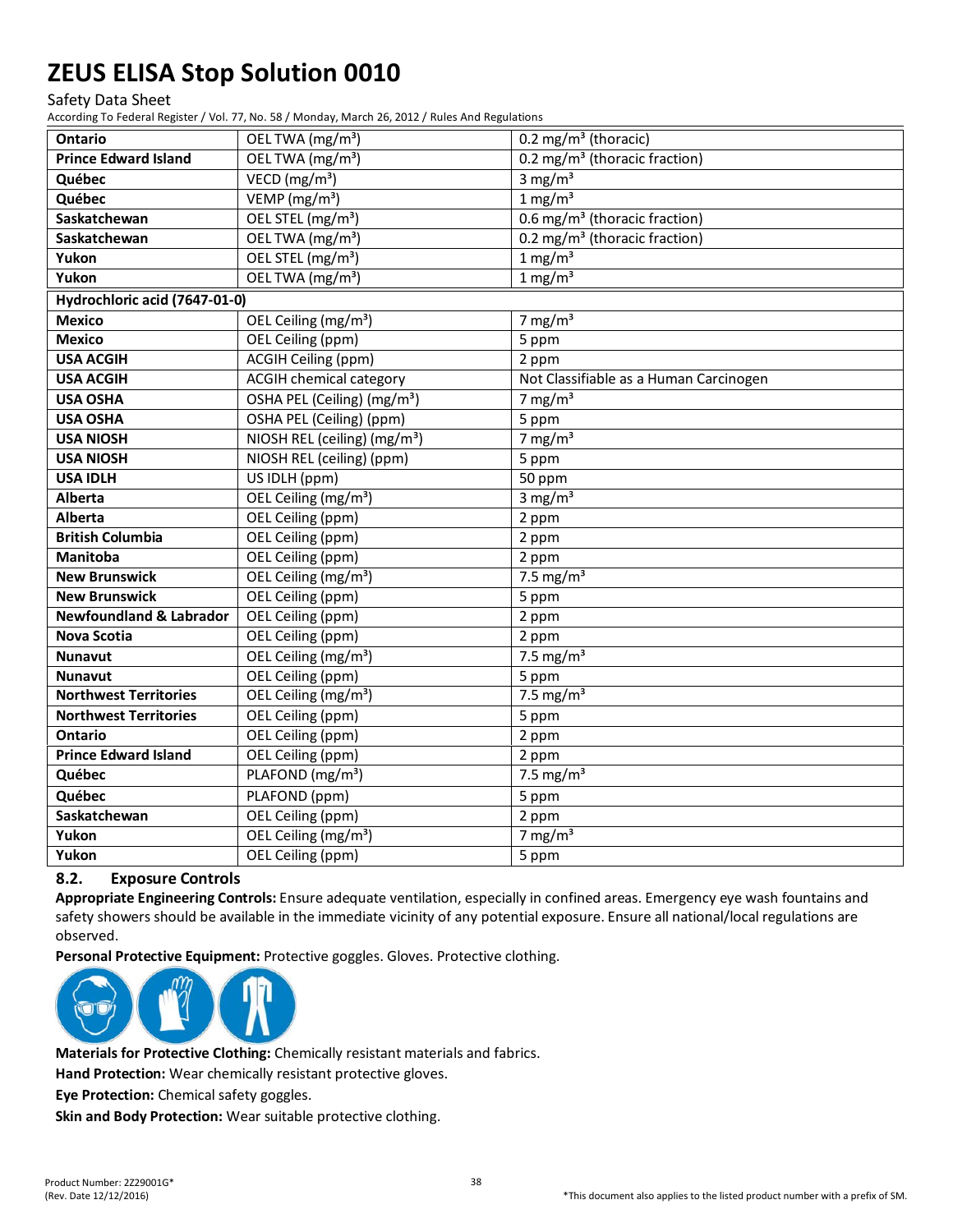Safety Data Sheet

According To Federal Register / Vol. 77, No. 58 / Monday, March 26, 2012 / Rules And Regulations

**Respiratory Protection:** Use an approved respirator or self-contained breathing apparatus whenever exposure may exceed established Occupational Exposure Limits.

**Environmental Exposure Controls:** Do not allow the product to be released into the environment.

**Consumer Exposure Controls:** Do not eat, drink or smoke during use.

# **SECTION 9: PHYSICAL AND CHEMICAL PROPERTIES**

| <b>Information on Basic Physical and Chemical Properties</b><br>9.1. |  |                                                                       |
|----------------------------------------------------------------------|--|-----------------------------------------------------------------------|
| <b>Physical State</b>                                                |  | Liguid                                                                |
| Appearance                                                           |  | Not available                                                         |
| Odor                                                                 |  | Not available                                                         |
| <b>Odor Threshold</b>                                                |  | Not available                                                         |
| pH                                                                   |  | Not available                                                         |
| <b>Evaporation Rate</b>                                              |  | Not available                                                         |
| <b>Melting Point</b>                                                 |  | Not available                                                         |
| <b>Freezing Point</b>                                                |  | Not available                                                         |
| <b>Boiling Point</b>                                                 |  | Not available                                                         |
| <b>Flash Point</b>                                                   |  | Not available                                                         |
| <b>Auto-ignition Temperature</b>                                     |  | Not available                                                         |
| <b>Decomposition Temperature</b>                                     |  | Not available                                                         |
| Flammability (solid, gas)                                            |  | Not available                                                         |
| <b>Lower Flammable Limit</b>                                         |  | Not available                                                         |
| <b>Upper Flammable Limit</b>                                         |  | Not available                                                         |
| <b>Vapor Pressure</b>                                                |  | Not available                                                         |
| <b>Relative Vapor Density at 20 °C</b>                               |  | Not available                                                         |
| <b>Relative Density</b>                                              |  | Not available                                                         |
| <b>Specific Gravity</b>                                              |  | Not available                                                         |
| Solubility                                                           |  | Not available                                                         |
| <b>Partition Coefficient: N-Octanol/Water</b>                        |  | Not available                                                         |
| <b>Viscosity</b>                                                     |  | Not available                                                         |
| Explosion Data – Sensitivity to Mechanical Impact                    |  | Not expected to present an explosion hazard due to mechanical impact. |
| Explosion Data – Sensitivity to Static Discharge                     |  | Not expected to present an explosion hazard due to static discharge.  |

#### **SECTION 10: STABILITY AND REACTIVITY**

**10.1. Reactivity:** Hazardous reactions will not occur under normal conditions.

**10.2. Chemical Stability:** Stable under recommended handling and storage conditions (see section 7).

**10.3. Possibility of Hazardous Reactions:** Hazardous polymerization will not occur.

- **10.4. Conditions to Avoid:** Direct sunlight. Extremely high or low temperatures. Ignition sources. Incompatible materials.
- **10.5. Incompatible Materials:** Strong acids. Strong bases. Strong oxidizers.
- **10.6. Hazardous Decomposition Products:** Carbon oxides (CO<sub>2</sub>), sulfur oxides, hydrogen chloride, chlorine.

# **SECTION 11: TOXICOLOGICAL INFORMATION**

# **11.1. Information on Toxicological Effects - Product**

**Acute Toxicity:** Not classified

**LD50 and LC50 Data:** Not available

**Skin Corrosion/Irritation:** Causes skin irritation.

**Serious Eye Damage/Irritation:** Causes serious eye irritation.

**Respiratory or Skin Sensitization:** Not classified

**Germ Cell Mutagenicity:** Not classified

**Teratogenicity:** Not classified

**Carcinogenicity:** Not classified

**Specific Target Organ Toxicity (Repeated Exposure):** Not classified

**Reproductive Toxicity:** Not classified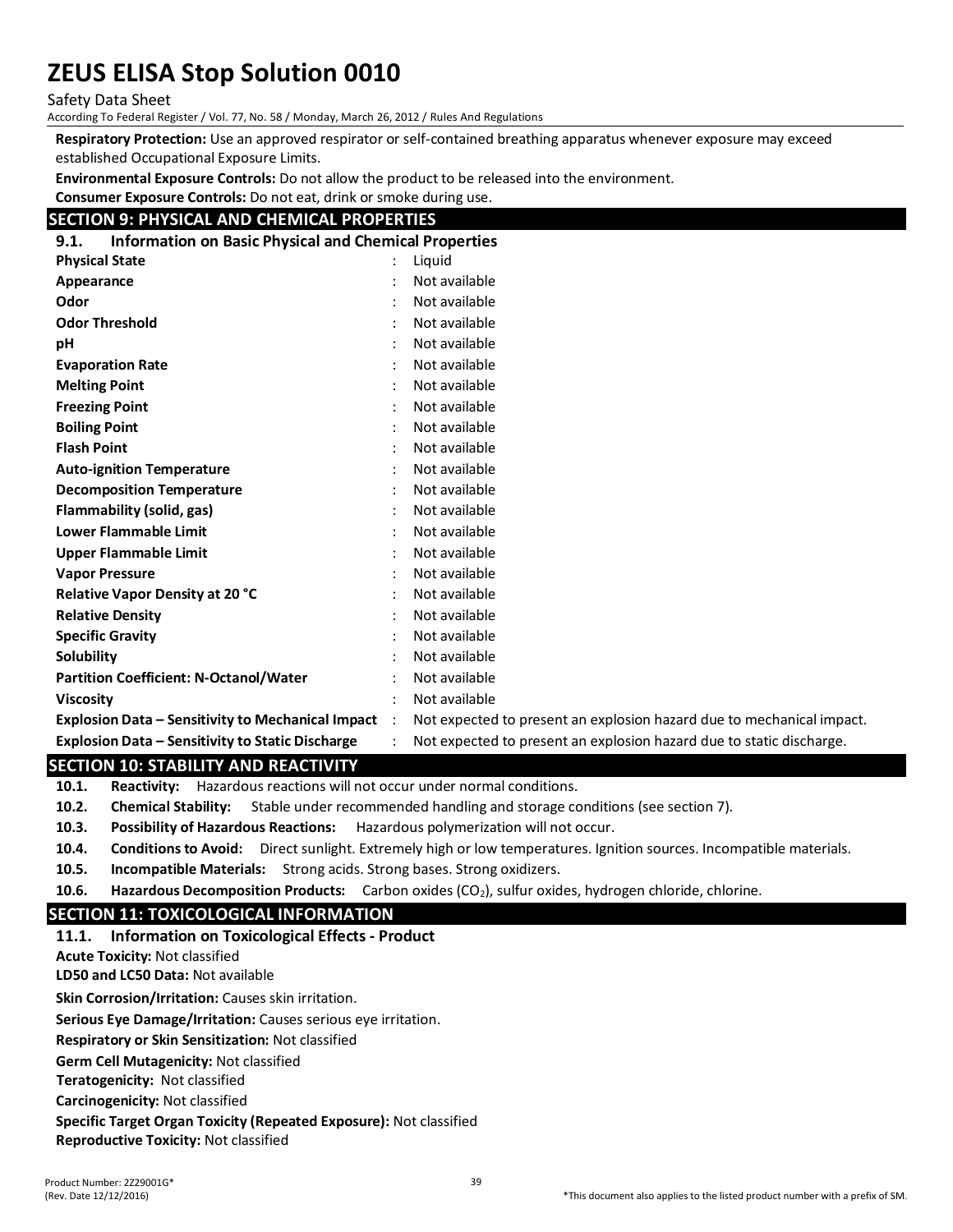Safety Data Sheet

According To Federal Register / Vol. 77, No. 58 / Monday, March 26, 2012 / Rules And Regulations

**Specific Target Organ Toxicity (Single Exposure):** Not classified

**Aspiration Hazard:** Not classified

**Symptoms/Injuries After Inhalation:** May cause respiratory irritation.

**Symptoms/Injuries After Skin Contact:** Causes skin irritation. Redness, pain, swelling, itching, burning, dryness, and dermatitis. **Symptoms/Injuries After Eye Contact:** Causes serious eye irritation. Redness, pain, swelling, itching, burning, tearing, and blurred vision.

**Symptoms/Injuries After Ingestion:** Ingestion of large quantities may be harmful or have adverse effects.

**Chronic Symptoms:** None expected under normal conditions of use.

# **11.2. Information on Toxicological Effects - Ingredient(s)**

**LD50 and LC50 Data:**

| <b>Sulfuric acid (7664-93-9)</b>                 |                                               |
|--------------------------------------------------|-----------------------------------------------|
| LD50 Oral Rat                                    | $2140 \text{ mg/kg}$                          |
| <b>LC50 Inhalation Rat</b>                       | 510 mg/m <sup>3</sup> (Exposure time: 2 h)    |
| Hydrochloric acid (7647-01-0)                    |                                               |
| <b>LD50 Dermal Rabbit</b>                        | $> 5010$ mg/kg                                |
| <b>Sulfuric acid (7664-93-9)</b>                 |                                               |
| <b>IARC Group</b>                                |                                               |
| <b>OSHA Hazard Communication Carcinogen List</b> | In OSHA Hazard Communication Carcinogen list. |
| Hydrochloric acid (7647-01-0)                    |                                               |
| <b>IARC Group</b>                                | 3                                             |
|                                                  |                                               |

# **SECTION 12: ECOLOGICAL INFORMATION**

#### **12.1. Toxicity**

| <b>Sulfuric acid (7664-93-9)</b> |                                                                      |
|----------------------------------|----------------------------------------------------------------------|
| LC50 Fish 1                      | 500 mg/l (Exposure time: 96 h - Species: Brachydanio rerio [static]) |
| <b>LC 50 Fish 2</b>              | 42 mg/l (Exposure time: 96 h - Species: Gambusia affinis [static])   |
| Hydrochloric acid (7647-01-0)    |                                                                      |
| LC50 Fish 1                      | 3.25 - 3.5 mg/l (Exposure time: 96 h - Species: Lepomis macrochirus) |
| EC50 Daphnia 1                   | 4.92 mg/l (Exposure time: 48 h - Species: Daphnia magna)             |

#### **12.2. Persistence and Degradability** Not available

#### **12.3. Bioaccumulative Potential**

**Sulfuric acid (7664-93-9) BCF Fish 1** (no bioaccumulation)

**12.4. Mobility in Soil** Not available

**12.5. Other Adverse Effects**

**Other Information:** Avoid release to the environment.

#### **SECTION 13: DISPOSAL CONSIDERATIONS**

#### **13.1. Waste treatment methods**

**Waste Disposal Recommendations:** Dispose of waste material in accordance with all local, regional, national, and international regulations.

#### **SECTION 14: TRANSPORT INFORMATION**

- 14.1. In Accordance with DOT Not regulated for transport
- **14.2. In Accordance with IMDG** Not regulated for transport
- 14.3. In Accordance with IATA Not regulated for transport

# 14.4. In Accordance with TDG Not regulated for transport

# **SECTION 15: REGULATORY INFORMATION**

# **15.1. US Federal Regulations**

| <b>ZEUS ELISA Stop Solution 0010</b> |                                 |
|--------------------------------------|---------------------------------|
| SARA Section 311/312 Hazard Classes  | Immediate (acute) health hazard |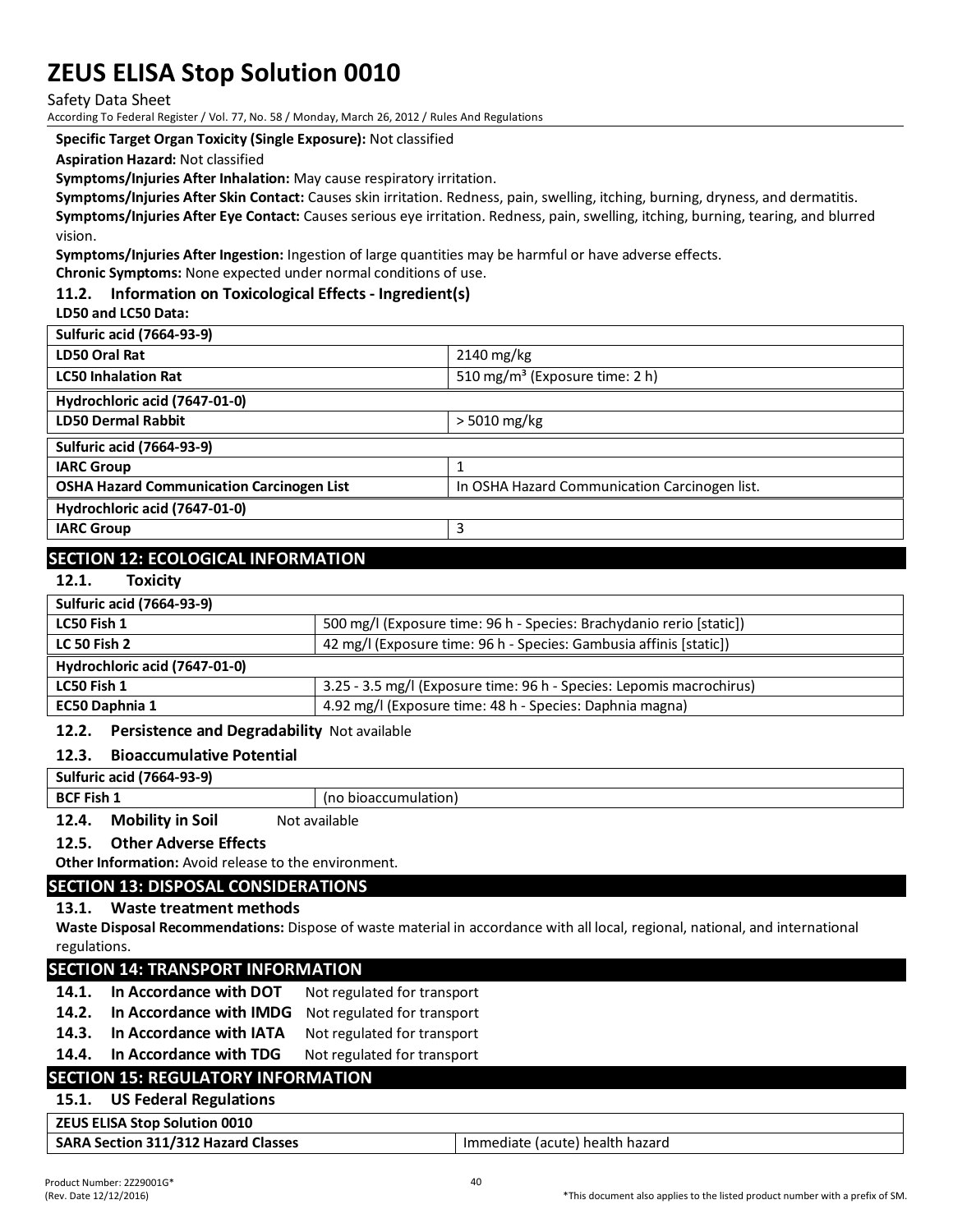#### Safety Data Sheet

According To Federal Register / Vol. 77, No. 58 / Monday, March 26, 2012 / Rules And Regulations

| <b>Sulfuric acid (7664-93-9)</b>                          |                                                                           |                                                                                    |
|-----------------------------------------------------------|---------------------------------------------------------------------------|------------------------------------------------------------------------------------|
|                                                           | Listed on the United States TSCA (Toxic Substances Control Act) inventory |                                                                                    |
| Listed on the United States SARA Section 302              |                                                                           |                                                                                    |
| Listed on United States SARA Section 313                  |                                                                           |                                                                                    |
| <b>SARA Section 302 Threshold Planning Quantity (TPQ)</b> |                                                                           | 1000                                                                               |
| <b>SARA Section 311/312 Hazard Classes</b>                |                                                                           | Immediate (acute) health hazard                                                    |
|                                                           |                                                                           | Delayed (chronic) health hazard                                                    |
| <b>SARA Section 313 - Emission Reporting</b>              |                                                                           | 1.0 % (acid aerosols including mists, vapors, gas, fog, and other                  |
|                                                           |                                                                           | airborne forms of any particle size)                                               |
| Hydrochloric acid (7647-01-0)                             |                                                                           |                                                                                    |
|                                                           | Listed on the United States TSCA (Toxic Substances Control Act) inventory |                                                                                    |
| Listed on the United States SARA Section 302              |                                                                           |                                                                                    |
| Listed on United States SARA Section 313                  |                                                                           |                                                                                    |
| <b>SARA Section 302 Threshold Planning Quantity (TPQ)</b> |                                                                           | 500 (gas only)                                                                     |
| <b>SARA Section 311/312 Hazard Classes</b>                |                                                                           | Immediate (acute) health hazard                                                    |
| <b>SARA Section 313 - Emission Reporting</b>              |                                                                           | 1.0 % (acid aerosols including mists, vapors, gas, fog, and other                  |
|                                                           |                                                                           | airborne forms of any particle size)                                               |
|                                                           |                                                                           |                                                                                    |
| 15.2.<br><b>US State Regulations</b>                      |                                                                           |                                                                                    |
| <b>Sulfuric acid (7664-93-9)</b>                          |                                                                           |                                                                                    |
| U.S. - California - Proposition 65 - Carcinogens List     |                                                                           | WARNING: This product contains chemicals known to the State of                     |
|                                                           |                                                                           | California to cause cancer.                                                        |
| <b>Sulfuric acid (7664-93-9)</b>                          |                                                                           |                                                                                    |
| U.S. - Massachusetts - Right To Know List                 |                                                                           |                                                                                    |
|                                                           | U.S. - New Jersey - Right to Know Hazardous Substance List                |                                                                                    |
|                                                           | U.S. - Pennsylvania - RTK (Right to Know) - Environmental Hazard List     |                                                                                    |
| U.S. - Pennsylvania - RTK (Right to Know) List            |                                                                           |                                                                                    |
| Hydrochloric acid (7647-01-0)                             |                                                                           |                                                                                    |
| U.S. - Massachusetts - Right To Know List                 |                                                                           |                                                                                    |
|                                                           | U.S. - New Jersey - Right to Know Hazardous Substance List                |                                                                                    |
|                                                           | U.S. - Pennsylvania - RTK (Right to Know) - Environmental Hazard List     |                                                                                    |
| U.S. - Pennsylvania - RTK (Right to Know) List            |                                                                           |                                                                                    |
|                                                           |                                                                           |                                                                                    |
| 15.3.<br><b>Canadian Regulations</b>                      |                                                                           |                                                                                    |
| ZEUS ELISA Stop Solution 0010                             |                                                                           |                                                                                    |
| <b>WHMIS Classification</b>                               |                                                                           | Class D Division 2 Subdivision B - Toxic material causing other toxic effects      |
|                                                           |                                                                           |                                                                                    |
|                                                           |                                                                           |                                                                                    |
|                                                           |                                                                           |                                                                                    |
|                                                           |                                                                           |                                                                                    |
|                                                           |                                                                           |                                                                                    |
| <b>Sulfuric acid (7664-93-9)</b>                          |                                                                           |                                                                                    |
| Listed on the Canadian DSL (Domestic Substances List)     |                                                                           |                                                                                    |
| Listed on the Canadian IDL (Ingredient Disclosure List)   |                                                                           |                                                                                    |
| <b>IDL Concentration 1%</b>                               |                                                                           |                                                                                    |
| <b>WHMIS Classification</b>                               |                                                                           | Class D Division 2 Subdivision A - Very toxic material causing other toxic effects |
|                                                           | <b>Class E - Corrosive Material</b>                                       |                                                                                    |
|                                                           |                                                                           | Class D Division 2 Subdivision B - Toxic material causing other toxic effects      |
| Hydrochloric acid (7647-01-0)                             |                                                                           |                                                                                    |
| Listed on the Canadian DSL (Domestic Substances List)     |                                                                           |                                                                                    |
| Listed on the Canadian IDL (Ingredient Disclosure List)   |                                                                           |                                                                                    |
| <b>IDL Concentration 1%</b>                               |                                                                           |                                                                                    |
| <b>WHMIS Classification</b>                               | Class E - Corrosive Material                                              |                                                                                    |
|                                                           |                                                                           |                                                                                    |